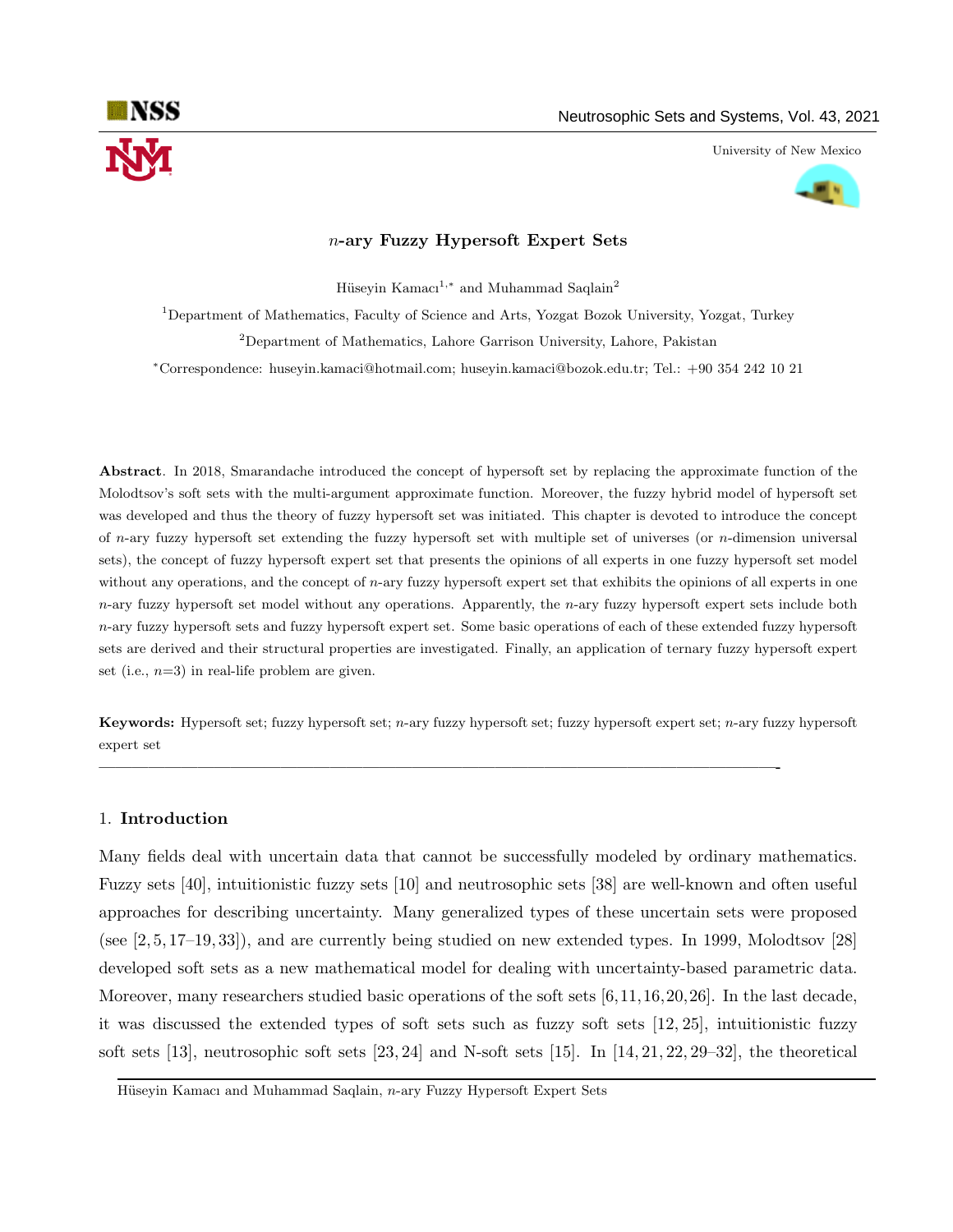aspects on these hybrid models of soft sets were studied. A soft set can be considered as is a subset of parameterized family of a universal set. Açkgöz and Taş [3] initiated the theory of binary soft set based on two universal sets and a parameter set and emphasized that it can be adapted for n-dimension universal sets. Alkhazaleh and Salleh [7] proposed the idea of soft expert set, an extension of soft set, containing more than one expert opinion. A few years later, they generalized the soft expert set to fuzzy soft expert set, and argued that these sets are more effective and useful than soft expert set [8]. The approximate function in the structure of a soft set is defined from a parameter set to the power set of a universal set. In 2018, Smarandache [37] proposed defining the approximate function of a soft set from the cartesian product of  $n$  different sets of parameters to the power set of a universal set. Thus, Smarandache [37] conceptualized hypersoft set as a generalization of soft set, and then presented fuzzy hypersoft set sets as a fuzzy hybrid model of hypersoft sets. Abbas et al. [1] presented some basic operations like complement, union, intersection, difference of (fuzzy) hypersoft sets. Saeed et al. [34] studied of the fundamentals of hypersoft set theory. UrRahman et al. [39] developed a conceptual framework of convexity and concavity on the hypersoft sets. In [27, 35, 36], the authors proposed the extensions of hypersoft sets to make them more functional in various directions. In recent years, the research on the hypersoft sets and extensions have been progressing actively and rapidly.

This chapter aims to propose new extensions of fuzzy hypersoft sets called  $n$ -ary fuzzy hypersoft set, fuzzy hypersoft expert set and n-ary fuzzy hypersoft expert set. Simply, n-ary fuzzy hypersoft set is a fuzzy hypersoft set over the multiple set of universes, fuzzy hypersoft expert set is a fuzzy hypersoft set containing the opinions of experts, and n-ary fuzzy hypersoft expert set is a fuzzy hypersoft set over the multiple set of universes and contains the opinions of experts. Moreover, it intends to present the operations of complement, intersection and union on the n-ary fuzzy hypersoft sets, fuzzy hypersoft expert sets and *n*-ary fuzzy hypersoft expert sets. Also, the solution of a problem under the ternary fuzzy hypersoft expert set environment from the real world scene is addressed. This chapter organized as follows: Section 2 presents some fundamental concepts of fuzzy sets, soft sets, hypersoft sets, and fuzzy hypersoft sets. Sections 3, 4 and 5 are devoted to the theories of  $n$ -ary fuzzy hypersoft sets, fuzzy hypersoft expert sets and n-ary fuzzy hypersoft expert sets, respectively. Section 6 presents an real-life application of n-ary fuzzy hypersoft expert sets. The last section is the conclusions.

## 2. Preliminaries

In this section, some basic notions related to the fuzzy sets, soft sets, binary soft sets, soft expert sets, hypersoft sets, fuzzy hypersoft sets and fuzzy hypersoft set operations are recalled.

## 2.1. Fuzzy Sets

**Definition 2.1.** ( [40]) Let A be a nonempty finite set. A fuzzy set F in A is defined as

$$
\mathcal{F} = \{ (\mu \mathcal{F}^{(a)})_a : a \in A \}
$$
 (1)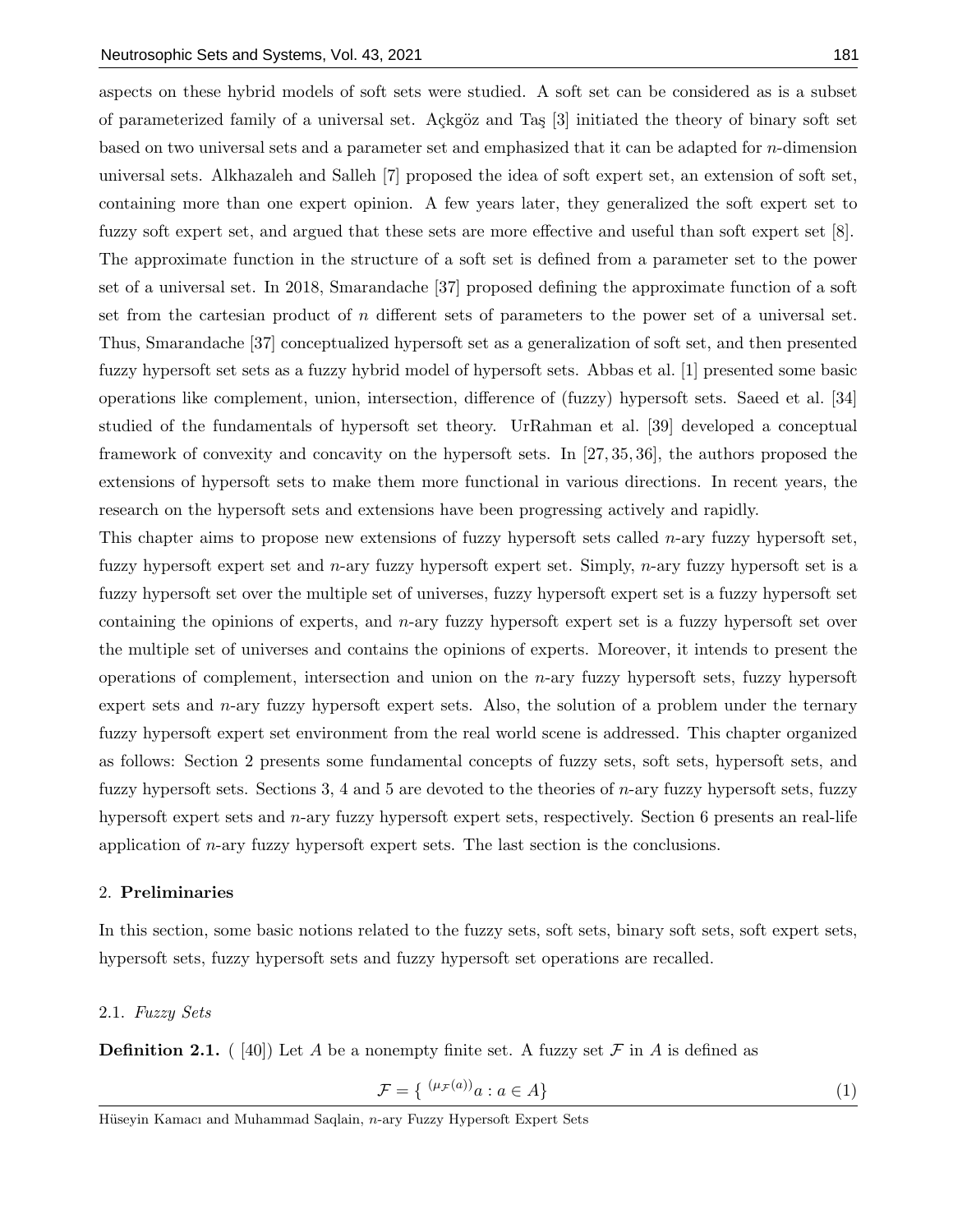where  $\mu_{\mathcal{F}}: A \to [0,1]$  is called a membership function for  $\mathcal{F}$  and  $\mu_{\mathcal{F}}(a)$  represents the membership degree of a in F. The set of all fuzzy sets in A is dented by  $\mathfrak{F}(A)$ .

**Example 2.2.** Let  $A = \{a_1, a_2, a_3, a_4, a_5\}$  be the set of houses. According to the membership "cheap", one can create the fuzzy set

$$
\mathcal{F} = \{ \ {}^{0.2}a_1, \ {}^{0.6}a_2, \ {}^{0}a_3, \ {}^{1}a_1, \ {}^{0.3}a_1 \}.
$$

**Definition 2.3.** ([40]) Let F be a fuzzy set in A.

(a): If  $\mu_{\mathcal{F}}(a) = 0$  for all  $a \in A$  then it is called null (empty) fuzzy set and denoted by  $\widehat{\emptyset}$ .

(b): If  $\mu_{\mathcal{F}}(a) = 1$  for all  $a \in A$  then it is called absolute (universal) fuzzy set and denoted by  $\widehat{A}$ .

**Definition 2.4.** ([40]) Let F and G be two fuzzy sets in A. Then, we have the following operational laws.

- (a): F is a fuzzy subset of G if  $\mu_{\mathcal{F}}(a) \leq \mu_{\mathcal{G}}(a)$  for all  $a \in A$ , and denoted by  $\mathcal{F} \subseteq_f \mathcal{G}$ .
- (b): The fuzzy sets F and G are equal if  $\mu_{\mathcal{F}}(a) = \mu_{\mathcal{G}}(a)$  for all  $a \in A$ , and denoted by  $\mathcal{F} = \mathcal{G}$ .
- (c): The complement of F is denoted and defined by  $\mathcal{F}^r$ , where  $\mu_{\mathcal{F}^r}(a) = 1 \mu_{\mathcal{F}}(a)$  for all  $a \in A$ .
- (d): The intersection F and G is denoted and defined  $\mathcal{F} \cap_f \mathcal{G}$ , where  $\mu_{(\mathcal{F} \cap_f \mathcal{G})}(a)$  =  $\min\{\mu_{\mathcal{F}}(a), \mu_{\mathcal{G}}(a)\} = \mu_{\mathcal{F}}(a) \wedge \mu_{\mathcal{G}}(a)$  for all  $a \in A$ .
- (e): The union F and G is denoted and defined  $\mathcal{F} \cup_f \mathcal{G}$ , where  $\mu_{(\mathcal{F} \cup_f \mathcal{G})}(a) = \max\{\mu_{\mathcal{F}}(a), \mu_{\mathcal{G}}(a)\}$  $\mu_{\mathcal{F}}(a) \vee \mu_{\mathcal{G}}(a)$  for all  $a \in A$ .

## 2.2. Soft Sets

Let A be a universal set, and the power set of A is denoted by  $P(A)$ .

**Definition 2.5.** ( [28]) Let X be a set of parameters and  $Y \subseteq X$ . A soft set  $(S, Y)$  over A is defined as

$$
(\mathcal{S}, Y) = \{ (x, \mathcal{S}(x)) : x \in Y \text{ and } \mathcal{S}(x) \in P(A) \}
$$
\n
$$
(2)
$$

where  $S: Y \to P(A)$ .

**Example 2.6.** Let  $A = \{a_1, a_2, a_3, a_4, a_5\}$  be the set of suite rooms. Also,  $X = \{x_1 = cheap, x_2 =$ modern,  $x_3 = beautiful$  is the set of parameters, which describe the attractiveness of the suite rooms, and  $Y = X$ . Then, one can create the soft set

$$
(\mathcal{S}, Y) = \{(x_1, \{a_1, a_4, a_5\}), (x_2, \{a_4, a_5\}), (x_3, \{a_1, a_2, a_3, a_4\})\}.
$$

**Definition 2.7.** ( [3]) Let  $A_1$  and  $A_2$  be two universal sets such that  $A_1 \cap A_2 = \emptyset$ , and  $P(A_1)$   $P(A_2)$ are power sets of  $A_1$  and  $A_2$ , respectively. Also, let X be a set of parameters and  $Y \subseteq X$ . A binary soft set  $(S_2, Y)$  over  $\mathfrak{A} = \{A_1, A_2\}$ , is defined as

$$
(\mathcal{S}_2, Y) = \{ (x, \mathcal{S}_2(x)) : x \in Y \text{ and } \mathcal{S}_2(x) \in P(A_1) \times P(A_2) \}
$$
 (3)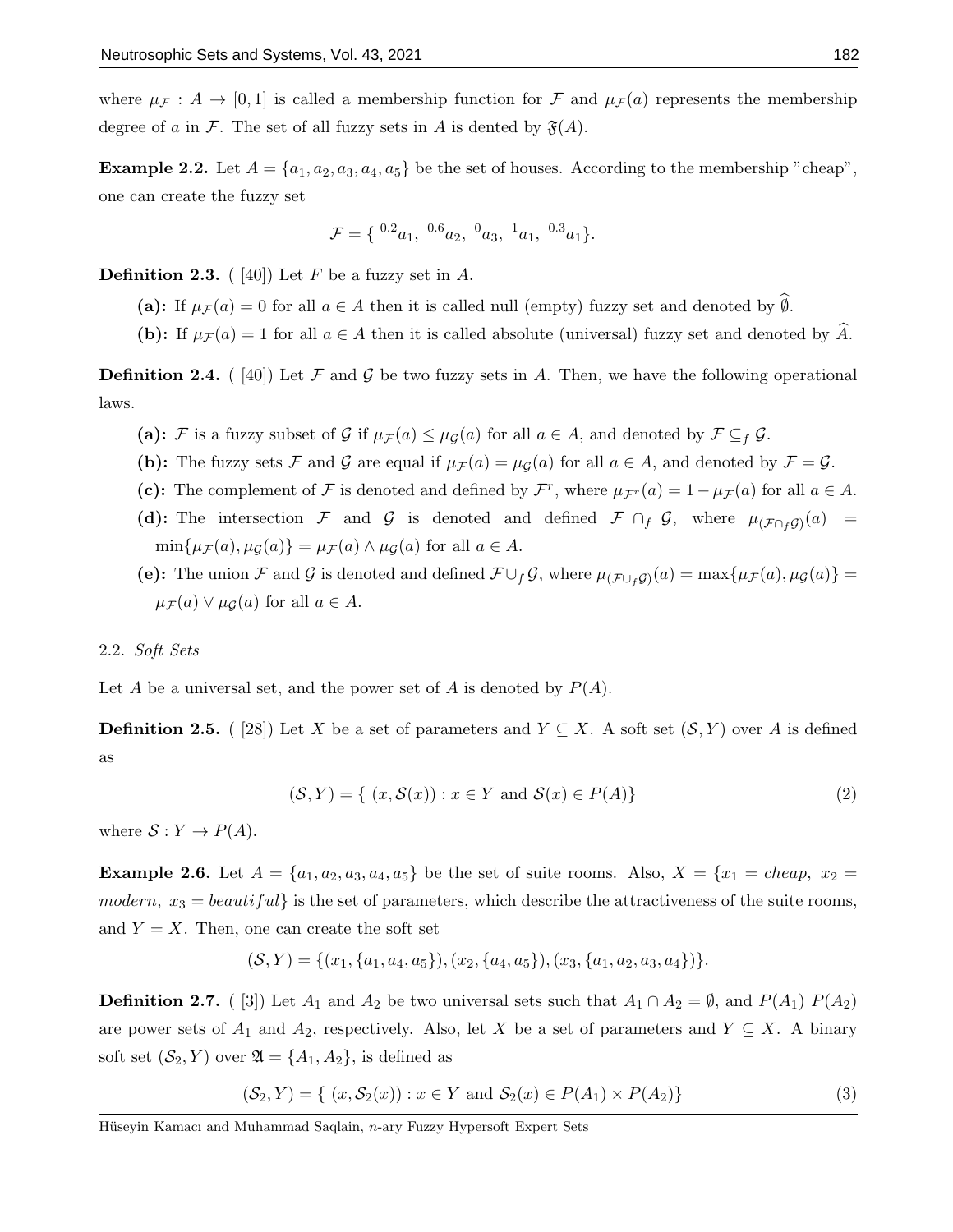**Example 2.8.** Let  $A_1 = \{a_1^1, a_2^1, a_3^1, a_4^1, a_5^1\}$  and  $A_2 = \{a_1^2, a_2^2, a_3^2, a_4^2\}$  be the sets of suite rooms and king rooms. Also,  $X = \{x_1 = cheap, x_2 = modern, x_3 = beautiful\}$  is the set of parameters, which describe the attractiveness of the rooms, and  $Y = X$ . Then, one can create the binary soft set

$$
(\mathcal{S}_2, Y) = \{ (x_1, (\{\{a_1^1, a_4^1, a_5^1\}, \{a_3^2, a_4^2\}\})), (x_2, (\{a_4^1, a_5^1\}, \{a_1^2, a_2^2, a_4^2\})), (x_3, (\{a_1^1, a_2^1, a_3^1, a_4^1\}, \{a_4^2, a_5^2\})) \}.
$$

**Definition 2.9.** (  $[7]$ ) Let X be a set of parameters,  $\mathcal{E}$  be a set of experts and  $\mathcal{O}$  be a set of opinion. Also, let  $\mathcal{P} = X \times \mathcal{E} \times \mathcal{O}$  and  $\mathcal{Q} \subseteq \mathcal{P}$ . A soft expert set  $(\mathcal{S}, \mathcal{Q})$  over A is defined as

$$
(\mathcal{S}, \mathcal{Q}) = \{ ((x, e, o), \mathcal{S}((x, e, o))) : (x, e, o) \in \mathcal{Q} \subseteq X \times \mathcal{E} \times \mathcal{O} \text{ and } \mathcal{S}(x) \in P(A) \}
$$
(4)

where  $S: \mathcal{Q} \to P(A)$ .

**Example 2.10.** Let  $A = \{a_1, a_2, a_3, a_4, a_5\}$  be the set of suite rooms. Also,  $X = \{x_1 = cheap, x_2 =$ modern,  $x_3 = beautiful$  is the set of parameters, which describe the attractiveness of the suite rooms, and  $\mathcal{E} = \{e_1, e_2\}$  is the set of experts and  $\mathcal{O} = \{o_1 = agree(1) \ o_2 = disagree(1)\}\$ is the set of opinions. For  $Q = \{(x_1, e_1, 1), (x_1, e_2, 1), (x_1, e_2, 1), (x_2, e_1, 1), (x_1, e_1, 0), (x_2, e_2, 0)\}\subseteq X \times \mathcal{E} \times \mathcal{O}$ , one can create the soft expert set

$$
(\mathcal{S}, \mathcal{Q}) = \left\{ \begin{array}{l} ((x_1, e_1, 1), \{a_1, a_2\}), ((x_1, e_2, 1), \{a_4, a_5\}), \\ ((x_1, e_2, 1), \emptyset), ((x_2, e_1, 1), \{a_1, a_3, a_4, a_5\}), \\ ((x_1, e_1, 0), \{a_3, a_4, a_5\}), ((x_2, e_2, 0), \{a_1\}) \end{array} \right\}.
$$

#### 2.3. Hypersoft Sets

Throughout this chapter,  $X_1, X_2, ..., X_m$  are the pairwise disjoint sets of parameters (i.e.,  $X_i \cap X_{i'} = \emptyset$ for each  $i, i' \in I = \{1, 2, ..., m\}$  and  $i \neq i'$ , and  $\mathbf{X} = \prod$ i∈I  $X_i = X_1 \times X_2 \times \dots, X_m$ . Generally, the parameters are attributes, characteristics, properties of the objects.

**Definition 2.11.** ( [37]) Let  $Y_i$  be the nonempty subset of  $X_i$  for each  $i \in I = \{1, 2, ..., m\}$  and  $\mathbf{Y} = \prod$ i∈I  $Y_i = Y_1 \times Y_2 \times ..., Y_m$ . Then, the pair  $(\mathcal{H}, \mathbf{Y})$  is called a hypersoft set over A, where  $\mathcal{H}$  is mapping given by

$$
\mathcal{H}: \mathbf{Y} \to P(A) \tag{5}
$$

Also,  $x^i$  is an element of  $Y_i$  and  $(x^i)_{i\in I} = (x^1, x^2, ..., x^m)$  is an element of  $\mathbf{Y} = Y_1 \times Y_2 \times ..., Y_m$ . *Note 1*. In this chapter, we use the notation  $\mathbf{x}^{\mathbf{I}} = (x^i)_{i \in I}$ .

Example 2.12. Assume that a person wants to buy a car and, for this purpose, visits to a car showroom where cars of the same segment are exhibited. Let  $A = \{a_1, a_2, a_3\}$  be a universe containing cars in the same segment. The characteristics or attributes of these cars must be analyzed so that a decision can be made. The pairwise disjoint sets of attributes (parameters) are  $X_1$ ,  $X_2$  and  $X_3$ and describe image-prestige, performance and economy, respectively. These sets are  $X_1 = \{x_1^1 =$  $safe, x_2^1 = comfortable, x_3^1 = design -aesthetic\}$   $X_2 = \{x_1^2 = engineer, x_2^2 = torque\}$ , and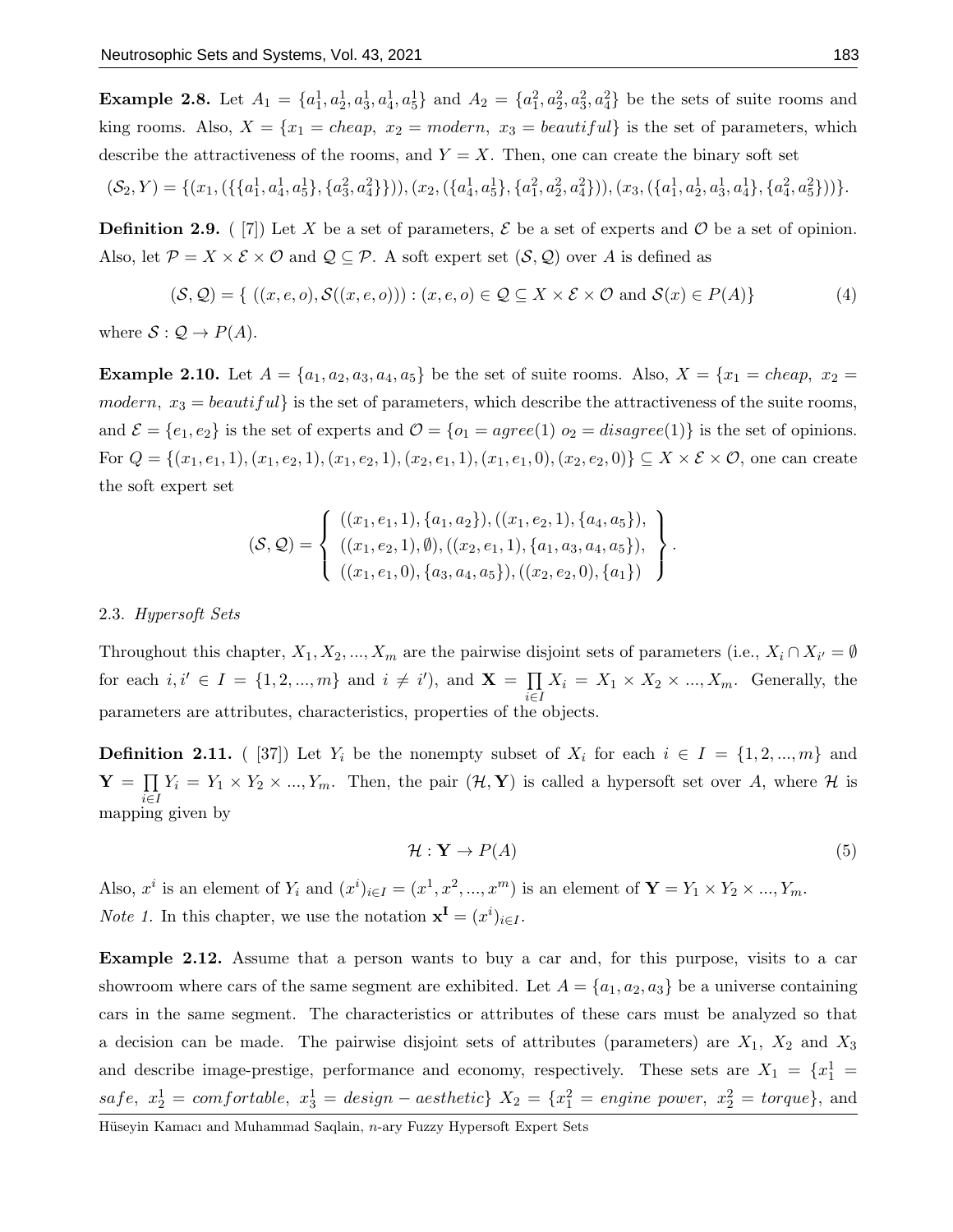$X_3 = \{x_1^3 = \text{fuel consumption}, x_2^3 = \text{tax}, x_3^3 = \text{ sale price}\}.$  He/she determines the attributes (parameters) to be used in evaluating the cars as  $Y_1 = X_1, Y_2 = X_2$  and  $Y_3 = \{x_1^3, x_3^3\} \subseteq X_3$  (i.e.,  $\mathbf{Y} = Y_1 \times Y_2 \times Y_3$ . As a result of the evaluation, it is created the following hypersoft set.

$$
(\mathcal{H}, \mathbf{Y}) = \begin{cases} ((x_1^1, x_1^2, x_1^3), \{a_1, a_2\}), \\ ((x_1^1, x_1^2, x_3^3), \{a_3\}), \\ ((x_1^1, x_2^2, x_1^3), \{a_1, a_3\}), \\ ((x_1^1, x_2^2, x_3^3), \emptyset), \\ ((x_2^1, x_1^2, x_1^3), \{a_2, a_3\}), \\ ((x_2^1, x_1^2, x_3^3), \{a_1\}), \\ ((x_2^1, x_2^2, x_3^3), \{a_2\}), \\ ((x_2^1, x_2^2, x_3^3), \{a_3\}), \\ ((x_3^1, x_1^2, x_1^3), \emptyset), \\ ((x_3^1, x_2^2, x_3^3), \{a_2\}), \\ ((x_3^1, x_2^2, x_3^3), \{a_2\}), \\ ((x_3^1, x_2^2, x_3^3), \{a_1\}) \end{cases}
$$

## 2.4. Fuzzy Hypersoft Sets

**Definition 2.13.** ( [37]) Let  $Y_i$  be the nonempty subset of  $X_i$  for each  $i \in I = \{1, 2, ..., m\}$  and  $\mathbf{Y} = \prod$  $\prod_{i\in I} Y_i = Y_1 \times Y_2 \times ..., Y_m$ . Also, let  $\mathfrak{F}(A)$  be the set of all fuzzy sets in A. Then, the pair  $(\mathcal{H}, \mathbf{Y})$  is called a fuzzy hypersoft set over A, where  $\widetilde{\mathcal{H}}$  is mapping given by

$$
\tilde{\mathcal{H}}: \mathbf{Y} \to \mathfrak{F}(A) \tag{5}
$$

.

*Note 2.* The collection of all fuzzy hypersoft set over the universal set A for **X** is denoted by  $\mathfrak{C}(A, \mathbf{X})$ .

Example 2.14. Consider the problem in Example 2.12. As a result of the evaluation under the fuzzy environment, it is created the following fuzzy hypersoft set.

$$
(\mathcal{H}, \mathbf{Y}) = \begin{cases} ((x_1^1, x_1^2, x_1^3), \{^{(0.4)}a_1^1, ^{(0.3)}a_2^1, ^{(0.6)}a_3^1\}), \\ ((x_1^1, x_1^2, x_3^3), \{^{(0.5)}a_1^1, ^{(0.6)}a_2^1, ^{(0.6)}a_3^1\}), \\ ((x_1^1, x_2^2, x_1^3), \{^{(0.3)}a_1^1, ^{(0.4)}a_2^1, ^{(0.2)}a_3^1\}), \\ ((x_1^1, x_2^2, x_3^3), \{^{(0.1)}a_1^1, ^{(0.4)}a_2^1, ^{(0)}a_3^1\}), \\ ((x_2^1, x_1^2, x_1^3), \{^{(0)}a_1^1, ^{(0)}a_2^1, ^{(0)}a_3^1\}), \\ ((x_2^1, x_1^2, x_3^3), \{^{(1)}a_1^1, ^{(1)}a_2^1, ^{(1)}a_3^1\}), \\ ((x_2^1, x_2^2, x_3^3), \{^{(0.5)}a_1^1, ^{(0.7)}a_2^1, ^{(0.4)}a_3^1\}), \\ ((x_3^1, x_1^2, x_1^3), \{^{(0.8)}a_1^1, ^{(0.6)}a_2^1, ^{(0.4)}a_3^1\}), \\ ((x_3^1, x_1^2, x_3^3), \{^{(0.2)}a_1^1, ^{(0.4)}a_2^1, ^{(0.4)}a_3^1\}), \\ ((x_3^1, x_2^2, x_3^3), \{^{(0.2)}a_1^1, ^{(0.4)}a_2^1, ^{(0.6)}a_3^1\}), \\ ((x_3^1, x_2^2, x_3^3), \{^{(0.4)}a_1^1, ^{(0.3)}a_2^1, ^{(1)}a_3^1\}), \\ ((x_3^1, x_2^2, x_3^3), \{^{(0.4)}a_1^1, ^{(0.7)}a_2^1, ^{(0.5)}a_3^1\}) \end{cases}
$$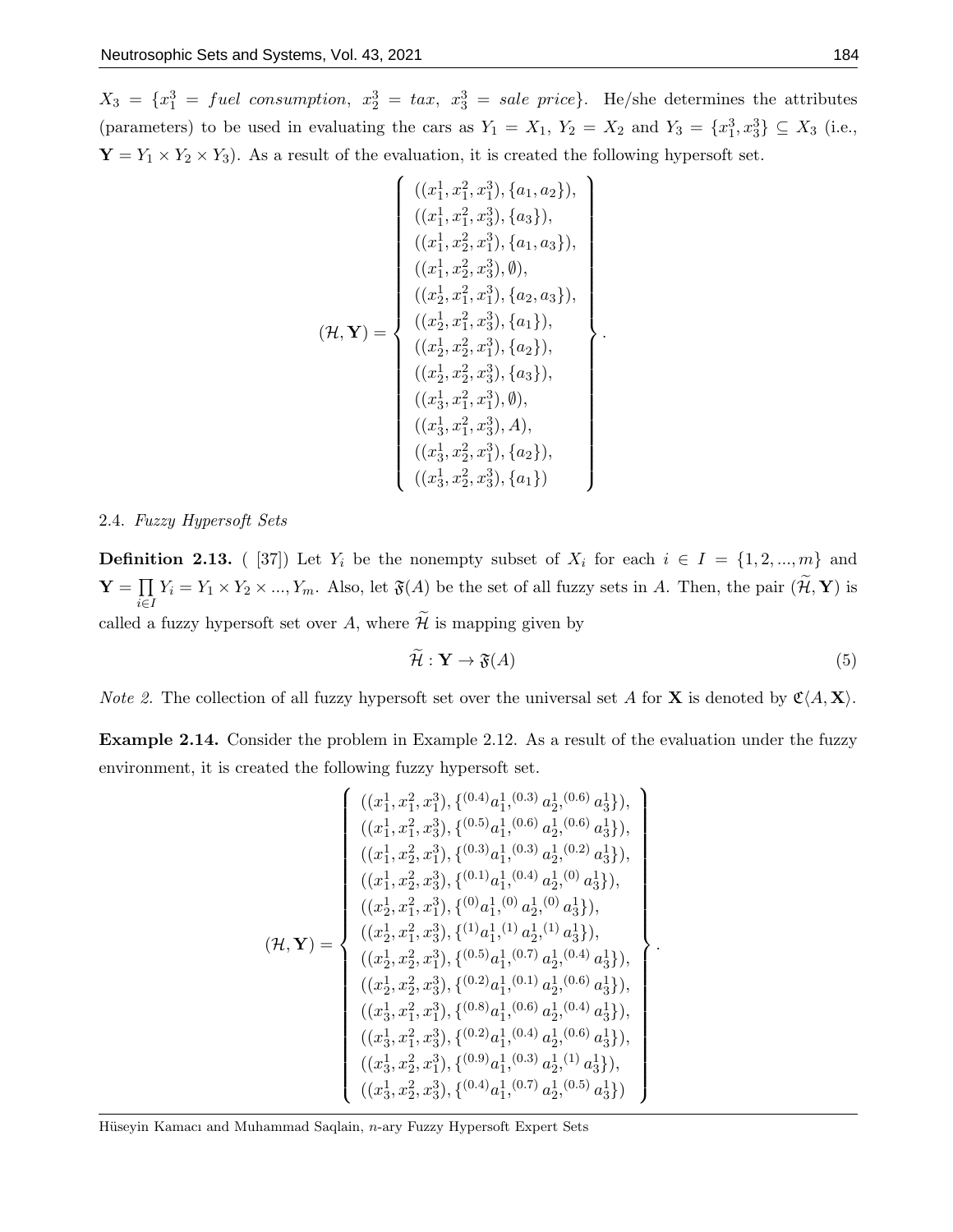Definition 2.15. ( [1]) Let  $(\widetilde{\mathcal{H}}, Y) \in \mathfrak{C}(A, X)$ .

- (a): If  $\widetilde{\mathcal{H}}(\mathbf{x}^{\mathbf{I}}) = \emptyset$  for each  $\mathbf{x}^{\mathbf{I}} \in \mathbf{Y}$  then it is said to be a relative null fuzzy hypersoft set (with respect to Y), denoted by  $\widehat{\emptyset}_Y$ . If  $Y = X$  then it is called a null fuzzy hypersoft set and denoted by  $\mathbf{\emptyset}_{\mathbf{X}}$ .
- (b): If  $\widetilde{\mathcal{H}}(\mathbf{x}^{\mathbf{I}}) = \widehat{A}$  for each  $\mathbf{x}^{\mathbf{I}} \in \mathbf{Y}$  then it is said to be a relative whole fuzzy hypersoft set (with respect to Y), denoted by  $\widehat{A}_{Y}$ . If Y = X then it is called an absolute fuzzy hypersoft set and denoted by  $\widehat{A}_{\mathbf{X}}$ .
- *Note 3.*  $\mathbf{Y} \subseteq \mathbf{Z}$  (i.e.,  $(Y_1 \times Y_2 \times ... \times Y_m) \subseteq (Z_1 \times Z_2 \times ... \times Z_m)$ ) iff  $Y_i \subseteq Z_i$  for all  $i \in I$ .

Definition 2.16. ([1]) Let  $(\widetilde{\mathcal{H}}, \mathbf{Y}), (\widetilde{\mathcal{K}}, \mathbf{Z}) \in \mathfrak{C}(A, \mathbf{X}).$ 

- (a):  $(\widetilde{\mathcal{H}}, Y)$  is called a fuzzy hypersoft subset of  $(\widetilde{\mathcal{K}}, Z)$ , denoted by  $(\widetilde{\mathcal{H}}, Y) \sqsubseteq (\widetilde{\mathcal{K}}, Z)$ , if  $Y \subseteq Z$ and  $\widetilde{\mathcal{H}}(\mathbf{x}^{\mathbf{I}}) \subseteq_f \widetilde{\mathcal{K}}(\mathbf{x}^{\mathbf{I}})$  for each  $\mathbf{x}^{\mathbf{I}} \in \mathbf{Y}$ .
- (b): The fuzzy hypersoft sets  $(\widetilde{\mathcal{H}}, Y)$  and  $(\widetilde{\mathcal{K}}, Z)$  are called equal, denoted by  $(\widetilde{\mathcal{H}}, Y) = (\widetilde{\mathcal{K}}, Z)$ , if  $(\widetilde{\mathcal{H}}, \mathbf{Y}) \sqsubset (\widetilde{\mathcal{K}}, \mathbf{Z})$  and  $(\widetilde{\mathcal{K}}, \mathbf{Z}) \sqsubset (\widetilde{\mathcal{H}}, \mathbf{Y}).$

**Definition 2.17.** ([1]) Let  $(\widetilde{\mathcal{H}}, Y) \in \mathfrak{C}(A, X)$ . Then, the relative complement of fuzzy hypersoft set  $(\widetilde{\mathcal{H}}, \mathbf{Y})$ , denoted by  $(\widetilde{\mathcal{H}}, \mathbf{Y})^r$ , is defined as

$$
(\widetilde{\mathcal{H}}, \mathbf{Y})^r = (\widetilde{\mathcal{H}}^r, \mathbf{Y}),\tag{5}
$$

where  $\widetilde{\mathcal{H}}^r(\mathbf{x}^{\mathbf{I}})$  is the fuzzy complement of  $\widetilde{\mathcal{H}}(\mathbf{x}^{\mathbf{I}})$  for each  $\mathbf{x}^{\mathbf{I}} \in \mathbf{Y}$ .

*Note 4.* It is clear that  $\mathbf{T} = \mathbf{Y} \cap \mathbf{Z} = (Y_1 \times Y_2 \times ... \times Y_m) \cap (Z_1 \times Z_2 \times ... \times Z_m) = (Y_1 \cap Z_1) \times (Y_2 \cap Z_2) \times ... \times Y_m$  $(Y_m \cap Z_m)$  and  $\mathbf{T} = \mathbf{Y} \cup \mathbf{Z} = (Y_1 \times Y_2 \times ... \times Y_m) \cup (Z_1 \times Z_2 \times ... \times Z_m) = (Y_1 \cup Z_1) \times (Y_2 \cup Z_2) \times ... \times (Y_m \cup Z_m).$ If  $Y_i \cap Z_i = \emptyset$  for some  $i \in I$  then  $\mathbf{T} = \mathbf{Y} \cap \mathbf{Z} = \emptyset$ . From now on, we assume that  $\mathbf{T} = \mathbf{Y} \cap \mathbf{Z} \neq \emptyset$ . (Similarly,  $\mathfrak{S} = \mathfrak{Q} \cap \mathfrak{R} \neq \emptyset$  in Sections 4 and 5).

**Definition 2.18.** ([1]) Let  $(\widetilde{\mathcal{H}}, Y), (\widetilde{\mathcal{K}}, Z) \in \mathfrak{C}(A, X)$ . Then, the restricted intersection of fuzzy hypersoft sets  $(\widetilde{\mathcal{H}}, Y)$  and  $(\widetilde{\mathcal{K}}, Z)$  is denoted and defined by  $(\widetilde{\mathcal{L}}, T) = (\widetilde{\mathcal{H}}, Y) \oplus (\widetilde{\mathcal{K}}, Z)$  where  $T = Y \cap Z$ and

$$
\widetilde{\mathcal{L}}(\mathbf{x}^{\mathbf{I}}) = \widetilde{\mathcal{H}}(\mathbf{x}^{\mathbf{I}}) \cap_{f} \widetilde{\mathcal{K}}(\mathbf{x}^{\mathbf{I}})
$$
\n(6)

for each  $x^I \in T$ .

**Definition 2.19.** ( [1]) Let  $(\widetilde{\mathcal{H}}, Y), (\widetilde{\mathcal{K}}, Z) \in \mathfrak{C}(A, X)$ . Then, the extended intersection of fuzzy hypersoft sets  $(\widetilde{\mathcal{H}}, Y)$  and  $(\widetilde{\mathcal{K}}, \mathbf{Z})$  is denoted and defined by  $(\widetilde{\mathcal{L}}, T) = (\widetilde{\mathcal{H}}, Y) \sqcap (\widetilde{\mathcal{K}}, Z)$  where  $T = Y \cup Z$ and

$$
\widetilde{\mathcal{L}}(\mathbf{x}^{\mathbf{I}}) = \begin{cases}\n\widetilde{\mathcal{H}}(\mathbf{x}^{\mathbf{I}}), & \text{if } \mathbf{x}^{\mathbf{I}} \in \mathbf{Y}, \\
\widetilde{\mathcal{K}}(\mathbf{x}^{\mathbf{I}}), & \text{if } \mathbf{x}^{\mathbf{I}} \in \mathbf{Z}, \\
\widetilde{\mathcal{H}}(\mathbf{x}^{\mathbf{I}}) \cap_{f} \widetilde{\mathcal{K}}(\mathbf{x}^{\mathbf{I}}), & \text{if } \mathbf{x}^{\mathbf{I}} \in \mathbf{Y} \cap \mathbf{Z},\n\end{cases}
$$
\n(7)

for each  $x^I \in T$ .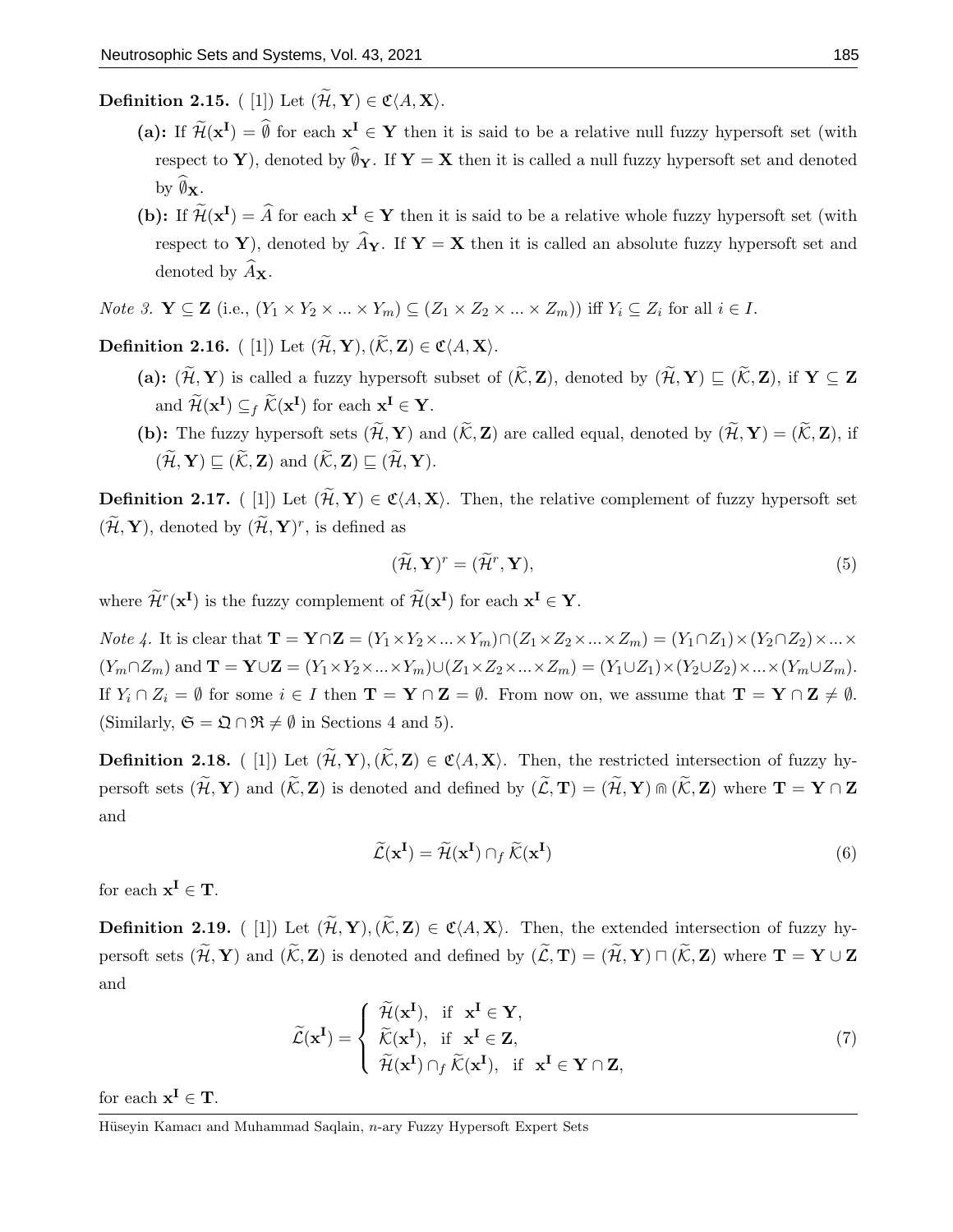**Definition 2.20.** (1) Let  $(\widetilde{\mathcal{H}}, Y), (\widetilde{\mathcal{K}}, Z) \in \mathfrak{C}\langle A, X\rangle$ . Then, the restricted union of fuzzy hypersoft sets  $(\widetilde{\mathcal{H}}, Y)$  and  $(\widetilde{\mathcal{K}}, Z)$  is denoted and defined by  $(\widetilde{\mathcal{L}}, T) = (\widetilde{\mathcal{H}}, Y) \cup (\widetilde{\mathcal{K}}, Z)$  where  $T = Y \cap Z$  and

$$
\widetilde{\mathcal{L}}(\mathbf{x}^{\mathbf{I}}) = \widetilde{\mathcal{H}}(\mathbf{x}^{\mathbf{I}}) \cup_{f} \widetilde{\mathcal{K}}(\mathbf{x}^{\mathbf{I}})
$$
\n(8)

for each  $x^I \in T$ .

**Definition 2.21.** ( [1]) Let  $(\widetilde{\mathcal{H}}, Y), (\widetilde{\mathcal{K}}, Z) \in \mathfrak{C}\langle A, X \rangle$ . Then, the extended union of fuzzy hypersoft sets  $(\widetilde{\mathcal{H}}, Y)$  and  $(\widetilde{\mathcal{K}}, Z)$  is denoted and defined by  $(\widetilde{\mathcal{L}}, T) = (\widetilde{\mathcal{H}}, Y) \sqcup (\widetilde{\mathcal{K}}, Z)$  where  $T = X \cup Y$  and

$$
\widetilde{\mathcal{L}}(\mathbf{x}^{\mathbf{I}}) = \begin{cases}\n\widetilde{\mathcal{H}}(\mathbf{x}^{\mathbf{I}}), & \text{if } \mathbf{x}^{\mathbf{I}} \in \mathbf{Y}, \\
\widetilde{\mathcal{K}}(\mathbf{x}^{\mathbf{I}}), & \text{if } \mathbf{x}^{\mathbf{I}} \in \mathbf{Z}, \\
\widetilde{\mathcal{H}}(\mathbf{x}^{\mathbf{I}}) \cup_{f} \widetilde{\mathcal{K}}(\mathbf{x}^{\mathbf{I}}), & \text{if } \mathbf{x}^{\mathbf{I}} \in \mathbf{Y} \cap \mathbf{Z},\n\end{cases}
$$
\n(9)

for each  $x^I \in T$ .

## 3. n-ary Fuzzy Hypersoft Sets

In this section, we introduce the notion of n-ary fuzzy hypersoft set and derive its fundamental operations.

Let  $\{A_j : j \in J = \{1, 2, ..., n\}\}\$ be a collection of universal sets such that  $A_j \cap A_{j'} = \emptyset$  for each  $j, j' \in J = \{1, 2, ..., n\}$  and  $j \neq j'$ . Also, let  $\mathfrak{F}(\mathfrak{A}) = \prod$ j∈J  $\mathfrak{F}(A_j) = \mathfrak{F}(A_1) \times \mathfrak{F}(A_2) \times \ldots \times \mathfrak{F}(A_n)$ , where  $\mathfrak{F}(A_j)$  denotes the set of all fuzzy sets in  $A_j$ .

**Definition 3.1.** A pair  $(\widetilde{\mathcal{H}}_n, \mathbf{Y})$  is said to be an *n*-ary fuzzy hypersoft set over  $\mathfrak{A} = \{A_1, A_2, ..., A_n\}$ , where  $\widetilde{\mathcal{H}}_n$  is mapping given by

$$
\widetilde{\mathcal{H}}_n: \mathbf{Y} \to \mathfrak{F}(\mathfrak{A}).\tag{10}
$$

,

Simply, an *n*-ary fuzzy hypersoft set is described as the following:

(Hen, <sup>Y</sup>) = {(<sup>x</sup> I , <sup>H</sup>en(<sup>x</sup> I )) : x <sup>I</sup> <sup>∈</sup> <sup>Y</sup> and <sup>H</sup>en(<sup>x</sup> I ) ∈ A} = x I , { (µHen(xI) (a 1 )) a 1 : a <sup>1</sup> ∈ A1}, { (µHen(xI) (a 2 )) a 2 : a <sup>2</sup> ∈ A2}, . . . { (µHen(xI) (a <sup>n</sup>)) a n : a <sup>n</sup> ∈ An} : x <sup>I</sup> ∈ Y 

where  $\widetilde{H}_{n(j)}(\mathbf{x}^{\mathbf{I}}) = \{ (\mu_{\widetilde{\mathcal{H}}_n(\mathbf{x}^{\mathbf{I}})}(a^j))_{i} a^j : a^j \in A_j \}$  for  $j = 1, 2, ..., n$  and it is termed to be an  $A_j$ -part of  $\widetilde{\mathcal{H}}_n(\mathbf{x^I}).$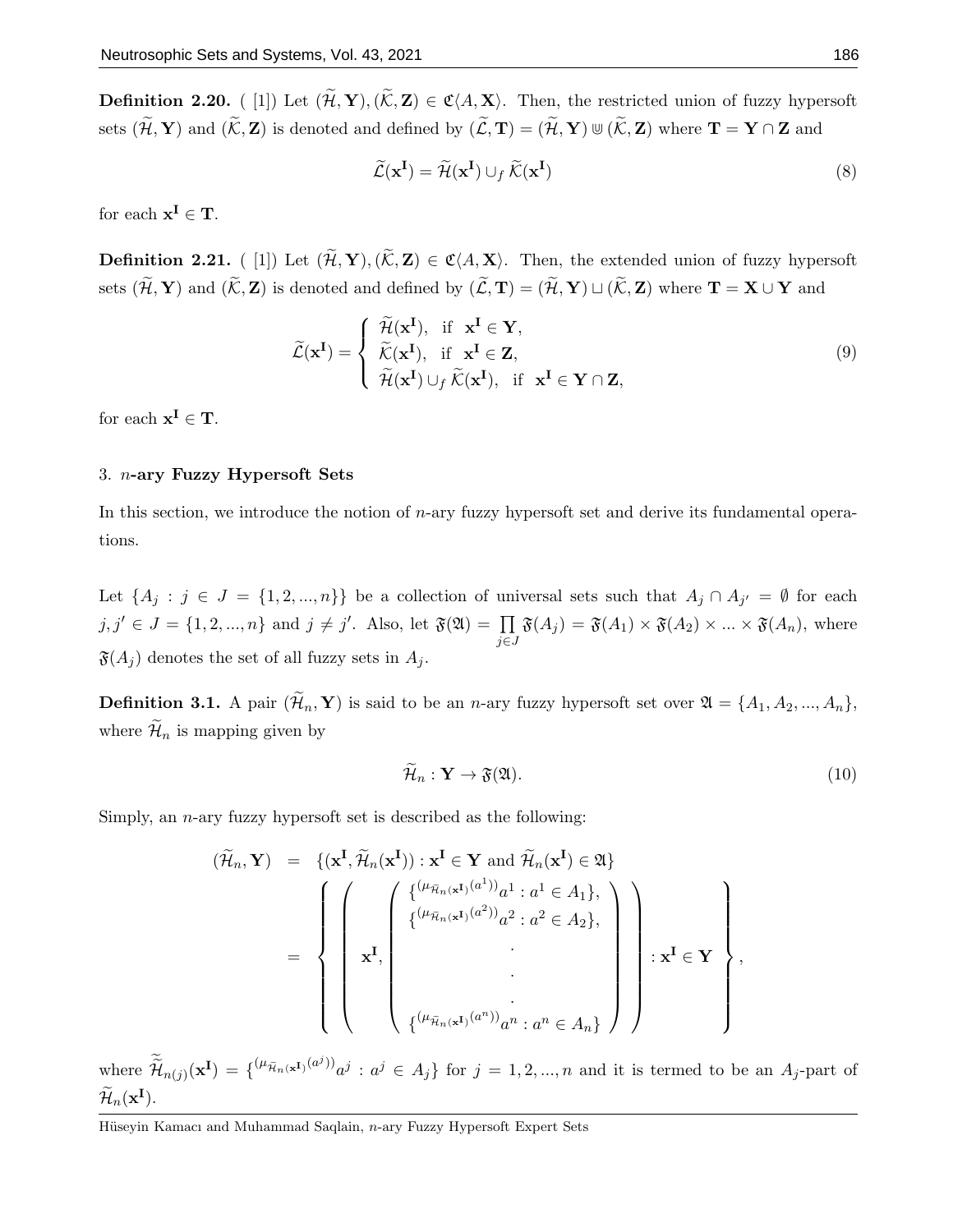Especially, if  $n = 2, 3, 4$  and 5 then it is called a binary fuzzy hypersoft set, ternary fuzzy hypersoft set, quaternary fuzzy hypersoft set, quinary fuzzy hypersoft set, respectively.

*Note 5.* The set of all *n*-ary fuzzy hypersoft sets over  $\mathfrak{A} = \{A_1, A_2, ..., A_n\}$  for **X** is denoted by  $\mathfrak{C}_{N_n}\langle\mathfrak{A}, \mathbf{X}\rangle.$ 

Example 3.2. We consider the problem in Examples 2.12 and 2.14. However, he/she aims to determine the optimal car in each segment by evaluating cars in different segments simultaneously. Assume that  $A_1 = \{a_1^1, a_2^1, a_3^1\}, A_2 = \{a_1^2, a_2^2\}$  and  $A_3 = \{a_1^3, a_2^3, a_3^3\}$  are sets of cars in the B-segment (Supermini family), C-segment (Small family) and D-segment(Large family), respectively. Considering the parameter subsets  $Y_1 = X_1$ ,  $Y_2 = X_2$  and  $Y_3 = \{x_1^3, x_3^3\} \subseteq X_3$ , he/she evaluates the cars in different segments, and thus constructs the following ternary fuzzy hypersoft set.

$$
(\widetilde{\mathcal{H}}_{3},\mathbf{Y}) = \begin{cases} ((x_{1}^{1},x_{1}^{2},x_{1}^{3}),(\{(^{0.4})a_{1}^{1},{}^{(0.3)}a_{2}^{1},{}^{(0.6)}a_{3}^{1}\},\{(^{0.3)}a_{1}^{2},{}^{(0.7)}a_{2}^{2}\},\{(^{0.5)}a_{1}^{3},{}^{(0.5)}a_{2}^{3},{}^{(0.4)}a_{3}^{3}\})),\\ ((x_{1}^{1},x_{1}^{2},x_{3}^{3}),(\{(^{0.5})a_{1}^{1},{}^{(0.6)}a_{2}^{1},{}^{(0.6)}a_{3}^{1}\},\{(^{0.8)}a_{1}^{2},{}^{(0.7)}a_{2}^{2}\},\{(^{0.6)}a_{1}^{3},{}^{(0.4)}a_{2}^{3},{}^{(0.5)}a_{3}^{3}\})),\\ ((x_{1}^{1},x_{2}^{2},x_{1}^{3}),(\{(^{0.1})a_{1}^{1},{}^{(0.4)}a_{2}^{1},{}^{(0.2)}a_{3}^{1}\},\{(^{0.8)}a_{1}^{2},{}^{(0.4)}a_{2}^{2}\},\{(^{0.6)}a_{1}^{3},{}^{(0.4)}a_{2}^{3},{}^{(0.4)}a_{3}^{3}\})),\\ ((x_{2}^{1},x_{1}^{2},x_{1}^{3}),(\{(^{0.1})a_{1}^{1},{}^{(0.4)}a_{2}^{1},{}^{(0)}a_{3}^{1}\},\{(^{0.2})a_{1}^{2},{}^{(0.4)}a_{2}^{2}\},\{(^{0.6)}a_{1}^{3},{}^{(0.4)}a_{2}^{3},{}^{(0.4)}a_{3}^{3}\})),\\ ((x_{2}^{1},x_{1}^{2},x_{3}^{3}),(\{(^{10}a_{1}^{1},{}^{(1)}a_{2}^{1},{}^{(1)}a_{3}^{1}\},\{(^{0.3)}a_{1}^{2},{}^{(0.7)}a_{2}^{2}\},\{(^{0.2)}a_{1}^{3},{}^{(0.4)}a_{2}^{3},{}^{(0.8)}a_{3}^{3}\})),\\ ((x_{2}^{1},x_{2}^{2},x_{3}^{3}),(\{(^{0.5})a_{1}^{1},{}^{(0.1)}a_{2
$$

**Definition 3.3.** Let  $(\mathcal{H}_n, \mathbf{Y}) \in \mathfrak{C}_{N_n}\langle\mathfrak{A}, \mathbf{X}\rangle$ .

- (a): If  $\widetilde{\mathcal{H}}_n(\mathbf{x}^{\mathbf{I}}) = (\widetilde{\emptyset}, \widetilde{\emptyset}, ..., \widetilde{\emptyset})$  (i.e.,  $\widetilde{\mathcal{H}}_{n(j)}(\mathbf{x}^{\mathbf{I}}) = \widetilde{\emptyset} \ \forall j \in J$ ) for each  $\mathbf{x}^{\mathbf{I}} \in \mathbf{Y}$  then it is said to be a relative null *n*-ary fuzzy hypersoft set (with respect to **Y**), denoted by  $\widehat{\theta}_{\mathbf{Y}}^{N_n}$ . If **Y** = **X** then it is called a null *n*-ary fuzzy hypersoft set and denoted by  $\widehat{\theta}_{\mathbf{X}}^{N_n}$ .
- (b): If  $\widetilde{\mathcal{H}}_n(\mathbf{x}^{\mathbf{I}}) = (\widehat{A}_1, \widehat{A}_2, ..., \widehat{A}_n)$  (i.e.,  $\widetilde{\mathcal{H}}_j(\mathbf{x}^{\mathbf{I}}) = \widehat{A}_j \quad \forall j \in J$ ) for each  $\mathbf{x}^{\mathbf{I}} \in \mathbf{Y}$  then it is called a relative whole *n*-ary fuzzy hypersoft set (with respect to **Y**), denoted by  $\widehat{\mathfrak{A}}_{\mathbf{Y}}^{N_n}$ . If  $\mathbf{Y} = \mathbf{X}$  then it is said to be an absolute *n*-ary fuzzy hypersoft set and denoted by  $\widehat{\mathfrak{A}}_{\mathbf{X}}^{N_n}$ .

**Definition 3.4.** Let  $(\mathcal{H}_n, \mathbf{Y}), (\mathcal{K}_n, \mathbf{Z}) \in \mathfrak{C}_{N_n}\langle \mathfrak{A}, \mathbf{X} \rangle$ .

(a):  $(\mathcal{H}_n, \mathbf{Y})$  is termed a fuzzy hypersoft subset of  $(\mathcal{K}_n, \mathbf{Z})$ , denoted by  $(\mathcal{H}_n, \mathbf{Y}) \sqsubseteq_{N_n} (\mathcal{K}_n, \mathbf{Z})$ , if  $Y \subseteq Z$  and

$$
\widetilde{\mathcal{H}}_{n(j)}(\mathbf{x}^{\mathbf{I}}) \subseteq_{f} \widetilde{\mathcal{H}}_{n(j)}(\mathbf{x}^{\mathbf{I}}) \quad \forall j \in J
$$
\n(11)

for each  $x^I \in Y$ .

Hüseyin Kamacı and Muhammad Saqlain, n-ary Fuzzy Hypersoft Expert Sets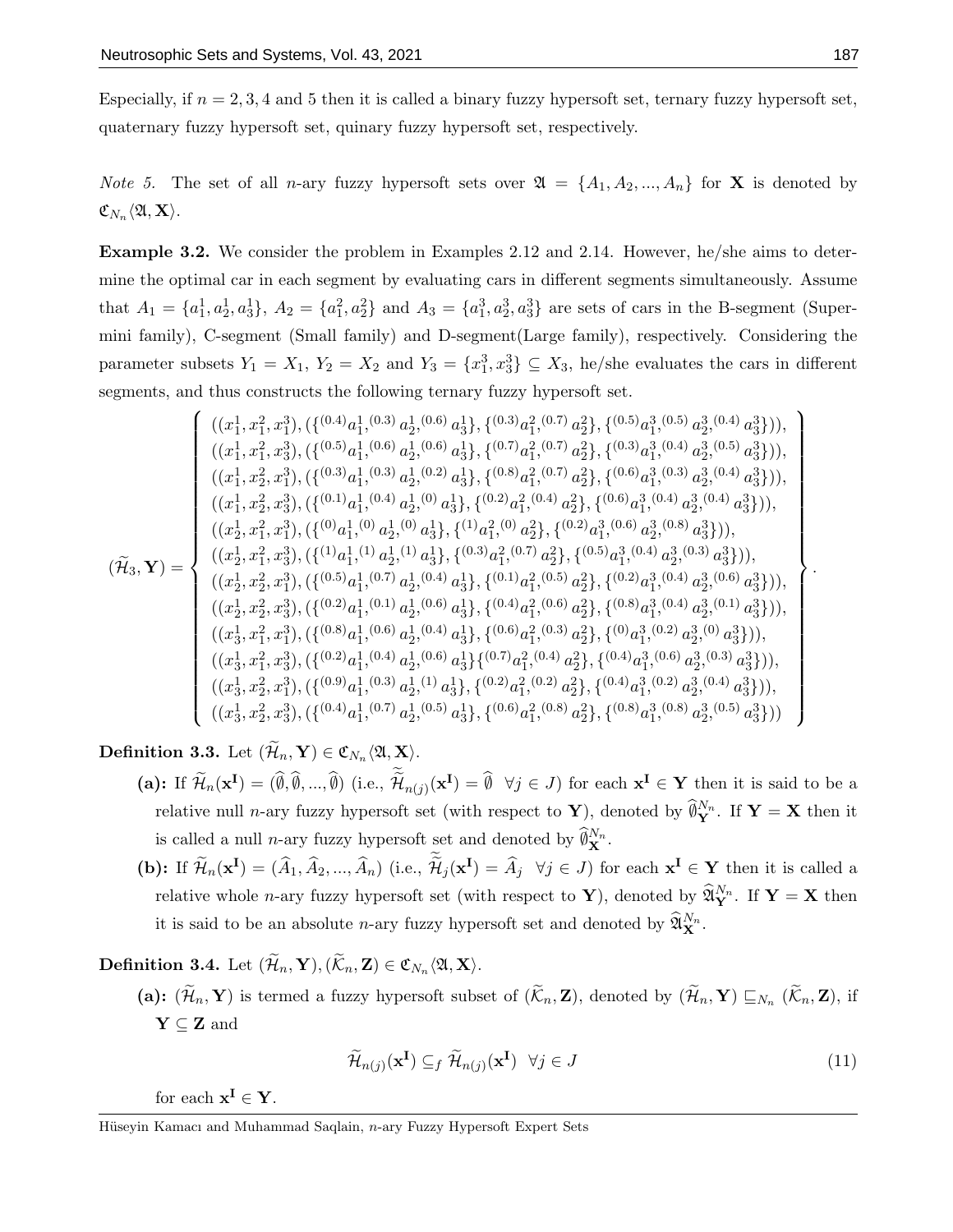(b): The *n*-ary fuzzy hypersoft sets  $(\widetilde{\mathcal{H}}_n, \mathbf{Y})$  and  $(\widetilde{\mathcal{K}}_n, \mathbf{Z})$  are called equal, denoted by  $(\widetilde{\mathcal{H}}_n, \mathbf{Y}) = N_n$  $(\mathcal{K}_n, \mathbf{Z})$ , if  $(\mathcal{H}_n, \mathbf{Y}) \sqsubseteq_{N_n} (\mathcal{K}_n, \mathbf{Z})$  and  $(\mathcal{K}_n, \mathbf{Z}) \sqsubseteq_{N_n} (\mathcal{H}_n, \mathbf{Y})$ .

**Example 3.5.** Consider the ternary fuzzy hypersoft set  $(\widetilde{\mathcal{H}}_3, \mathbf{Y})$  in Example 3.2. Also, we assume that the disjoint parameter subsets  $Z_1 = \{x_1^1, x_3^1\} \subseteq X_1, Z_2 = X_2, Z_3 = \{x_1^3, x_3^3\} \subseteq X_3$  (i.e.,  $\mathbf{Z} = Z_1 \times Z_2 \times Z_3$ ) and

$$
\left(\tilde{\mathcal{K}}_3,\mathbf{Z}\right)=\left\{\begin{array}{l}((x^1_1,x^2_1,x^3_1),(\{(^{0.4})a^1_1,^{(0.1)}a^1_2,^{(0.4)}a^1_3\},\{(^{0.1})a^2_1,^{(0.6)}a^2_2\},\{(^{0.5)}a^3_1,^{(0.1)}a^3_3\})),\\ ((x^1_1,x^2_1,x^3_3),(\{(^{0.2})a^1_1,^{(0)}a^1_2,^{(0.1)}a^1_3\},\{(^{0.1})a^2_1,^{(0.4)}a^2_2\},\{(^{0.1})a^3_1,^{(0.1)}a^3_3,^{(0.1)}a^3_3\})),\\ ((x^1_1,x^2_2,x^3_1),(\{(^{0.2})a^1_1,^{(0.3)}a^1_2,^{(0.2)}a^1_3\},\{(^{0.8})a^2_1,^{(0.7)}a^2_2\},\{(^{0.2})a^3_1,^{(0.2)}a^3_2,^{(0.1)}a^3_3\})),\\ ((x^1_1,x^2_2,x^3_3),(\{(^{0.1})a^1_1,^{(0.3)}a^1_2,^{(0.4)}a^1_3\},\{(^{0.1})a^2_1,^{(0.3)}a^2_2\},\{(^{0.2})a^3_1,^{(0.1)}a^3_3,^{(0.1)}a^3_3\})),\\ ((x^1_3,x^2_1,x^3_1),(\{(^{0.4})a^1_1,^{(0.1)}a^1_2,^{(0.4)}a^1_3\},\{(^{0.3})a^2_1,^{(0.3)}a^2_2\},\{(^{0.3})a^3_1,^{(0.2)}a^3_2,^{(0.2)}a^3_3\})),\\ ((x^1_3,x^2_2,x^3_1),(\{(^{0.3})a^1_1,^{(0.3)}a^1_2,^{(1)}a^1_3\},\{(^{0.1})a^2_1,^{(0.4)}a^2_2\},\{(^{0.3})a^3_1,^{(0.2)}a^3_2,^{(0.2)}a^3_3\})),\\ ((x^1_3,x^2_2,x^3_3),(\{(
$$

Then, we have  $\mathbf{Z} \subseteq \mathbf{Y}$  (by considering Note 3) but  $(\widetilde{\mathcal{K}}_3, \mathbf{Z})$  is not a ternary fuzzy hypersoft subset  $(\widetilde{\mathcal{H}}_3, \mathbf{Y})$ since  $\widetilde{\mathcal{K}}_{3(3)}((x_3^1, x_2^2, x_3^3)) \nsubseteq_f \widetilde{\mathcal{H}}_{3(3)}((x_3^1, x_2^2, x_3^3))$ . If we take  $\widetilde{\mathcal{K}}_{3(3)}((x_3^1, x_2^2, x_3^3)) \subseteq_f \{^{(0.8)}a_1^3, {}^{(0.8)}a_2^3, {}^{(0.5)}a_3^3\}$ then we can say that  $(\mathcal{K}_3, \mathbf{Z})$  is an *n*-ary fuzzy hypersoft subset  $(\mathcal{H}_3, \mathbf{Y})$  (i.e.,  $(\mathcal{H}_3, \mathbf{Y}) \sqsubseteq_{N_3} (\mathcal{K}_3, \mathbf{Z})$ ).

**Definition 3.6.** Let  $(\mathcal{H}_n, \mathbf{Y}) \in \mathfrak{C}_{N_n}\langle\mathfrak{A}, \mathbf{X}\rangle$ . Then, the relative complement of *n*-ary fuzzy hypersoft set  $(\widetilde{\mathcal{H}}_n, \mathbf{Y})$ , denoted by  $(\widetilde{\mathcal{H}}_n, \mathbf{Y})^{r_{N_n}}$ , is defined as

$$
(\widetilde{\mathcal{H}}_n, \mathbf{Y})^{r_{N_n}} = (\widetilde{\mathcal{H}}_n^r, \mathbf{Y}), \tag{12}
$$

where  $\widetilde{\mathcal{H}}_{n(j)}^r(\mathbf{x}^{\mathbf{I}})$  is the fuzzy complement of  $\widetilde{\mathcal{H}}_{n(j)}(\mathbf{x}^{\mathbf{I}})$  ( $\forall j \in J$ ) for each  $\mathbf{x}^{\mathbf{I}} \in \mathbf{Y}$ .

**Example 3.7.** The complement of the ternary fuzzy hypersoft set  $(\widetilde{\mathcal{H}}_3, \mathbf{Y})$  in Example 3.2 is

$$
(\widetilde{\mathcal{H}}_{3},\mathbf{Y})^{r_{N_{3}}} = \begin{cases} ((x_{1}^{1},x_{1}^{2},x_{1}^{3}),(\{(^{0.6})a_{1}^{1},(^{0.7})a_{2}^{1},(^{0.4})a_{3}^{1}\},\{(^{0.7})a_{1}^{2},(^{0.3})a_{2}^{2}\},\{(^{0.5})a_{1}^{3},(^{0.6})a_{2}^{3},(^{0.6})a_{3}^{3}\})),\\ ((x_{1}^{1},x_{2}^{2},x_{1}^{3}),(\{(^{0.7})a_{1}^{1},(^{0.7})a_{2}^{1},(^{0.8})a_{3}^{1}\},\{(^{0.2})a_{1}^{2},(^{0.3})a_{2}^{2}\},\{(^{0.4})a_{1}^{3},(^{0.7)}a_{2}^{3},(^{0.6})a_{3}^{3}\})),\\ ((x_{1}^{1},x_{2}^{2},x_{1}^{3}),(\{(^{0.9})a_{1}^{1},(^{0.6})a_{2}^{1},(^{1)}a_{3}^{1}\},\{(^{0.8})a_{1}^{2},(^{0.6})a_{2}^{2}\},\{(^{0.4})a_{1}^{3},(^{0.6})a_{2}^{3},(^{0.6})a_{3}^{3}\})),\\ ((x_{2}^{1},x_{1}^{2},x_{1}^{3}),(\{(^{10}a_{1}^{1},(^{1)}a_{2}^{1},(^{1)}a_{3}^{1}\},\{(^{0.6})a_{1}^{2},(^{1)}a_{2}^{2}\},\{(^{0.8})a_{1}^{3},(^{0.4})a_{2}^{3},(^{0.2)}a_{3}^{3}\})),\\ ((x_{2}^{1},x_{2}^{2},x_{3}^{3}),(\{(^{0.6})a_{1}^{1},(^{0.3})a_{2}^{1},(^{0.6})a_{3}^{1}\},\{(^{0.7})a_{1}^{2},(^{0.3})a_{2}^{2}\},\{(^{0.8})a_{1}^{3},(^{0.6})a_{2}^{3},(^{0.7)}a_{3}^{3}\})),\\ ((x_{2}^{1},x_{2}^{2},x_{3}^{3}),(\{(^{0.8})a_{1}^{1},(^{0.9})a_{2}^{1},(^{0.4})a_{3}^{1}\},\{(^{
$$

**Proposition 3.8.** Let  $(\mathcal{H}_n, \mathbf{Y}) \in \mathfrak{C}_{N_n}\langle \mathfrak{A}, \mathbf{X} \rangle$ . Then, we have the following.

Hüseyin Kamacı and Muhammad Saqlain, n-ary Fuzzy Hypersoft Expert Sets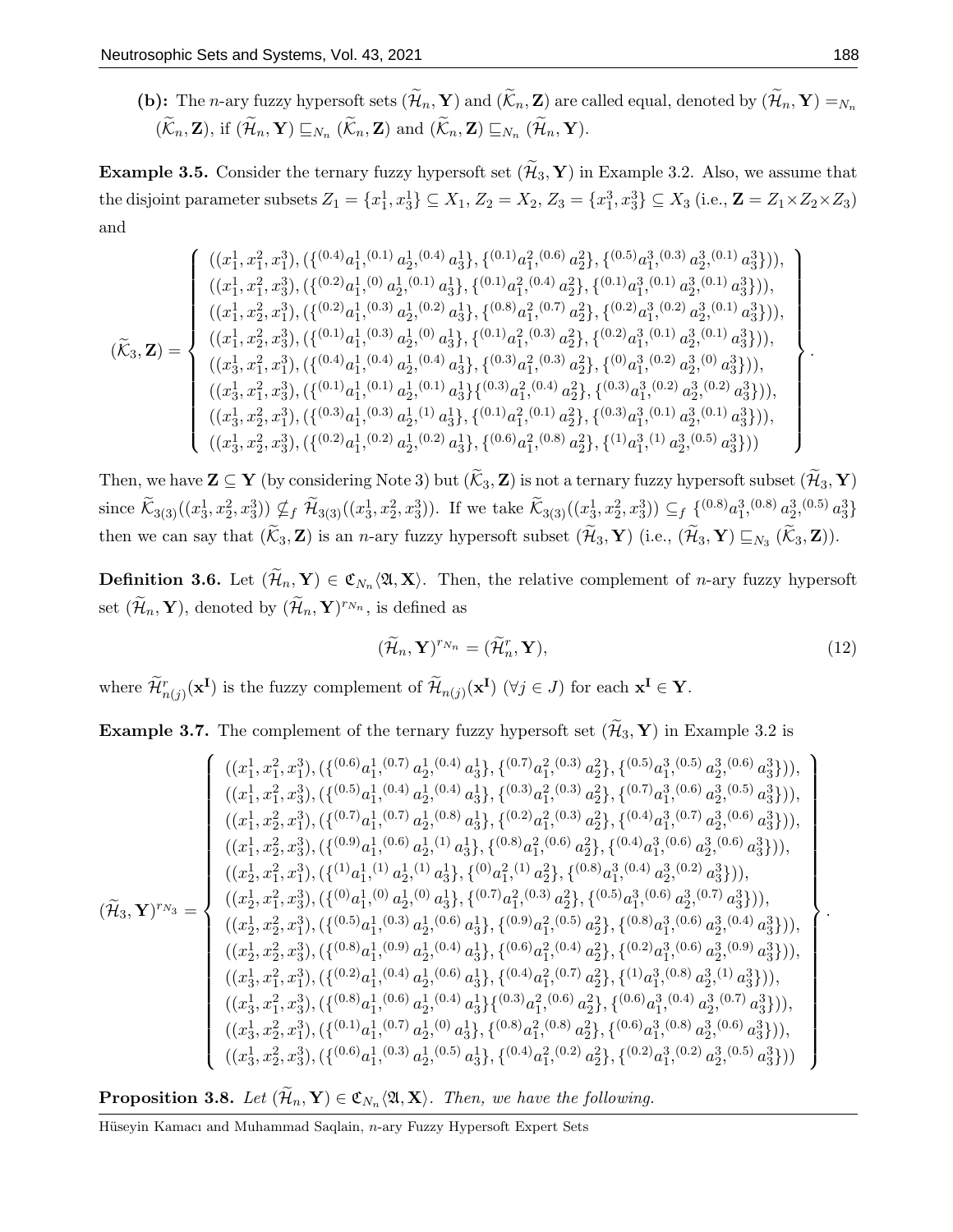(i):  $((\widetilde{\mathcal{H}}_n, \mathbf{Y})^{r_{N_n}})^{r_{N_n}} = N_n (\widetilde{\mathcal{H}}_n, \mathbf{Y}).$ (ii):  $(\widehat{\mathfrak{A}}_{\mathbf{Y}}^{N_n})^{r_{N_n}} =_{N_n} \widehat{\mathfrak{g}}_{\mathbf{Y}}^{N_n}.$ (iii):  $(\widehat{\emptyset}_{\mathbf{Y}}^{N_n})^{r_{N_n}} =_{N_n} \widehat{\mathfrak{A}}_{\mathbf{Y}}^{N_n}.$ 

*Proof.* The proofs are straightforward.  $\Box$ 

**Definition 3.9.** Let  $(\mathcal{H}_n, \mathbf{Y}), (\mathcal{K}_n, \mathbf{Z}) \in \mathfrak{C}_{N_n}\langle\mathfrak{A}, \mathbf{X}\rangle$ . Then, the restricted intersection of *n*-ary fuzzy hypersoft sets  $(\widetilde{\mathcal{H}}_n, \mathbf{Y})$  and  $(\widetilde{\mathcal{K}}_n, \mathbf{Z})$  is denoted and defined by  $(\widetilde{\mathcal{L}}_n, \mathbf{T}) = (\widetilde{\mathcal{H}}_n, \mathbf{Y}) \cap N_{N_n} (\widetilde{\mathcal{K}}_n, \mathbf{Z})$  where  $T = Y \cap Z$  and

$$
\widetilde{\mathcal{K}}_{n(j)}(\mathbf{x}^{\mathbf{I}}) = \widetilde{\mathcal{H}}_{n(j)}(\mathbf{x}^{\mathbf{I}}) \cap_{f} \widetilde{\mathcal{K}}_{n(j)}(\mathbf{x}^{\mathbf{I}}) \quad \forall j \in J
$$
\n(13)

for each  $x^I \in T$ .

**Definition 3.10.** Let  $(\mathcal{H}_n, \mathbf{Y}), (\mathcal{K}_n, \mathbf{Z}) \in \mathfrak{C}_{N_n}\langle \mathfrak{A}, \mathbf{X} \rangle$ . Then, the extended intersection of *n*-ary fuzzy hypersoft sets  $(\mathcal{H}_n, \mathbf{Y})$  and  $(\mathcal{K}_n, \mathbf{Z})$  is denoted and defined by  $(\mathcal{L}_n, \mathbf{T}) = (\mathcal{H}_n, \mathbf{Y}) \sqcap_{N_n} (\mathcal{K}_n, \mathbf{Z})$  where  $\mathbf{T} = \mathbf{Y} \cup \mathbf{Z}$  and

$$
\widetilde{\mathcal{L}}_n(\mathbf{x}^{\mathbf{I}}) = \begin{cases}\n\widetilde{\mathcal{H}}_n(\mathbf{x}^{\mathbf{I}}), & \text{if } \mathbf{x}^{\mathbf{I}} \in \mathbf{Y}, \\
\widetilde{\mathcal{K}}_n(\mathbf{x}^{\mathbf{I}}), & \text{if } \mathbf{x}^{\mathbf{I}} \in \mathbf{Z}, \\
\widetilde{\mathcal{H}}_n(\mathbf{x}^{\mathbf{I}}) \cap_f \widetilde{\mathcal{K}}_n(\mathbf{x}^{\mathbf{I}}), & \text{if } \mathbf{x}^{\mathbf{I}} \in \mathbf{Y} \cap \mathbf{Z},\n\end{cases}
$$
\n(14)

for each  $\mathbf{x}^{\mathbf{I}} \in \mathbf{T}$ , where Eq. (13) is applied to obtain  $\widetilde{\mathcal{H}}_n(\mathbf{x}^{\mathbf{I}}) \cap_f \widetilde{\mathcal{K}}_n(\mathbf{x}^{\mathbf{I}})$ .

**Example 3.11.** Consider the ternary fuzzy hypersoft set  $(\widetilde{\mathcal{H}}_3, \mathbf{Y})$  in Example 3.2. Also, we suppose that the disjoint parameter subsets  $Z_1 = \{x_2^1\} \subseteq X_1, Z_2 = X_2, Z_3 = \{x_2^3, x_3^3\} \subseteq X_3$  (i.e.,  $\mathbb{Z} = Z_1 \times Z_2 \times Z_3$ ) and

$$
(\widetilde{\mathcal{K}}_3,\mathbf{Z})=\left\{\begin{array}{l}((x_2^1,x_1^2,x_2^3),(\{(^{0.4})a_1^1,^{(0.6)}a_2^1,^{(0.5)}a_3^1\},\{(^{0.2})a_1^2,^{(0.6)}a_2^2\},\{(^{0.4})a_1^3,^{(0.5)}a_2^3,^{(0.4)}a_3^3\})),\\ ((x_2^1,x_1^2,x_3^3),(\{(^{0.8})a_1^1,^{(0.4)}a_2^1,^{(0.6)}a_3^1\},\{(^{0.3})a_1^2,^{(0.7)}a_2^2\},\{(^{0.6})a_1^3,^{(0.3)}a_2^3,^{(0.5)}a_3^3\})),\\ ((x_2^1,x_2^2,x_2^3),(\{(^{0.4})a_1^1,^{(0.4)}a_2^1,^{(0.2)}a_3^1\},\{(^{0.5})a_1^2,^{(0.5)}a_2^2\},\{(^{0.2})a_1^3,^{(0.4)}a_2^3,^{(0.7)}a_3^3\})),\\ ((x_2^1,x_2^2,x_3^3),(\{(^{0.5})a_1^1,^{(0.4)}a_2^1,^{(0.2)}a_3^1\},\{(^{0.7})a_1^2,^{(0.7)}a_2^2\},\{(^{0.2})a_1^3,^{(0.2)}a_2^3,^{(0.1)}a_3^3\})),\end{array}\right\}.
$$

Then, the restricted intersection and extended intersection of the ternary fuzzy hypersoft sets  $(\widetilde{\mathcal{H}}_3, \mathbf{Y})$ and  $(\widetilde{\mathcal{K}}_3, \mathbf{Z})$  are respectively

$$
(\widetilde{\mathcal{H}}_3,\mathbf{Y})\Cap_{N_3}(\widetilde{\mathcal{K}}_3,\mathbf{Z})=\left\{\begin{array}{l}((x_2^1,x_1^2,x_3^3),(\{(^{0.8})a_1^1,(^{0.4})\ a_2^1,(^{0.6})\ a_3^1\},\{(^{0.3)}a_1^2,(^{0.3)}\ a_2^2\},\{(^{0.5)}a_1^3,(^{0.3)}\ a_2^3,(^{0.3)}\ a_3^3\})),\\ ((x_2^1,x_2^2,x_3^3),(\{(^{0.2)}a_1^1,(^{0.1)}\ a_2^1,(^{0.2)}\ a_3^1\},\{(^{0.4)}a_1^2,(^{0.6)}\ a_2^2\},\{(^{0.2)}a_1^3,(^{0.2)}\ a_2^3,(^{0.1)}\ a_3^3\}))\end{array}\right\},
$$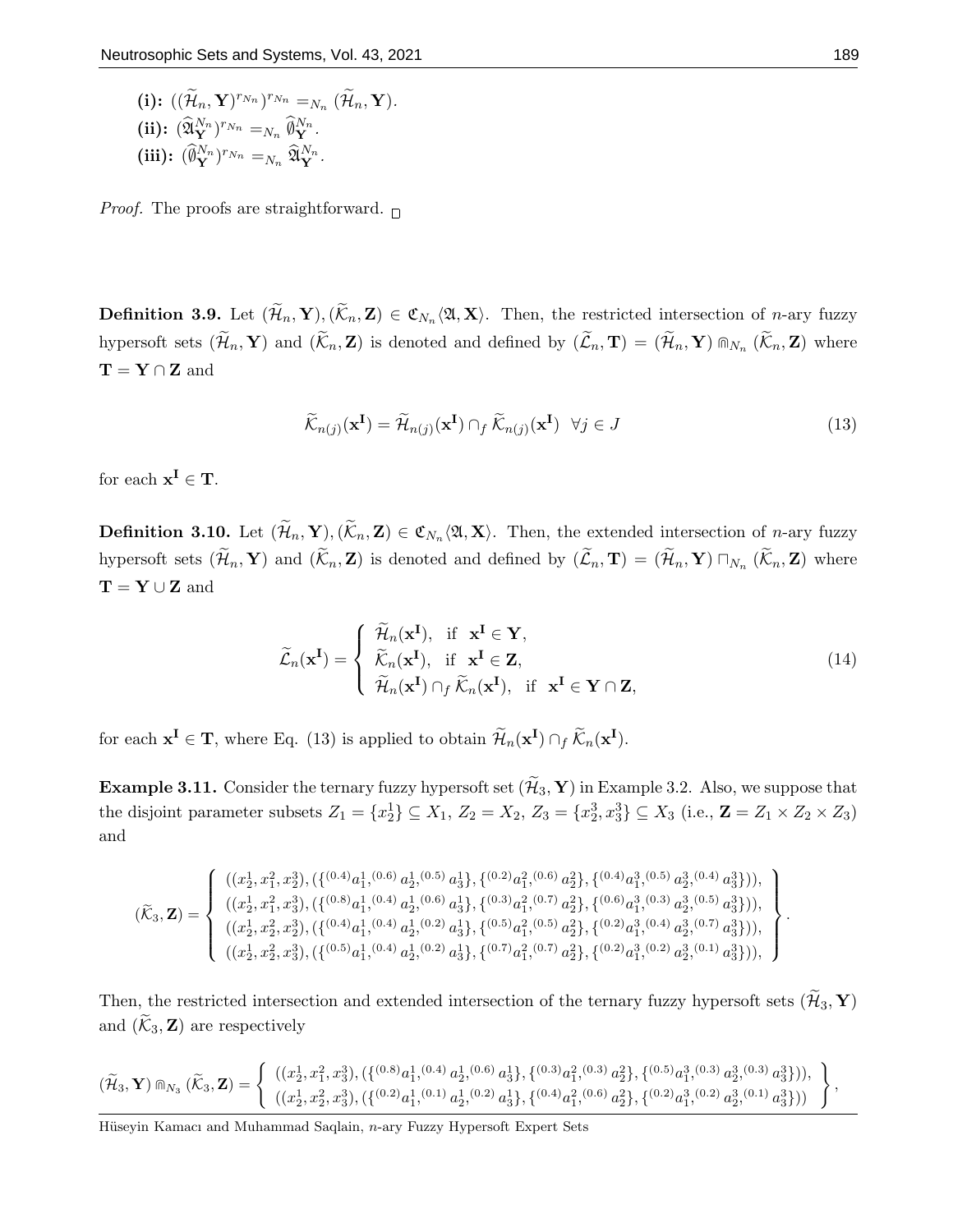and

$$
\left(\tilde{H}_{3},\mathbf{Y}\right)\sqcap_{N_{3}}\left(\tilde{K}_{3},\mathbf{Z}\right)=\begin{cases}((x_{1}^{1},x_{1}^{2},x_{1}^{3}),\{((0.4)}_{a_{1}^{1},(0.6)}\,a_{2}^{1},(0.5)}\,a_{3}^{1}\},\{(0.2)^{1},(0.5)^{1},(0.6)^{1},(0.6)^{1},(0.6)^{1},(0.6)^{1},(0.6)^{1},(0.6)^{1},(0.6)^{1},(0.6)^{1},(0.6)^{1},(0.6)^{1},(0.6)^{1},(0.6)^{1},(0.6)^{1},(0.6)^{1},(0.6)^{1},(0.6)^{1},(0.6)^{1},(0.6)^{1},(0.6)^{1},(0.6)^{1},(0.6)^{1},(0.6)^{1},(0.6)^{1},(0.6)^{1},(0.6)^{1},(0.6)^{1},(0.6)^{1},(0.6)^{1},(0.6)^{1},(0.6)^{1},(0.6)^{1},(0.6)^{1},(0.6)^{1},(0.6)^{1},(0.6)^{1},(0.6)^{1},(0.6)^{1},(0.6)^{1},(0.6)^{1},(0.6)^{1},(0.6)^{1},(0.6)^{1},(0.6)^{1},(0.6)^{1},(0.6)^{1},(0.6)^{1},(0.6)^{1},(0.6)^{1},(0.6)^{1},(0.6)^{1},(0.6)^{1},(0.6)^{1},(0.6)^{1},(0.6)^{1},(0.6)^{1},(0.6)^{1},(0.6)^{1},(0.6)^{1},(0.6)^{1},(0.6)^{1},(0.6)^{1},(0.6)^{1},(0.6)^{1},(0.6)^{1},(0.6)^{1},(0.6)^{1},(0.6)^{1},(0.6)^{1},(0.6)^{1},(0.6)^{1},(0.6)^{1},(0.6)^{1},(0.6)^{1},(0.6)^{1},(0.6)^{1},(0.6)^{1},(0.6)^{1},(0.6)^{1},(0.6)^
$$

**Definition 3.12.** Let  $(\mathcal{H}_n, \mathbf{Y}), (\mathcal{K}_n, \mathbf{Z}) \in \mathfrak{C}_{N_n}\langle\mathfrak{A}, \mathbf{X}\rangle$ . Then, the restricted union of *n*-ary fuzzy hypersoft sets  $(\widetilde{\mathcal{H}}_n, \mathbf{Y})$  and  $(\widetilde{\mathcal{K}}_n, \mathbf{Z})$  is denoted and defined by  $(\widetilde{\mathcal{L}}_n, \mathbf{T}) = (\widetilde{\mathcal{H}}_n, \mathbf{Y}) \cup_{N_n} (\widetilde{\mathcal{K}}_n, \mathbf{Z})$  where  $\mathbf{T} = \mathbf{Y} \cap \mathbf{Z}$ and

$$
\widetilde{\mathcal{K}}_{n(j)}(\mathbf{x}^{\mathbf{I}}) = \widetilde{\mathcal{H}}_{n(j)}(\mathbf{x}^{\mathbf{I}}) \cup_{f} \widetilde{\mathcal{K}}_{n(j)}(\mathbf{x}^{\mathbf{I}}) \quad \forall j \in J
$$
\n(15)

for each  $x^I \in T$ .

**Definition 3.13.** Let  $(\mathcal{H}_n, \mathbf{Y}), (\mathcal{K}_n, \mathbf{Z}) \in \mathfrak{C}_{N_n}\langle \mathfrak{A}, \mathbf{X} \rangle$ . Then, the extended union of *n*-ary fuzzy hypersoft sets  $(\mathcal{H}_n, \mathbf{Y})$  and  $(\mathcal{K}_n, \mathbf{Z})$  is denoted and defined by  $(\mathcal{L}_n, \mathbf{T}) = (\mathcal{H}_n, \mathbf{Y}) \sqcup_{N_n} (\mathcal{K}_n, \mathbf{Z})$  where  $\mathbf{T} = \mathbf{X} \cup \mathbf{Y}$ and

$$
\widetilde{\mathcal{L}}_n(\mathbf{x}^{\mathbf{I}}) = \begin{cases}\n\widetilde{\mathcal{H}}_n(\mathbf{x}^{\mathbf{I}}), & \text{if } \mathbf{x}^{\mathbf{I}} \in \mathbf{Y}, \\
\widetilde{\mathcal{K}}_n(\mathbf{x}^{\mathbf{I}}), & \text{if } \mathbf{x}^{\mathbf{I}} \in \mathbf{Z}, \\
\widetilde{\mathcal{H}}_n(\mathbf{x}^{\mathbf{I}}) \cup_f \widetilde{\mathcal{K}}_n(\mathbf{x}^{\mathbf{I}}), & \text{if } \mathbf{x}^{\mathbf{I}} \in \mathbf{Y} \cap \mathbf{Z},\n\end{cases}
$$
\n(16)

for each  $\mathbf{x}^{\mathbf{I}} \in \mathbf{T}$ , where where Eq. (15) is applied to obtain  $\widetilde{\mathcal{H}}_n(\mathbf{x}^{\mathbf{I}}) \cup_f \widetilde{\mathcal{K}}_n(\mathbf{x}^{\mathbf{I}})$ .

**Example 3.14.** Consider the ternary fuzzy hypersoft sets  $(\widetilde{\mathcal{H}}_3, \mathbf{Y})$  and  $(\widetilde{\mathcal{K}}_3, \mathbf{Z})$  in Examples 3.2 and 3.11. Then, the restricted union and extended union of the ternary fuzzy hypersoft sets  $(\mathcal{H}_3, \mathbf{Y})$  and  $(\mathcal{K}_3, \mathbf{Z})$  are respectively

$$
(\widetilde{\mathcal{H}}_3,\mathbf{Y})\Cup_{N_3}(\widetilde{\mathcal{K}}_3,\mathbf{Z})=\left\{\begin{array}{l}((x_2^1,x_1^2,x_3^3),(\{{^{(1)}}a_1^{1, (1)}}\,a_2^{1, (1)}\,a_3^{1}\},\{{^{(0.7)}}a_1^2, {^{(0.7)}}\,a_2^2\},\{{^{(0.6)}}a_1^3, {^{(0.4)}}\,a_2^3, {^{(0.5)}}\,a_3^3\})),\\ ((x_2^1,x_2^2,x_3^3),(\{{^{(0.5)}}a_1^1, {^{(0.4)}}\,a_2^1, {^{(0.6)}}\,a_3^1\},\{{^{(0.7)}}a_1^2, {^{(0.7)}}\,a_2^2\},\{{^{(0.8)}}a_1^3, {^{(0.4)}}\,a_2^3, {^{(0.1)}}\,a_3^3\}))\end{array}\right\},
$$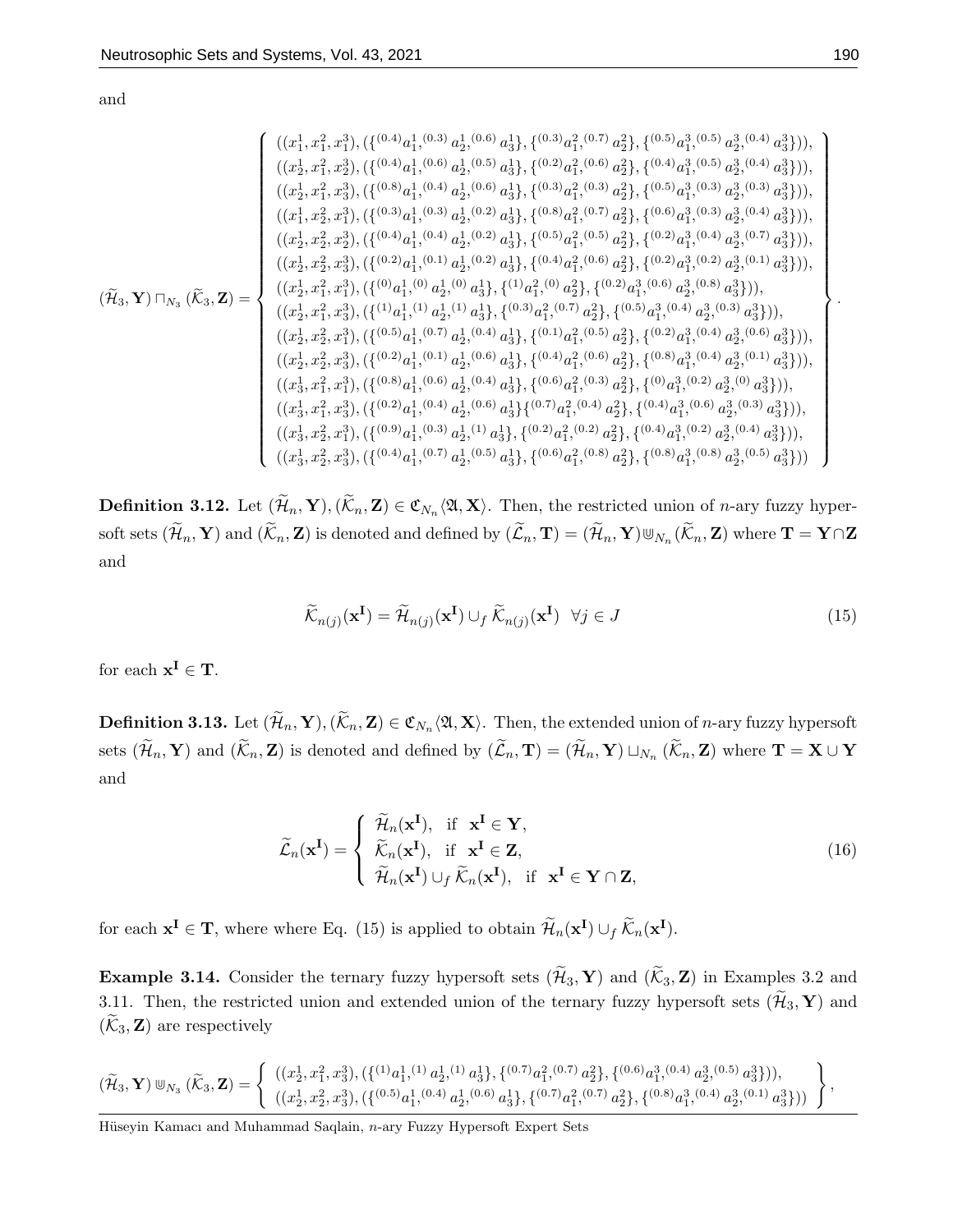and

$$
\left(\tilde{H}_3,\mathbf{Y}) \sqcup_{N_3} (\tilde{K}_3,\mathbf{Z}) = \begin{cases}\n((x_1^1,x_1^2,x_1^3),\{(1^{(0.4)}a_1^1,(0.6)\ a_2^1,(0.5)\ a_3^1\},\{(0.2)^2a_1^2,(0.6)\ a_2^2\},\{(0.6)^2a_1^3,(0.5)\ a_2^3,(0.4)\ a_3^3\})), \\
((x_2^1,x_1^2,x_2^3),\{(1^{(1)}a_1^1,(1)\ a_2^1,(1)\ a_3^1\},\{(0.7)^2a_1^2,(0.7)\ a_2^2\},\{(0.6)^2a_1^3,(0.4)\ a_2^3,(0.4)\ a_3^3\})), \\
((x_1^1,x_2^2,x_1^3),\{(1^{(0.3)}a_1^1,(0.3)\ a_2^1,(0.2)\ a_3^1\},\{(0.8)^2a_1^2,(0.7)\ a_2^2\},\{(0.6)^2a_1^3,(0.4)\ a_2^3,(0.4)\ a_3^3\})), \\
((x_2^1,x_2^2,x_2^3),\{(1^{(0.4)}a_1^1,(0.4)\ a_2^1,(0.2)\ a_3^1\},\{(0.6)^2a_1^2,(0.5)\ a_2^2\},\{(0.6)^2a_1^3,(0.4)\ a_2^3,(0.4)\ a_3^3\})), \\
((x_2^1,x_2^2,x_3^3),\{(1^{(0.5)}a_1^1,(0.4)\ a_2^1,(0.6)\ a_3^1\},\{(10.7)^2a_1^2,(0.7)\ a_2^2\},\{(0.8)^2a_1^3,(0.4)\ a_2^3,(0.1)\ a_3^3\})), \\
((x_2^1,x_1^2,x_1^3),\{(1^{(0)}a_1^1,(0)\ a_2^1,(0.6)\ a_3^1\},\{(1^{(0.3)}a_1^2,(0.7)\ a_2^2\},\{(0.8)^2a_1^3,(0.4)\ a_2^3,(0.4)\ a_3^3\})), \\
((x_2^1,x_1^2,x_3^3),\{(1^{(1)}a_1^1,(1)\ a_2^1,(1)\ a_3^1\
$$

**Proposition 3.15.** Let  $(\mathcal{H}_n, \mathbf{Y}), (\mathcal{K}_n, \mathbf{Z}), (\mathcal{L}_n, \mathbf{T}) \in \mathfrak{C}_{N_n}\langle\mathfrak{A}, \mathbf{X}\rangle$ . Then, we have the following equalities. (i):  $(\widetilde{\mathcal{H}}_n, \mathbf{Y}) \diamond (\widetilde{\mathcal{K}}_n, \mathbf{Z}) =_{N_n} (\widetilde{\mathcal{K}}_n, \mathbf{Z}) \diamond (\widetilde{\mathcal{H}}, \mathbf{Y})$  for each  $\diamond \in \{\widehat{\mathbb{N}}_{N_n}, \mathbb{U}_{N_n}\}.$ (ii):  $(\widetilde{\mathcal{H}}_n, \mathbf{Y}) \diamond ((\widetilde{\mathcal{K}}_n, \mathbf{Z}) \diamond (\widetilde{\mathcal{L}}_n, \mathbf{T})) =_{N_n} ((\widetilde{\mathcal{H}}_n, \mathbf{Y}) \diamond (\widetilde{\mathcal{K}}_n, \mathbf{Z})) \diamond (\widetilde{\mathcal{L}}_n, \mathbf{T}) \text{ for each } \diamond \in {\mathbb{R}}_{N_n}, \mathbb{W}_{N_n}$ (iii):  $(\mathcal{H}_n, \mathbf{Y}) \diamond ((\mathcal{K}_n, \mathbf{Z}) \circ (\mathcal{L}_n, \mathbf{T})) =_{N_n} ((\mathcal{H}_n, \mathbf{Y}) \diamond (\mathcal{K}_n, \mathbf{Z})) \circ ((\mathcal{H}_n, \mathbf{Y}) \diamond (\mathcal{L}_n, \mathbf{T}))$  for each  $\diamond, \circ \in$  $\{\Cap_{N_n}, \Cup_{N_n}\}.$  $(iv): ((\widetilde{\mathcal{H}}_n, \mathbf{Y}) \diamond (\widetilde{\mathcal{K}}_n, \mathbf{Z}))^{r_{N_n}} =_{N_n} (\widetilde{\mathcal{H}}_n, \mathbf{Y})^{r_{N}} \circ (\widetilde{\mathcal{K}}_n, \mathbf{Z})^{r_{N_n}} \text{ for each } \diamond, \diamond \in {\mathbb{R}}_{N_n}, \mathbb{W}_{N_n} \text{ and } \diamond \neq \diamond.$ 

*Proof.* The proofs are straightforward.  $\Box$ 

**Proposition 3.16.** Let  $(\mathcal{H}_n, \mathbf{Y}), (\mathcal{K}_n, \mathbf{Z}), (\mathcal{L}_n, \mathbf{T}) \in \mathfrak{C}_{N_n}\langle\mathfrak{A}, \mathbf{X}\rangle$ . Then, we have the following equalities. (i):  $(\mathcal{H}_n, \mathbf{Y}) \diamond (\mathcal{K}_n, \mathbf{Z}) =_{N_n} (\mathcal{K}_n, \mathbf{Z}) \diamond (\mathcal{H}, \mathbf{Y})$  for each  $\diamond \in {\{\sqcap_{N_n}, \sqcup_{N_n}\}}$ . (ii):  $(\mathcal{H}_n, \mathbf{Y}) \diamond ((\mathcal{K}_n, \mathbf{Z}) \diamond (\mathcal{L}_n, \mathbf{T})) =_{N_n} ((\mathcal{H}_n, \mathbf{Y}) \diamond (\mathcal{K}_n, \mathbf{Z})) \diamond (\mathcal{L}_n, \mathbf{T}) \text{ for each } \diamond \in {\{\Box_{N_n}, \Box_{N_n}\}}.$ (iii):  $(\mathcal{H}_n, \mathbf{Y}) \diamond ((\mathcal{K}_n, \mathbf{Z}) \circ (\mathcal{L}_n, \mathbf{T})) =_{N_n} ((\mathcal{H}_n, \mathbf{Y}) \diamond (\mathcal{K}_n, \mathbf{Z})) \circ ((\mathcal{H}_n, \mathbf{Y}) \diamond (\mathcal{L}_n, \mathbf{T}))$  for each  $\diamond, \circ \in$  $\{\Box_{N_n}, \Box_{N_n}\}.$  $(iv): ((\widetilde{\mathcal{H}}_n, \mathbf{Y}) \diamond (\widetilde{\mathcal{K}}_n, \mathbf{Z}))^{r_{N_n}} =_{N_n} (\widetilde{\mathcal{H}}_n, \mathbf{Y})^{r_{N_n}} \circ (\widetilde{\mathcal{K}}_n, \mathbf{Z})^{r_{N_n}} \text{ for each } \diamond, \diamond \in {\{\sqcap_{N_n}, \sqcup_{N_n}\}} \text{ and } \diamond \neq \diamond.$ 

*Proof.* The proofs are straightforward.  $\Box$ 

#### 4. Fuzzy Hypersoft Expert Sets

In this section, we define the concept of fuzzy hypersoft expert set and give its basic operations with the properties.

Throughout this section, A is a universal set,  $X_1, X_2, ..., X_m$  are the pairwise disjoint sets of parameters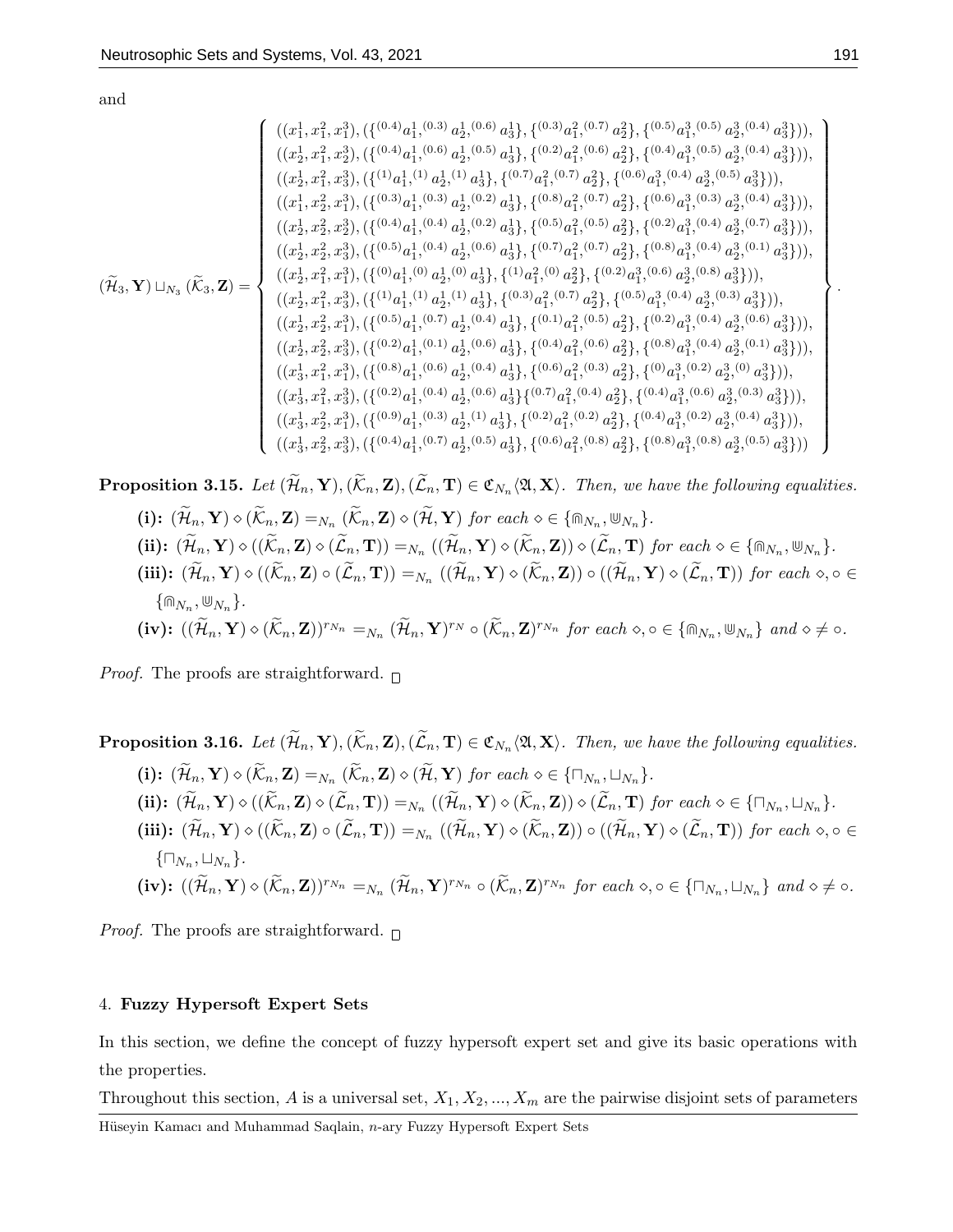(i.e.,  $X_i \cap X_{i'} = \emptyset$  for each  $i, i' \in I = \{1, 2, ..., m\}$  and  $i \neq i'$ ), and  $\mathbf{X} = \prod$ i∈I  $X_i = X_1 \times X_2 \times \ldots \times X_m.$ Also,  $\mathcal{E}$  is a set of experts,  $\mathcal{O}$  is a set of opinions,  $\mathfrak{P} = \mathbf{X} \times \mathcal{E} \times \mathcal{O}$  and  $\mathfrak{Q} \subseteq \mathfrak{P}$ .

**Definition 4.1.** A pair  $(\widetilde{\mathcal{H}}, \mathcal{Q})$  is said to be a fuzzy hypersoft expert set over A, where  $\widetilde{\mathcal{H}}$  is mapping given by

$$
\widetilde{\mathcal{H}}: \mathfrak{Q} \to \mathfrak{F}(A). \tag{17}
$$

*Note 6.* In this chapter, we suppose two-valued opinions only in the set  $\mathcal{O}$ , i.e.,  $\mathcal{O} = \{o_1 = agree(1), o_2 =$  $disagree(0)$ . However, the multi-valued opinions may be supposed as well.

*Note 7.* The set of all fuzzy hypersoft expert set over the universal set A for  $\mathfrak{P}$  is denoted by  $\mathfrak{C}_E(A, \mathfrak{P})$ .

Example 4.2. Consider the problem in Example 2.14. Assume that he/se seeks the opinions of 3 experts with the intention of determining the optimal car(s) to buy. The set of experts is  $\mathcal{E} = \{e_1, e_2, e_3\}$ and the set of opinions is  $\mathcal{O} = \{o_1 = agree(1), o_2 = disagree(0)\}.$  For

$$
\mathfrak{Q} = \left\{\n\begin{array}{l}\n(((x_1^1, x_1^2, x_1^3), e_1, 1), (((x_1^1, x_1^2, x_1^3), e_2, 1), (((x_1^1, x_1^2, x_1^3), e_3, 1), (((x_1^1, x_1^2, x_3^3), e_1, 1), \\
(((x_1^1, x_1^2, x_3^3), e_2, 1), (((x_1^1, x_1^2, x_3^3), e_3, 1), (((x_1^1, x_1^2, x_1^3), e_1, 0), (((x_1^1, x_1^2, x_1^3), e_2, 0), \\
(((x_1^1, x_1^2, x_1^3), e_3, 0), (((x_1^1, x_1^2, x_3^3), e_1, 0), (((x_1^1, x_1^2, x_3^3), e_2, 0), (((x_1^1, x_1^2, x_3^3), e_3, 0)\n\end{array}\n\right\}\n\subseteq \mathbf{X} \times \mathcal{E} \times \mathcal{O},
$$

it is created the following fuzzy hypersoft expert set.

$$
(\widetilde{\mathcal{H}},\mathfrak{Q}) = \begin{cases}\n(((x_1^1,x_1^2,x_1^3),e_1,1),\{\stackrel{(0.5)}{0}a_1,\stackrel{(0.6)}{0}a_2,\stackrel{(0.3)}{0}a_3\}), \\
(((x_1^1,x_1^2,x_1^3),e_2,1),\{\stackrel{(0.2)}{0}a_1,\stackrel{(0.4)}{0}a_2,\stackrel{(0.7)}{0}a_3\}), \\
(((x_1^1,x_1^2,x_1^3),e_3,1),\{\stackrel{(0.4)}{0}a_1,\stackrel{(0.3)}{0}a_2,\stackrel{(0.3)}{0}a_3\}), \\
(((x_1^1,x_1^2,x_3^3),e_1,1),\{\stackrel{(0.7)}{0}a_1,\stackrel{(0.2)}{0}a_2,\stackrel{(0.4)}{0}a_3\}), \\
(((x_1^1,x_1^2,x_3^3),e_2,1),\{\stackrel{(1)}{0}a_1,\stackrel{(0.2)}{0}a_2,\stackrel{(0.9)}{0}a_3\}), \\
(((x_1^1,x_1^2,x_1^3),e_1,0),\{\stackrel{(0.3)}{0}a_1,\stackrel{(0.3)}{0}a_2,\stackrel{(0.5)}{0}a_3\}), \\
(((x_1^1,x_1^2,x_1^3),e_2,0),\{\stackrel{(0.5)}{0}a_1,\stackrel{(0.6)}{0}a_2,\stackrel{(0.3)}{0}a_3\}), \\
(((x_1^1,x_1^2,x_1^3),e_3,0),\{\stackrel{(0.7)}{0}a_1,\stackrel{(0.6)}{0}a_2,\stackrel{(0.7)}{0}a_3\}), \\
(((x_1^1,x_1^2,x_3^3),e_1,0),\{\stackrel{(0.1)}{0}a_1,\stackrel{(0.6)}{0}a_2,\stackrel{(0.5)}{0}a_3\}), \\
(((x_1^1,x_1^2,x_3^3),e_2,0),\{\stackrel{(0.1)}{0}a_1,\stackrel{(0.5)}{0}a_2,\stackrel{(0.3)}{0}a_3\}), \\
(((x_1^1,x_1^2,x_3^3),e_3,0),\{\stackrel{(0.7)}{0}a_1,\stackrel{(0.6)}{
$$

**Definition 4.3.** Let  $(\widetilde{\mathcal{H}}, \mathfrak{Q}) \in \mathfrak{C}_E \langle A, \mathfrak{P} \rangle$ . Then,

- (a):  $(\widetilde{\mathcal{H}}, \mathfrak{Q})^1 = \{ (q, \widetilde{\mathcal{H}}(q)) : q \in \mathbf{X} \times \mathcal{E} \times \{1\} \subseteq \mathfrak{Q} \}$  is termed to be an agree-hypersoft expert set over A.
- (b):  $(\widetilde{\mathcal{H}}, \mathfrak{Q})^0 = \{(q, \widetilde{\mathcal{H}}(q)) : q \in \mathbf{X} \times \mathcal{E} \times \{0\} \subseteq \mathfrak{Q}\}\)$  is termed to be a disagree-hypersoft expert set over A.

From the definition, it is obvious that  $(\tilde{H}, \mathfrak{Q})^1 \cup (\tilde{H}, \mathfrak{Q})^0 = (\tilde{H}, \mathfrak{Q})$ .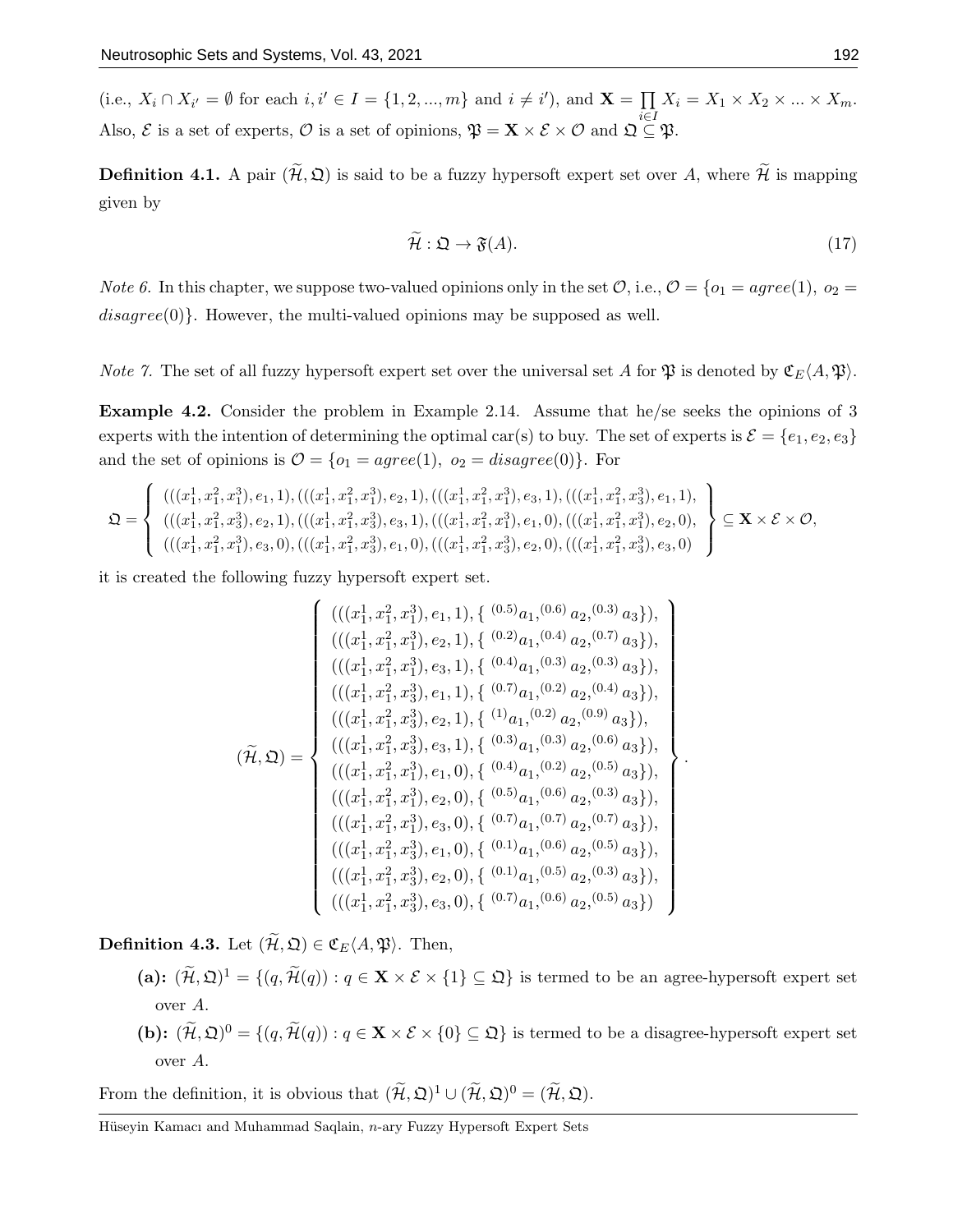**Example 4.4.** We consider the fuzzy hypersoft expert set  $(\tilde{\mathcal{H}}, \mathfrak{Q})$  given in Example 4.2. Then, the agree-fuzzy hypersoft expert set  $(\tilde{H}, \mathfrak{Q})^1$  and the disagree-fuzzy hypersoft expert set  $(\tilde{H}, \mathfrak{Q})^0$  are respectively

$$
(\widetilde{\mathcal{H}},\mathfrak{Q})^{1} = \left\{\n\begin{array}{l}\n(((x_{1}^{1},x_{1}^{2},x_{1}^{3}),e_{1},1),\{\stackrel{(0.5)}{a}_{1},\stackrel{(0.6)}{a}_{2},\stackrel{(0.3)}{a}_{3}\}, \\
(((x_{1}^{1},x_{1}^{2},x_{1}^{3}),e_{2},1),\{\stackrel{(0.2)}{a}_{1},\stackrel{(0.4)}{a}_{2},\stackrel{(0.7)}{a}_{3}\}, \\
(((x_{1}^{1},x_{1}^{2},x_{1}^{3}),e_{3},1),\{\stackrel{(0.4)}{a}_{1},\stackrel{(0.3)}{a}_{2},\stackrel{(0.3)}{a}_{3}\}, \\
(((x_{1}^{1},x_{1}^{2},x_{3}^{3}),e_{1},1),\{\stackrel{(0.7)}{a}_{1},\stackrel{(0.2)}{a}_{2},\stackrel{(0.4)}{a}_{3}\}, \\
(((x_{1}^{1},x_{1}^{2},x_{3}^{3}),e_{2},1),\{\stackrel{(1)}{a}_{1},\stackrel{(0.2)}{a}_{2},\stackrel{(0.9)}{a}_{3}\}, \\
(((x_{1}^{1},x_{1}^{2},x_{3}^{3}),e_{3},1),\{\stackrel{(0.3)}{a}_{1},\stackrel{(0.3)}{a}_{2},\stackrel{(0.6)}{a}_{3}\}\n\end{array}\n\right\}.
$$

and

$$
(\widetilde{\mathcal{H}}, \mathfrak{Q})^0 = \left\{ \begin{array}{l} (((x_1^1, x_1^2, x_1^3), e_1, 0), \{ (0.4)_{a_1}, (0.2)_{a_2}, (0.5)_{a_3} \}), \\ (((x_1^1, x_1^2, x_1^3), e_2, 0), \{ (0.5)_{a_1}, (0.6)_{a_2}, (0.3)_{a_3} \}), \\ (((x_1^1, x_1^2, x_1^3), e_3, 0), \{ (0.7)_{a_1}, (0.7)_{a_2}, (0.7)_{a_3} \}), \\ (((x_1^1, x_1^2, x_3^3), e_1, 0), \{ (0.1)_{a_1}, (0.6)_{a_2}, (0.5)_{a_3} \}), \\ (((x_1^1, x_1^2, x_3^3), e_2, 0), \{ (0.1)_{a_1}, (0.5)_{a_2}, (0.3)_{a_3} \}), \\ (((x_1^1, x_1^2, x_3^3), e_3, 0), \{ (0.7)_{a_1}, (0.6)_{a_2}, (0.5)_{a_3} \}) \end{array} \right\}.
$$

Definition 4.5. Let  $(\widetilde{\mathcal{H}}, \mathfrak{Q}) \in \mathfrak{C}_E(A, \mathfrak{P}).$ 

- (a): If  $\widetilde{\mathcal{H}}((\mathbf{x}^{\mathbf{I}},e,o)) = \emptyset$  for each  $(\mathbf{x}^{\mathbf{I}},e,o) \in \mathfrak{Q}$  then it is called a relative null fuzzy hypersoft expert set (with respect to  $\mathfrak{Q}$ ), denoted by  $\hat{\theta}_{\mathfrak{Q}}^E$ . If  $\mathfrak{Q} = \mathfrak{P}$  then it is said to be a null fuzzy hypersoft expert set and denoted by  $\widehat{\emptyset}_{\mathfrak{P}}^E$ .
- (b): If  $\widetilde{\mathcal{H}}^1((\mathbf{x}^\mathbf{I}, e, 1)) = \widehat{\emptyset}$  for each  $(\mathbf{x}^\mathbf{I}, e, 1) \in \mathfrak{Q}$  then it is termed to be a relative null agree-fuzzy hypersoft expert set (with respect to  $\mathfrak{Q}$ ), denoted by  $\widehat{\theta}_{\mathfrak{Q}}^{E^1}$ . If  $\mathfrak{Q} = \mathfrak{P}$  then it is named a null agree-fuzzy hypersoft expert set and denoted by  $\widehat{\theta}_{\mathfrak{P}}^{E^1}$ .
- (c): If  $\widetilde{\mathcal{H}}^0((\mathbf{x}^\mathbf{I}, e, 0)) = \emptyset$  for each  $(\mathbf{x}^\mathbf{I}, e, 0) \in \mathfrak{Q}$  then it is termed to be a relative null disagree-fuzzy hypersoft expert set (with respect to  $\mathfrak{Q}$ ), denoted by  $\widehat{\theta}_{\mathfrak{Q}}^{E^0}$ . If  $\mathfrak{Q} = \mathfrak{P}$  then it is called a null disagree-fuzzy hypersoft expert set and denoted by  $\widehat{\theta}_{\mathfrak{P}}^{E^0}$ .
- (d): If  $\widetilde{\mathcal{H}}((\mathbf{x}^{\mathbf{I}},e,o)) = \widehat{A}$  for each  $(\mathbf{x}^{\mathbf{I}},e,o) \in \mathfrak{Q}$  then it is said to be a relative whole fuzzy hypersoft expert set (with respect to  $\mathfrak{Q}$ ), denoted by  $\widehat{A}_{\mathfrak{Q}}^E$ . If  $\mathfrak{Q} = \mathfrak{P}$  then it is named an absolute fuzzy hypersoft expert set and denoted by  $\widehat{A}_{\mathfrak{P}}^E$ .
- (e): If  $\widetilde{\mathcal{H}}^1((\mathbf{x}^\mathbf{I}, e, 1)) = \widehat{A}$  for each  $(\mathbf{x}^\mathbf{I}, e, 1) \in \mathfrak{Q}$  then it is said to be a relative whole agree-fuzzy hypersoft expert set (with respect to  $\mathfrak{Q}$ ), denoted by  $\widehat{A}_{\mathfrak{Q}}^{E^1}$ . If  $\mathfrak{Q} = \mathfrak{P}$  then it is named an absolute agree-fuzzy hypersoft expert set and denoted by  $\widehat{A}_{\mathfrak{P}}^{E^1}.$
- (f): If  $\widetilde{\mathcal{H}}^0((\mathbf{x}^\mathbf{I}, e, 0)) = \widehat{A}$  for each  $(\mathbf{x}^\mathbf{I}, e, 0) \in \mathfrak{Q}$  then it is called a relative whole disagree-fuzzy hypersoft expert set (with respect to  $\mathfrak{Q}$ ), denoted by  $\widehat{A}_{\mathfrak{Q}}^{E^0}$ . If  $\mathfrak{Q} = \mathfrak{P}$  then it is called an absolute disagree-fuzzy hypersoft expert set and denoted by  $\widehat{A}_{\mathfrak{P}}^{E^0}$ .

Hüseyin Kamacı and Muhammad Saqlain, n-ary Fuzzy Hypersoft Expert Sets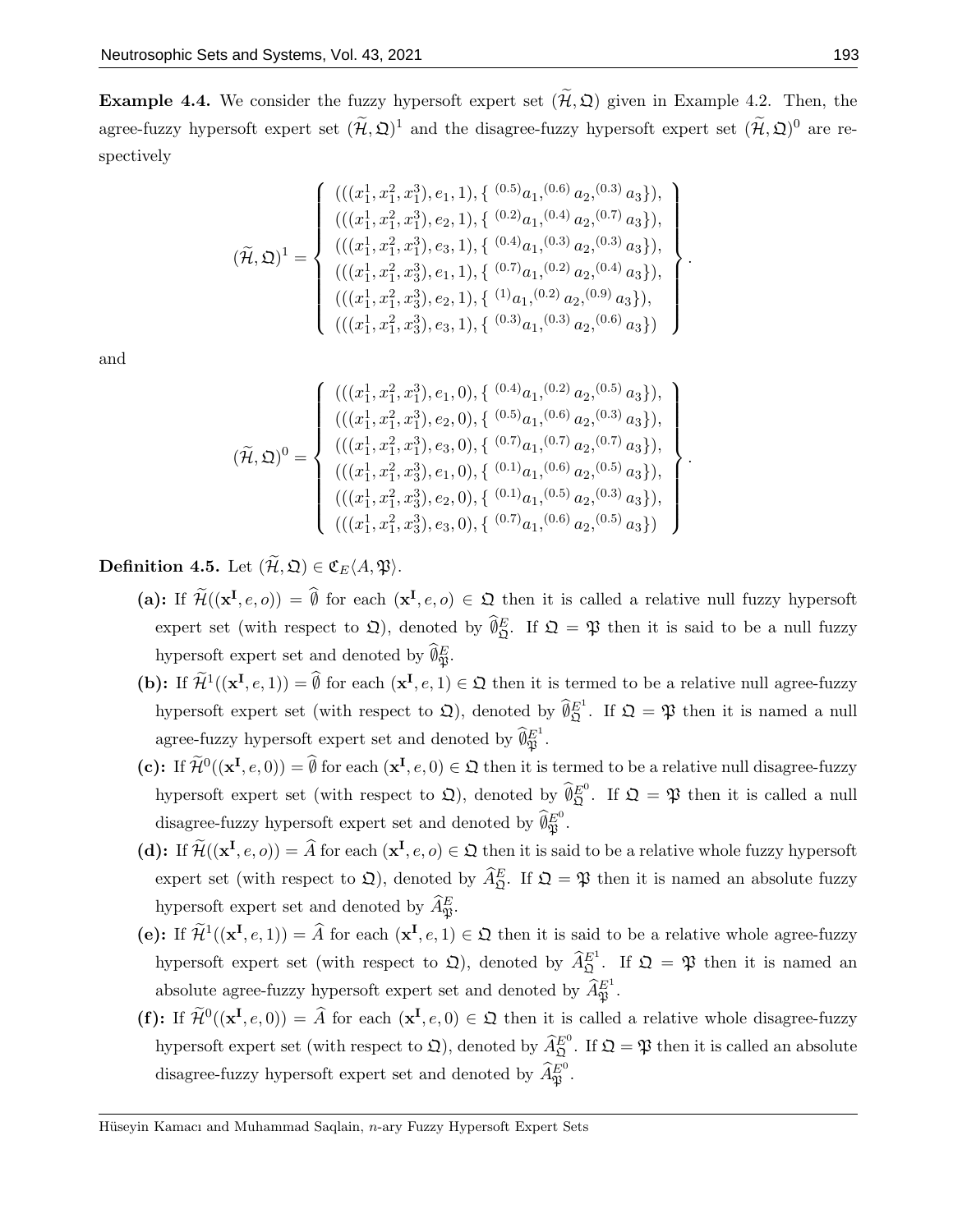Example 4.6. The following hypersoft expert sets are given as examples of relative null agree-fuzzy hypersoft expert set (with respect to  $\mathfrak{Q}$ ) and relative whole disagree-fuzzy hypersoft expert set (with respect to  $\mathfrak{Q}$ ) over A.

$$
\widehat{\theta}_{\mathfrak{Q}}^{E^1} = \left\{ \begin{array}{l} (((x_1^1, x_1^2, x_1^3), e_1, 1), \{ (0)_{a_1, (0)} a_2, (0) a_3 \}), \\ (((x_1^1, x_1^2, x_1^3), e_2, 1), \{ (0)_{a_1, (0)} a_2, (0) a_3 \}), \\ (((x_1^1, x_1^2, x_1^3), e_3, 1), \{ (0)_{a_1, (0)} a_2, (0) a_3 \}), \\ (((x_1^1, x_1^2, x_3^3), e_1, 1), \{ (0)_{a_1, (0)} a_2, (0) a_3 \}), \\ (((x_1^1, x_1^2, x_3^3), e_2, 1), \{ (0)_{a_1, (0)} a_2, (0) a_3 \}), \\ (((x_1^1, x_1^2, x_3^3), e_3, 1), \{ (0)_{a_1, (0)} a_2, (0) a_3 \}) \end{array} \right\},
$$

and

$$
\widehat{A}_{\mathfrak{Q}}^{E^{0}} = \left\{\n\begin{array}{l}\n(((x_{1}^{1}, x_{1}^{2}, x_{1}^{3}), e_{1}, 0), \{\ ^{(1)}a_{1}, ^{(1)}a_{2}, ^{(1)}a_{3}\}), \\
(((x_{1}^{1}, x_{1}^{2}, x_{1}^{3}), e_{2}, 0), \{\ ^{(1)}a_{1}, ^{(1)}a_{2}, ^{(1)}a_{3}\}), \\
(((x_{1}^{1}, x_{1}^{2}, x_{1}^{3}), e_{3}, 0), \{\ ^{(1)}a_{1}, ^{(1)}a_{2}, ^{(1)}a_{3}\}), \\
(((x_{1}^{1}, x_{1}^{2}, x_{3}^{3}), e_{1}, 0), \{\ ^{(1)}a_{1}, ^{(1)}a_{2}, ^{(1)}a_{3}\}), \\
(((x_{1}^{1}, x_{1}^{2}, x_{3}^{3}), e_{2}, 0), \{\ ^{(1)}a_{1}, ^{(1)}a_{2}, ^{(1)}a_{3}\}), \\
(((x_{1}^{1}, x_{1}^{2}, x_{3}^{3}), e_{3}, 0), \{\ ^{(1)}a_{1}, ^{(1)}a_{2}, ^{(1)}a_{3}\})\n\end{array}\n\right\}
$$

Definition 4.7. Let  $(\widetilde{\mathcal{H}}, \mathfrak{Q}), (\widetilde{\mathcal{K}}, \mathfrak{R}) \in \mathfrak{C}_E\langle A, \mathfrak{P} \rangle$ .

- (a):  $(\widetilde{\mathcal{H}}, \mathfrak{Q})$  is termed to be a fuzzy hypersoft expert subset of  $(\widetilde{\mathcal{K}}, \mathfrak{R})$ , denoted by  $(\widetilde{\mathcal{H}}, \mathfrak{Q}) \sqsubseteq_E$  $(\widetilde{\mathcal{K}}, \mathfrak{R}),$  if  $\mathfrak{Q} \subseteq \mathfrak{R}$  and  $\widetilde{\mathcal{H}}((\mathbf{x}^{\mathbf{I}}, e, o)) \subseteq_f \widetilde{\mathcal{K}}((\mathbf{x}^{\mathbf{I}}, e, o))$  for each  $(\mathbf{x}^{\mathbf{I}}, e, o) \in \mathfrak{Q}$ .
- (b): The fuzzy hypersoft expert sets  $(\widetilde{\mathcal{H}}, \mathfrak{Q})$  and  $(\widetilde{\mathcal{K}}, \mathfrak{R})$  are named equal, denoted by  $(\widetilde{\mathcal{H}}, \mathfrak{Q}) =_E$  $(\widetilde{\mathcal{K}}, \mathfrak{R}),$  if  $(\widetilde{\mathcal{H}}, \mathfrak{Q}) \sqsubseteq_E (\widetilde{\mathcal{K}}, \mathfrak{R})$  and  $(\widetilde{\mathcal{K}}, \mathfrak{R}) \sqsubseteq_E (\widetilde{\mathcal{H}}, \mathfrak{Q}).$

**Example 4.8.** Consider  $(\widetilde{\mathcal{H}}, \mathfrak{Q})$  in Example 4.2 and the  $(\widetilde{\mathcal{H}}, \mathfrak{Q})^1$  and  $(\widetilde{\mathcal{H}}, \mathfrak{Q})^0$  Example 4.4. It is obvious that  $(\widetilde{\mathcal{H}}, \mathfrak{Q})^1$  and  $(\widetilde{\mathcal{H}}, \mathfrak{Q})^0$  are fuzzy hypersoft expert subsets of  $(\mathcal{H}, \mathfrak{Q})$ . Moreover,  $\widehat{\emptyset}_{\mathfrak{Q}}^{E^1}$  is fuzzy hypersoft expert subset of  $(\widetilde{\mathcal{H}}, \mathfrak{Q})$ .

**Definition 4.9.** Let  $(\widetilde{\mathcal{H}}, \mathfrak{Q}) \in \mathfrak{C}_E(A, \mathfrak{P})$ . Then, the relative complement of fuzzy hypersoft expert set  $(\widetilde{\mathcal{H}}, \mathfrak{Q})$ , denoted by  $(\widetilde{\mathcal{H}}, \mathfrak{Q})^{r_E}$ , is defined as

$$
(\widetilde{\mathcal{H}}, \mathfrak{Q})^{r_E} = (\widetilde{\mathcal{H}}^r, \mathfrak{Q}),\tag{18}
$$

.

where  $\widetilde{\mathcal{H}}^r((\mathbf{x}^\mathbf{I}, e, o))$  is the fuzzy complement of  $\widetilde{\mathcal{H}}((\mathbf{x}^\mathbf{I}, e, o))$  for each  $(\mathbf{x}^\mathbf{I}, e, o) \in \mathfrak{Q}$ .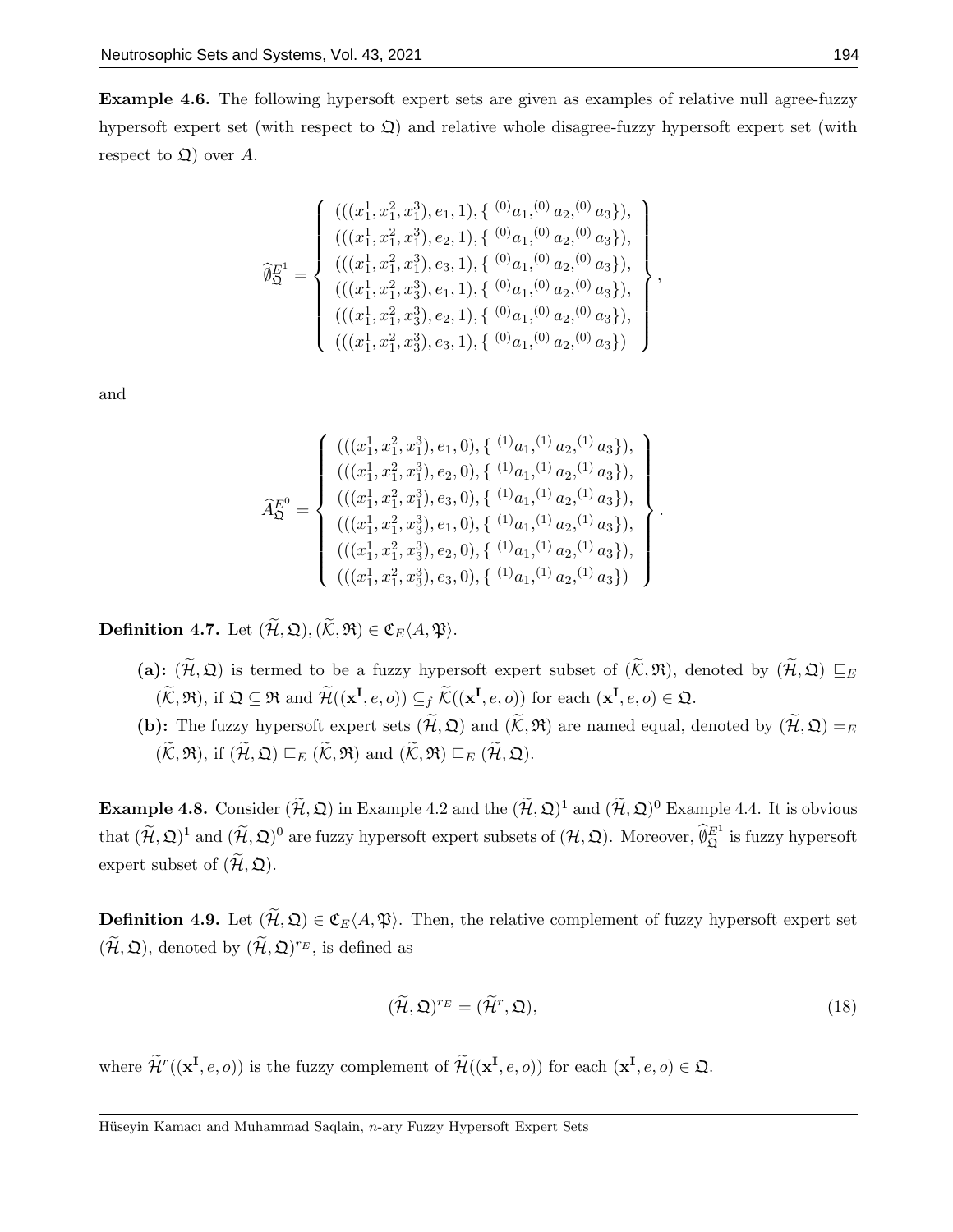**Example 4.10.** We consider the fuzzy hypersoft expert set  $(\widetilde{\mathcal{H}}, \mathfrak{Q})$  in Example 4.2. Then, the relative complement of fuzzy hypersoft expert set  $(\widetilde{\mathcal{H}}, \mathfrak{Q})$  is

$$
(\widetilde{\mu}, \mathfrak{Q})^{r_{E}} = \begin{cases}\n(((x_1^1, x_1^2, x_1^3), e_1, 1), \{ (0.5)_{a_1}, (0.4)_{a_2}, (0.7)_{a_3} \}, \\
(((x_1^1, x_1^2, x_1^3), e_2, 1), \{ (0.8)_{a_1}, (0.6)_{a_2}, (0.3)_{a_3} \}, \\
(((x_1^1, x_1^2, x_1^3), e_3, 1), \{ (0.6)_{a_1}, (0.7)_{a_2}, (0.7)_{a_3} \}, \\
(((x_1^1, x_1^2, x_3^3), e_1, 1), \{ (0.3)_{a_1}, (0.8)_{a_2}, (0.6)_{a_3} \}, \\
(((x_1^1, x_1^2, x_3^3), e_2, 1), \{ (0)_{a_1}, (0.8)_{a_2}, (0.1)_{a_3} \}, \\
(((x_1^1, x_1^2, x_3^3), e_3, 1), \{ (0.7)_{a_1}, (0.7)_{a_2}, (0.4)_{a_3} \}, \\
(((x_1^1, x_1^2, x_1^3), e_1, 0), \{ (0.6)_{a_1}, (0.8)_{a_2}, (0.5)_{a_3} \}, \\
(((x_1^1, x_1^2, x_1^3), e_2, 0), \{ (0.5)_{a_1}, (0.4)_{a_2}, (0.7)_{a_3} \}, \\
(((x_1^1, x_1^2, x_3^3), e_1, 0), \{ (0.9)_{a_1}, (0.4)_{a_2}, (0.5)_{a_3} \}, \\
(((x_1^1, x_1^2, x_3^3), e_2, 0), \{ (0.9)_{a_1}, (0.4)_{a_2}, (0.5)_{a_3} \}, \\
(((x_1^1, x_1^2, x_3^3), e_2, 0), \{ (0.9)_{a_1}, (0.6)_{a_2}, (0.7)_{a_3} \}, \\
(((x_1^1, x_1^2, x_3^3), e_3, 0), \{ (0.3)_{a_1}, (0.4)_{a_2}, (0.5)_{a_3} \})\n\end
$$

**Proposition 4.11.** Let  $(\widetilde{\mathcal{H}}, \mathfrak{Q}) \in \mathfrak{C}_E\langle A, \mathfrak{P} \rangle$ . Then, we have the following.

(i):  $((\widetilde{\mathcal{H}}, \mathfrak{Q})^{r_E})^{r_E} =_E (\widetilde{\mathcal{H}}, \mathfrak{Q}).$ (ii):  $(\widehat{A}_{\mathfrak{Q}}^E)^{r_E} =_E (\widehat{\emptyset}_{\mathfrak{Q}}^E).$ (iii):  $(\hat{\theta}_{\mathfrak{Q}}^E)^{r_E} =_E (\widehat{A}_{\mathfrak{Q}}^E).$ 

*Proof.* The proofs are straightforward.  $\Box$ 

**Definition 4.12.** Let  $(\widetilde{\mathcal{H}}, \mathfrak{Q}), (\widetilde{\mathcal{K}}, \mathfrak{R}) \in \mathfrak{C}_E(A, \mathfrak{P})$ . Then, the restricted intersection of fuzzy hypersoft expert sets  $(\widetilde{\mathcal{H}}, \mathfrak{Q})$  and  $(\widetilde{\mathcal{K}}, \mathfrak{R})$  is denoted and defined by  $(\widetilde{\mathcal{L}}, \mathfrak{S}) = (\widetilde{\mathcal{H}}, \mathfrak{Q}) \otimes_{E} (\widetilde{\mathcal{K}}, \mathfrak{R})$  where  $\mathfrak{S} = \mathfrak{Q} \cap \mathfrak{R}$ and

$$
\widetilde{\mathcal{L}}((\mathbf{x}^{\mathbf{I}},e,o)) = \widetilde{\mathcal{H}}((\mathbf{x}^{\mathbf{I}},e,o)) \cap_{f} \widetilde{\mathcal{K}}((\mathbf{x}^{\mathbf{I}},e,o))
$$
\n(19)

for each  $(\mathbf{x}^{\mathbf{I}}, e, o) \in \mathfrak{S}$ .

**Definition 4.13.** Let  $(\widetilde{\mathcal{H}}, \mathfrak{Q}), (\widetilde{\mathcal{K}}, \mathfrak{R}) \in \mathfrak{C}_E(A, \mathfrak{P})$ . Then, the extended intersection of fuzzy hypersoft expert sets  $(\widetilde{\mathcal{H}}, \mathfrak{Q})$  and  $(\widetilde{\mathcal{K}}, \mathfrak{R})$  is denoted and defined by  $(\widetilde{\mathcal{L}}, \mathfrak{S}) = (\widetilde{\mathcal{H}}, \mathfrak{Q}) \sqcap_E (\widetilde{\mathcal{K}}, \mathfrak{R})$  where  $\mathfrak{S} = \mathfrak{Q} \cup \mathfrak{R}$ and

$$
\widetilde{\mathcal{L}}((\mathbf{x}^{\mathbf{I}},e,o)) = \begin{cases}\n\widetilde{\mathcal{H}}((\mathbf{x}^{\mathbf{I}},e,o)), & \text{if } (\mathbf{x}^{\mathbf{I}},e,o) \in \mathfrak{Q}, \\
\widetilde{\mathcal{K}}((\mathbf{x}^{\mathbf{I}},e,o)), & \text{if } (\mathbf{x}^{\mathbf{I}},e,o) \in \mathfrak{R}, \\
\widetilde{\mathcal{H}}((\mathbf{x}^{\mathbf{I}},e,o)) \cap_{f} \widetilde{\mathcal{K}}((\mathbf{x}^{\mathbf{I}},e,o)), & \text{if } (\mathbf{x}^{\mathbf{I}},e,o) \in \mathfrak{Q} \cap \mathfrak{R},\n\end{cases}
$$
\n(20)

for each  $(\mathbf{x}^{\mathbf{I}}, e, o) \in \mathfrak{S}$ .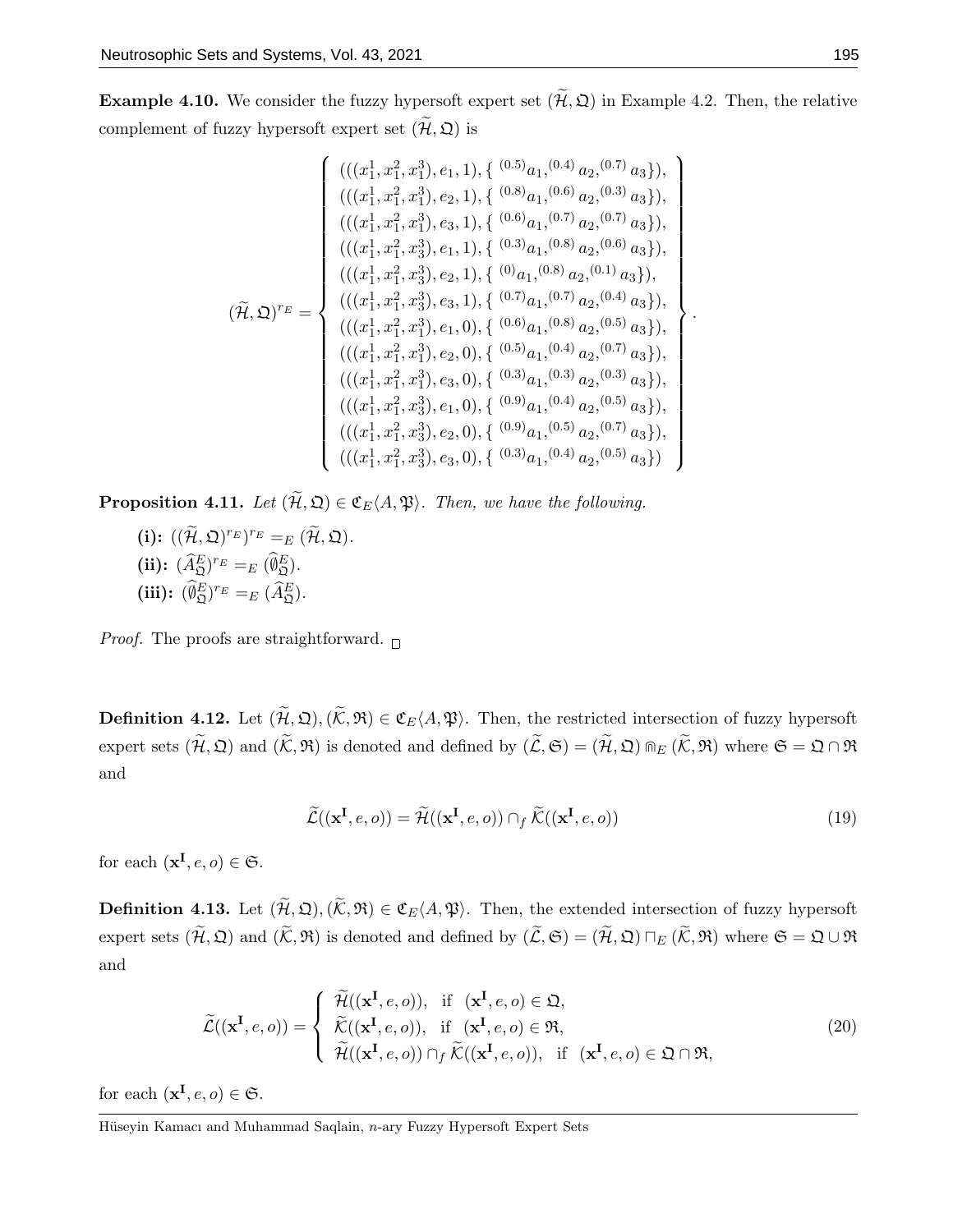**Example 4.14.** Consider the fuzzy hypersoft expert set  $(\tilde{\mathcal{H}}, \mathfrak{Q})$  in Example 4.2. Also, we assume that

$$
\mathfrak{R} = \left\{ \begin{array}{l} (((x_1^1, x_1^2, x_2^3), e_1, 1), (((x_1^1, x_1^2, x_2^3), e_3, 1), (((x_1^1, x_1^2, x_3^3), e_1, 1), (((x_1^1, x_1^2, x_3^3), e_2, 1), \\ (((x_1^1, x_1^2, x_2^3), e_1, 0), (((x_1^1, x_1^2, x_2^3), e_3, 0), (((x_1^1, x_1^2, x_3^3), e_1, 0), (((x_1^1, x_1^2, x_3^3), e_2, 0)) \end{array} \right\} \subseteq \mathbf{X} \times \mathcal{E} \times \mathcal{O},
$$

and

$$
(\widetilde{\mathcal{K}}, \mathfrak{R}) = \begin{cases} (((x_1^1, x_1^2, x_2^3), e_1, 1), \{ (0.4)_{a_1}, (0)_{a_2}, (0.7)_{a_3} \}), \\ (((x_1^1, x_1^2, x_2^3), e_3, 1), \{ (0.2)_{a_1}, (0.6)_{a_2}, (0.3)_{a_3} \}), \\ (((x_1^1, x_1^2, x_3^3), e_1, 1), \{ (0.7)_{a_1}, (0.4)_{a_2}, (0.4)_{a_3} \}), \\ (((x_1^1, x_1^2, x_3^3), e_2, 1), \{ (0.1)_{a_1}, (0.1)_{a_2}, (0.5)_{a_3} \}), \\ (((x_1^1, x_1^2, x_2^3), e_1, 0), \{ (0.5)_{a_1}, (0.6)_{a_2}, (0.5)_{a_3} \}), \\ (((x_1^1, x_1^2, x_2^3), e_1, 0), \{ (0.7)_{a_1}, (0.3)_{a_2}, (0.3)_{a_3} \}), \\ (((x_1^1, x_1^2, x_3^3), e_1, 0), \{ (0.3)_{a_1}, (0)_{a_2}, (0.4)_{a_3} \}), \\ (((x_1^1, x_1^2, x_3^3), e_2, 0), \{ (0.2)_{a_1}, (0.3)_{a_2}, (0.5)_{a_3} \}) \end{cases}
$$

Then, the restricted intersection and extended intersection of fuzzy hypersoft expert sets  $(\tilde{H}, \mathfrak{Q})$  and  $(\widetilde{\mathcal{K}},\mathfrak{R})$  are respectively

$$
(\widetilde{\mathcal{H}}, \mathfrak{Q}) \mathbb{D}_{E} (\widetilde{\mathcal{K}}, \mathfrak{R}) = \left\{ \begin{array}{l} (((x_1^1, x_1^2, x_3^3), e_1, 1), \{ (0.7)_{a_1}, (0.2)_{a_2}, (0.4)_{a_3} \}), \\ (((x_1^1, x_1^2, x_3^3), e_2, 1), \{ (0.1)_{a_1}, (0.1)_{a_2}, (0.5)_{a_3} \}), \\ (((x_1^1, x_1^2, x_3^3), e_1, 0), \{ (0.1)_{a_1}, (0)_{a_2}, (0.4)_{a_3} \}), \\ (((x_1^1, x_1^2, x_3^3), e_2, 0), \{ (0.1)_{a_1}, (0.3)_{a_2}, (0.3)_{a_3} \}) \end{array} \right\},
$$

and

$$
(\widetilde{\mu},\mathfrak{Q}) \sqcap_{E} (\widetilde{\kappa},\mathfrak{R}) = \begin{cases} (((x_1^1,x_1^2,x_1^3),e_1,1),\{(^{0.5})a_1,(^{0.6})a_2,(^{0.3})a_3\}),\\ (((x_1^1,x_1^2,x_1^3),e_2,1),\{(^{0.4})a_1,(^{0.3})a_2,(^{0.3})a_3\}),\\ (((x_1^1,x_1^2,x_2^3),e_1,1),\{(^{0.4})a_1,(^{0.3})a_2,(^{0.7)}a_3\}),\\ (((x_1^1,x_1^2,x_2^3),e_1,1),\{(^{0.2})a_1,(^{0.6})a_2,(^{0.7)}a_3\}),\\ (((x_1^1,x_1^2,x_2^3),e_1,1),\{(^{0.2})a_1,(^{0.6)}a_2,(^{0.3)}a_3\}),\\ (((x_1^1,x_1^2,x_3^3),e_1,1),\{(^{0.1})a_1,(^{0.1)}a_2,(^{0.5)}a_3\}),\\ (((x_1^1,x_1^2,x_3^3),e_2,1),\{(^{0.3})a_1,(^{0.3)}a_2,(^{0.6)}a_3\}),\\ (((x_1^1,x_1^2,x_1^3),e_1,0),\{(^{0.4})a_1,(^{0.2)}a_2,(^{0.5)}a_3\}),\\ (((x_1^1,x_1^2,x_1^3),e_2,0),\{(^{0.5})a_1,(^{0.6)}a_2,(^{0.5)}a_3\}),\\ (((x_1^1,x_1^2,x_2^3),e_1,0),\{(^{0.5})a_1,(^{0.6)}a_2,(^{0.7)}a_3\}),\\ (((x_1^1,x_1^2,x_2^3),e_1,0),\{(^{0.5})a_1,(^{0.6)}a_2,(^{0.5)}a_3\}),\\ (((x_1^1,x_1^2,x_2^3),e_1,0),\{(^{0.1})a_1,(^{0.9}a_2,(^{0.4)}a_3\}),\\ (((x_1^1,x_1^2,x_3^3),e_1,0),\{(^{0.1})a_1,(^{0.3)}a_2,(^{0.3)}a_3\}),\\ (((x_1^1,x_1^2,x_3^3
$$

Hüseyin Kamacı and Muhammad Saqlain, n-ary Fuzzy Hypersoft Expert Sets

.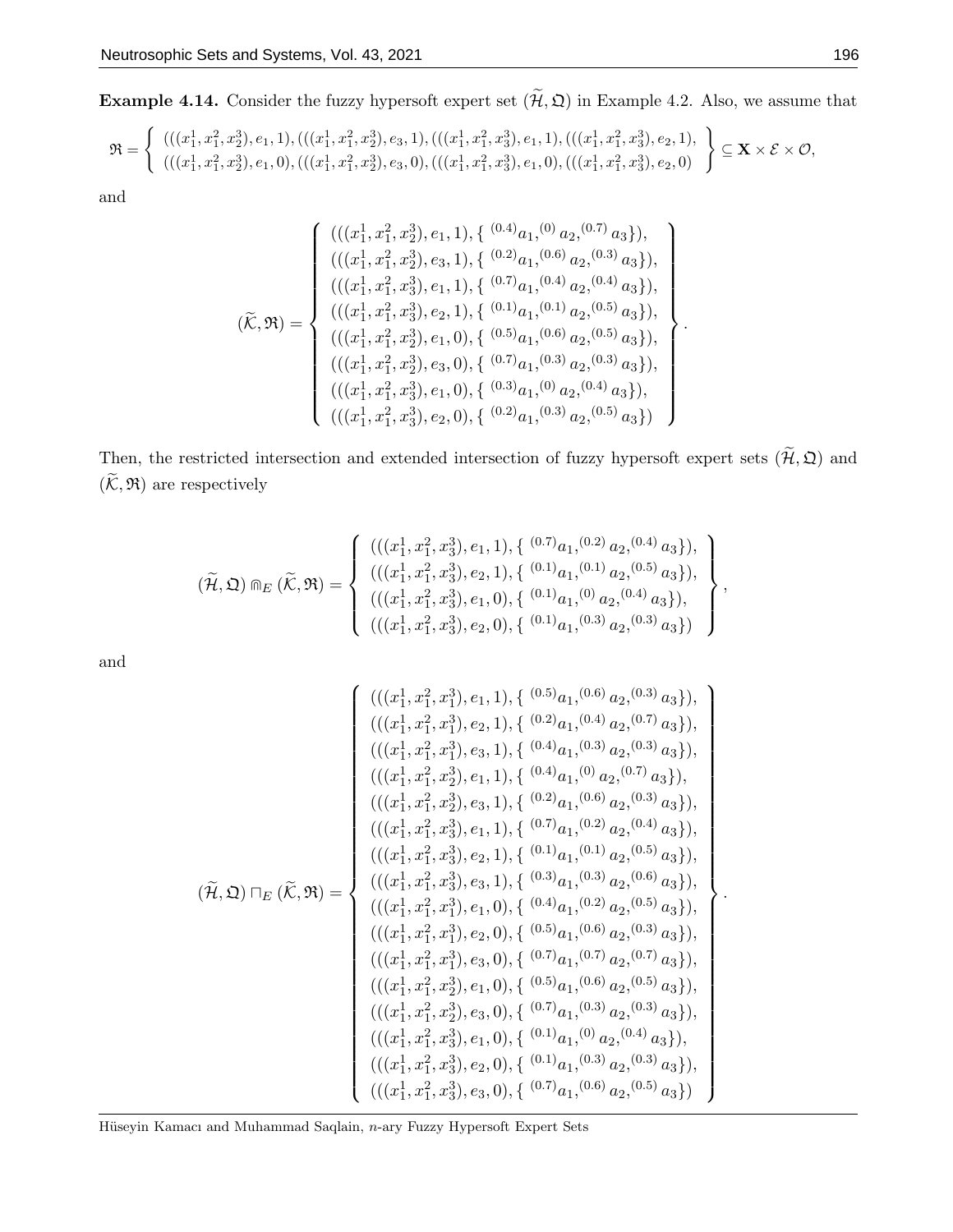**Definition 4.15.** Let  $(\widetilde{\mathcal{H}}, \mathfrak{Q}), (\widetilde{\mathcal{K}}, \mathfrak{R}) \in \mathfrak{C}_E\langle A, \mathfrak{P} \rangle$ . Then, the restricted union of fuzzy hypersoft expert sets  $(\widetilde{\mathcal{H}}, \mathfrak{Q})$  and  $(\widetilde{\mathcal{K}}, \mathfrak{R})$  is denoted and defined by  $(\widetilde{\mathcal{L}}, \mathfrak{S}) = (\widetilde{\mathcal{H}}, \mathfrak{Q}) \cup_E (\widetilde{\mathcal{K}}, \mathfrak{R})$  where  $\mathfrak{S} = \mathfrak{Q} \cap \mathfrak{R}$  and

$$
\widetilde{\mathcal{L}}((\mathbf{x}^{\mathbf{I}},e,o)) = \widetilde{\mathcal{H}}((\mathbf{x}^{\mathbf{I}},e,o)) \cup_f \widetilde{\mathcal{K}}((\mathbf{x}^{\mathbf{I}},e,o))
$$
\n(21)

for each  $(\mathbf{x}^{\mathbf{I}}, e, o) \in \mathfrak{S}$ .

**Definition 4.16.** Let  $(\widetilde{\mathcal{H}}, \mathfrak{Q}), (\widetilde{\mathcal{K}}, \mathfrak{R}) \in \mathfrak{C}_E(A, \mathfrak{P})$ . Then, the extended union of fuzzy hypersoft expert sets  $(\widetilde{\mathcal{H}}, \mathfrak{Q})$  and  $(\widetilde{\mathcal{K}}, \mathfrak{R})$  is denoted and defined by  $(\widetilde{\mathcal{L}}, \mathfrak{S}) = (\widetilde{\mathcal{H}}, \mathfrak{Q}) \sqcup_E (\widetilde{\mathcal{K}}, \mathfrak{R})$  where  $\mathfrak{S} = \mathfrak{Q} \cup \mathfrak{R}$  and

$$
\widetilde{\mathcal{L}}((\mathbf{x}^{\mathbf{I}},e,o)) = \begin{cases}\n\widetilde{\mathcal{H}}((\mathbf{x}^{\mathbf{I}},e,o)), & \text{if } (\mathbf{x}^{\mathbf{I}},e,o) \in \mathfrak{Q}, \\
\widetilde{\mathcal{K}}((\mathbf{x}^{\mathbf{I}},e,o)), & \text{if } (\mathbf{x}^{\mathbf{I}},e,o) \in \mathfrak{R}, \\
\widetilde{\mathcal{H}}((\mathbf{x}^{\mathbf{I}},e,o)) \cup_f \widetilde{\mathcal{K}}((\mathbf{x}^{\mathbf{I}},e,o)), & \text{if } (\mathbf{x}^{\mathbf{I}},e,o) \in \mathfrak{Q} \cap \mathfrak{R},\n\end{cases}
$$
\n(22)

for each  $(\mathbf{x}^{\mathbf{I}}, e, o) \in \mathfrak{S}$ .

**Example 4.17.** We consider the fuzzy hypersoft expert sets  $(\widetilde{\mathcal{H}}, \mathfrak{Q})$  and  $(\widetilde{\mathcal{K}}, \mathfrak{R})$  in Examples 4.2 and 4.14, respectively. Then, the restricted union and extended union of fuzzy hypersoft expert sets  $(\widetilde{\mathcal{H}}, \mathfrak{Q})$ and  $(\mathcal{K}, \mathfrak{R})$  are respectively

$$
(\widetilde{\mathcal{H}}, \mathfrak{Q}) \cup_{E} (\widetilde{\mathcal{K}}, \mathfrak{R}) = \left\{ \begin{array}{l} (((x_1^1, x_1^2, x_3^3), e_1, 1), \{ (0.7)_{a_1, (0.4)} a_2, (0.4) a_3 \}), \\ (((x_1^1, x_1^2, x_3^3), e_2, 1), \{ (1)_{a_1, (0.2)} a_2, (0.9) a_3 \}), \\ (((x_1^1, x_1^2, x_3^3), e_1, 0), \{ (0.3)_{a_1, (0.6)} a_2, (0.5) a_3 \}), \\ (((x_1^1, x_1^2, x_3^3), e_2, 0), \{ (0.2)_{a_1, (0.5)} a_2, (0.5) a_3 \}) \end{array} \right\},
$$

and

$$
(\widetilde{u}_1, x_1^2, x_1^3), e_1, 1), \{ (0.5)_{a_1}, (0.6)_{a_2}, (0.3)_{a_3} \},
$$

$$
(((x_1^1, x_1^2, x_1^3), e_2, 1), \{ (0.2)_{a_1}, (0.4)_{a_2}, (0.7)_{a_3} \}),
$$

$$
(((x_1^1, x_1^2, x_1^3), e_3, 1), \{ (0.4)_{a_1}, (0.3)_{a_2}, (0.3)_{a_3} \}),
$$

$$
(((x_1^1, x_1^2, x_2^3), e_1, 1), \{ (0.4)_{a_1}, (0)_{a_2}, (0.7)_{a_3} \}),
$$

$$
(((x_1^1, x_1^2, x_2^3), e_1, 1), \{ (0.2)_{a_1}, (0.6)_{a_2}, (0.3)_{a_3} \}),
$$

$$
(((x_1^1, x_1^2, x_3^3), e_1, 1), \{ (0.7)_{a_1}, (0.4)_{a_2}, (0.4)_{a_3} \}),
$$

$$
(((x_1^1, x_1^2, x_3^3), e_2, 1), \{ (1)_{a_1}, (0.2)_{a_2}, (0.9)_{a_3} \}),
$$

$$
(((x_1^1, x_1^2, x_1^3), e_1, 0), \{ (0.4)_{a_1}, (0.2)_{a_2}, (0.5)_{a_3} \}),
$$

$$
(((x_1^1, x_1^2, x_1^3), e_2, 0), \{ (0.5)_{a_1}, (0.6)_{a_2}, (0.3)_{a_3} \}),
$$

$$
(((x_1^1, x_1^2, x_1^3), e_2, 0), \{ (0.5)_{a_1}, (0.6)_{a_2}, (0.5)_{a_3} \}),
$$

$$
(((x_1^1, x_1^2, x_2^3), e_1, 0), \{ (0.5)_{a_1}, (0.6)_{a_2}, (0.5)_{a_3} \}),
$$

$$
(((x_1^1, x_1^2,
$$

.

**Proposition 4.18.** Let  $(\widetilde{\mathcal{H}}, \mathfrak{Q}), (\widetilde{\mathcal{K}}, \mathfrak{R}), (\widetilde{\mathcal{L}}, \mathfrak{S}) \in \mathfrak{C}_E\langle A, \mathfrak{P} \rangle$ . Then, the following properties are acquired.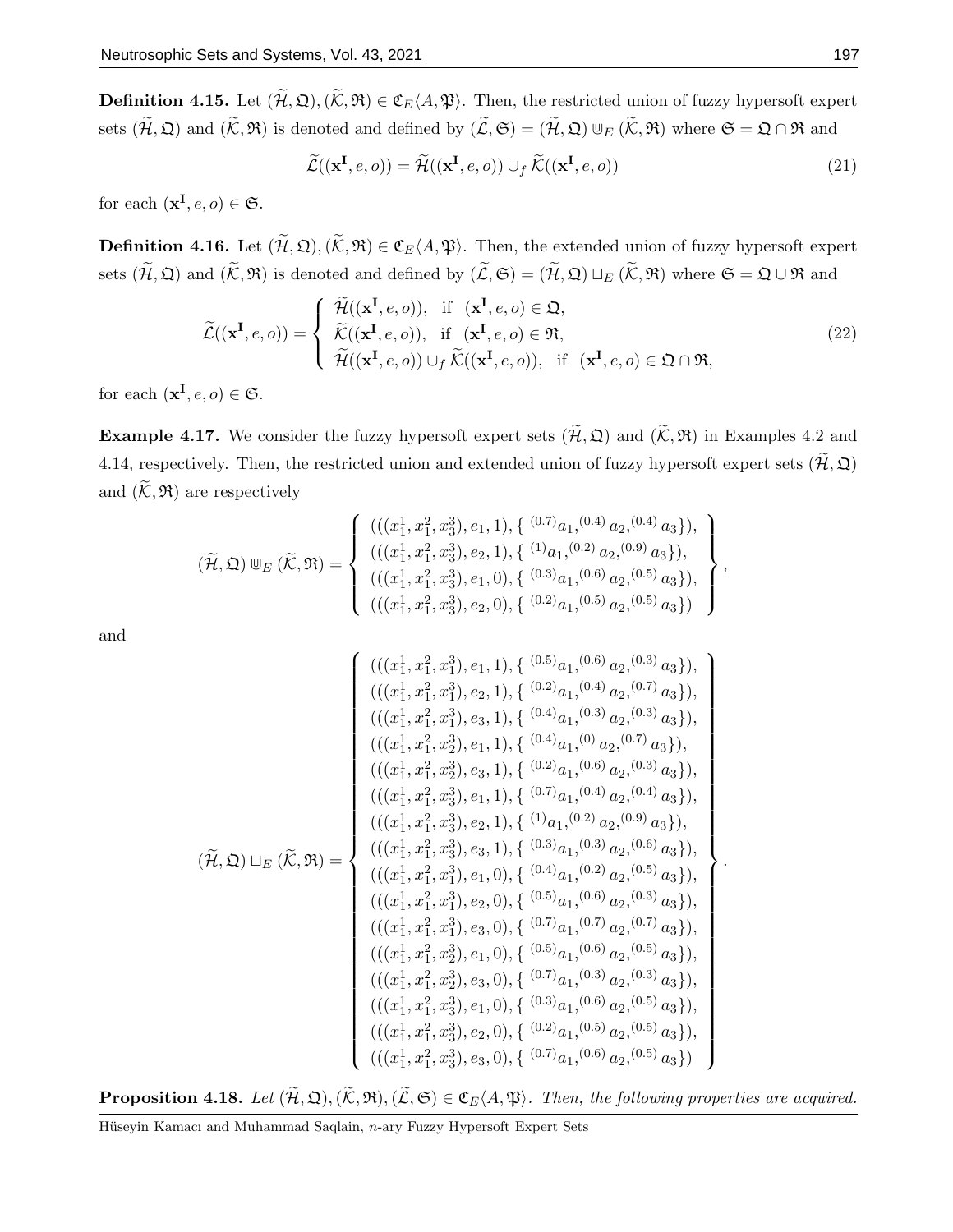(i):  $(\widetilde{\mathcal{H}}, \mathfrak{Q}) \diamond (\widetilde{\mathcal{K}}, \mathfrak{R}) =_E (\widetilde{\mathcal{K}}, \mathfrak{R}) \diamond (\widetilde{\mathcal{H}}, \mathfrak{Q})$  for each  $\diamond \in {\mathfrak{m}_E, \mathbb{U}_E}.$ (ii):  $(\widetilde{\mathcal{H}}, \mathfrak{Q}) \diamond ((\widetilde{\mathcal{K}}, \mathfrak{R}) \diamond (\widetilde{\mathcal{L}}, \mathfrak{S})) =_E ((\widetilde{\mathcal{H}}, \mathfrak{Q}) \diamond (\widetilde{\mathcal{K}}, \mathfrak{R})) \diamond (\widetilde{\mathcal{L}}, \mathfrak{S}) \text{ for each } \diamond \in {\mathfrak{m}_E, \mathfrak{W}_E}.$ (iii):  $(\widetilde{\mathcal{H}}, \mathfrak{Q}) \diamond ((\widetilde{\mathcal{K}}, \mathfrak{R}) \circ (\widetilde{\mathcal{L}}, \mathfrak{S})) =_E ((\widetilde{\mathcal{H}}, \mathfrak{Q}) \diamond (\widetilde{\mathcal{K}}, \mathfrak{R})) \circ ((\widetilde{\mathcal{H}}, \mathfrak{Q}) \diamond (\widetilde{\mathcal{L}}, \mathfrak{S}))$  for each  $\diamond, \circ \in {\mathfrak{m}_E, \mathbb{U}_E}$ .  $(iv): ((\widetilde{\mathcal{H}}, \mathfrak{Q}) \diamond (\widetilde{\mathcal{K}}, \mathfrak{R}))^{r_E} =_E (\widetilde{\mathcal{H}}, \mathfrak{Q})^{r_E} \circ (\widetilde{\mathcal{K}}, \mathfrak{R})^{r_E}$  for each  $\diamond, \circ \in {\mathfrak{R}}_E, \mathfrak{W}_E$  and  $\diamond \neq \circ$ .

*Proof.* The proofs are straightforward.  $\Box$ 

**Proposition 4.19.** Let  $(\widetilde{\mathcal{H}}, \mathfrak{Q}), (\widetilde{\mathcal{K}}, \mathfrak{R}), (\widetilde{\mathcal{L}}, \mathfrak{S}) \in \mathfrak{C}_E\langle A, \mathfrak{P} \rangle$ . Then, the following properties are acquired. (i):  $(\widetilde{\mathcal{H}}, \mathfrak{Q}) \diamond (\widetilde{\mathcal{K}}, \mathfrak{R}) =_E (\widetilde{\mathcal{K}}, \mathfrak{R}) \diamond (\widetilde{\mathcal{H}}, \mathfrak{Q})$  for each  $\diamond \in \{\sqcap_E, \sqcup_E\}.$ (ii):  $(\widetilde{\mathcal{H}}, \mathfrak{Q}) \diamond ((\widetilde{\mathcal{K}}, \mathfrak{R}) \diamond (\widetilde{\mathcal{L}}, \mathfrak{S})) =_{E} ((\widetilde{\mathcal{H}}, \mathfrak{Q}) \diamond (\widetilde{\mathcal{K}}, \mathfrak{R})) \diamond (\widetilde{\mathcal{L}}, \mathfrak{S})$  for each  $\diamond \in {\{\sqcap}_{E}, \sqcup_{E}\}}$ . (iii):  $(\widetilde{\mathcal{H}}, \mathfrak{Q}) \diamond ((\widetilde{\mathcal{K}}, \mathfrak{R}) \circ (\widetilde{\mathcal{L}}, \mathfrak{S})) =_E ((\widetilde{\mathcal{H}}, \mathfrak{Q}) \diamond (\widetilde{\mathcal{K}}, \mathfrak{R})) \circ ((\widetilde{\mathcal{H}}, \mathfrak{Q}) \diamond (\widetilde{\mathcal{L}}, \mathfrak{S}))$  for each  $\diamond, \circ \in \{\Box_E, \Box_E\}.$  $(iv): ((\widetilde{\mathcal{H}}, \mathfrak{Q}) \diamond (\widetilde{\mathcal{K}}, \mathfrak{R}))^{r_E} =_E (\widetilde{\mathcal{H}}, \mathfrak{Q})^{r_E} \circ (\widetilde{\mathcal{K}}, \mathfrak{R})^{r_E}$  for each  $\diamond, \circ \in {\{\sqcap_E, \sqcup_E\}}$  and  $\diamond \neq \circ$ .

*Proof.* The proofs are straightforward.  $\Box$ 

## 5. n-ary Fuzzy Hypersoft Expert Sets

In this section, we initiate the theory of *n*-ary fuzzy hypersoft expert sets including both *n*-ary fuzzy hypersoft sets and fuzzy hypersoft expert sets.

Throughout this section,  $\{A_j : j \in J = \{1, 2, ..., n\}\}$  is a collection of universal sets such that  $A_j \cap A_{j'} = \emptyset$ for each  $j, j' \in J = \{1, 2, ..., n\}$  and  $j \neq j'$ .  $\mathfrak{F}(\mathfrak{A}) = \prod$ j∈J  $\mathfrak{F}(A_j) = \mathfrak{F}(A_1) \times \mathfrak{F}(A_2) \times ... \times \mathfrak{F}(A_n)$  where  $\mathfrak{F}(A_j)$ denotes the set of all fuzzy sets in  $A_j$ . Also,  $X_1, X_2, ..., X_m$  are the pairwise disjoint sets of parameters (i.e.,  $X_i \cap X_{i'} = ∅$  for each  $i, i' \in I = \{1, 2, ..., m\}$  and  $i \neq i'$ ),  $\mathbf{X} = \prod$ i∈I  $X_i = X_1 \times X_2 \times ... \times X_m, \mathcal{E}$  is a set of experts,  $\mathcal O$  is a set of opinions,  $\mathfrak P = \mathbf{X} \times \mathcal{E} \times \mathcal O$  and  $\mathfrak Q \subseteq \mathfrak P$ .

**Definition 5.1.** A pair  $(\widetilde{\mathcal{H}}_n, \mathfrak{Q})$  is called an *n*-ary fuzzy hypersoft expert set over  $\mathfrak{A} = \{A_1, A_2, ..., A_n\}$ , where  $\mathcal{\widetilde{H}}_n$  is mapping given by

$$
\widetilde{\mathcal{H}}_n : \mathfrak{Q} \to \mathfrak{F}(\mathfrak{A}).\tag{23}
$$

Simply, an n-ary fuzzy hypersoft expert set can be given as

$$
(\widetilde{\mathcal{H}}_n, \mathfrak{Q}) = \left\{ ((\mathbf{x}^{\mathbf{I}}, e, o), \widetilde{\mathcal{H}}_n((\mathbf{x}^{\mathbf{I}}, e, o))) : (\mathbf{x}^{\mathbf{I}}, e, o) \in \mathfrak{Q} \text{ and } \widetilde{\mathcal{H}}_n((\mathbf{x}^{\mathbf{I}}, e, o)) \in \mathfrak{A} \right\}
$$

$$
= \left\{ \left( (\mathbf{x}^{\mathbf{I}}, e, o), \left( \begin{array}{c} {\{\mu_{\widetilde{\mathcal{H}}_n((\mathbf{x}^{\mathbf{I}}, e, o))}(a^1) \}}_d : a^1 \in A_1, \\ {\{\mu_{\widetilde{\mathcal{H}}_n((\mathbf{x}^{\mathbf{I}}, e, o))}(a^2) \}}_d^2 : a^2 \in A_2, \\ . \\ . \\ . \\ . \\ \left\{ (\mu_{\widetilde{\mathcal{H}}_n((\mathbf{x}^{\mathbf{I}}, e, o))}(a^m) \right)_d m : a^m \in A_m \} \end{array} \right\} \right\}.
$$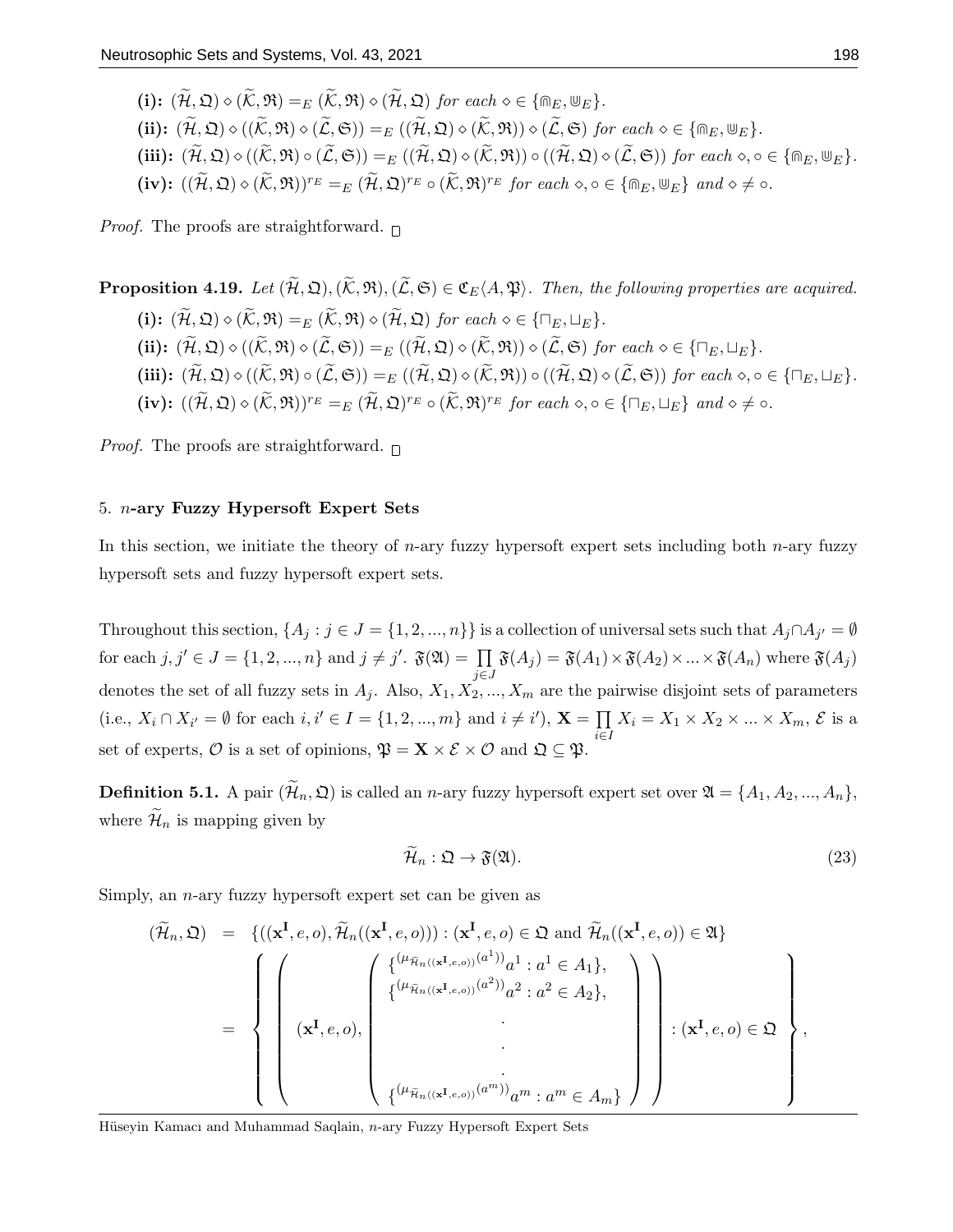where  $\widetilde{\mathcal{H}}_{n(j)}((\mathbf{x}^{\mathbf{I}},e,o)) = \{(\mu_{\widetilde{\mathcal{H}}_{n}((\mathbf{x}^{\mathbf{I}},e,o))}(a^j))_{a^j} : a^j \in A_j \}$  for  $j = 1,2,...,n$  and it is termed to be an A<sub>j</sub>-part of  $\widetilde{\mathcal{H}}_n((\mathbf{x}^\mathbf{I}, e, o)).$ 

Especially, if  $n = 2, 3, 4$  and 5 then it is called a binary fuzzy hypersoft expert set, ternary fuzzy hypersoft expert set, quaternary fuzzy hypersoft expert set, quinary fuzzy hypersoft expert set, respectively.

*Note 8.* The set of all *n*-ary fuzzy hypersoft expert sets over  $\mathfrak{A} = \{A_1, A_2, ..., A_n\}$  for  $\mathfrak{P}$  is denoted by  $\mathfrak{C}_{EN_n}\langle\mathfrak{A},\mathfrak{P}\rangle.$ 

Example 5.2. Consider the problem in Examples 3.2 and 4.2. Assume that he/se seeks the opinions of 3 experts with the intention of determining the optimal car(s) for each segment (i.e.,  $A_1, A_2$  and A<sub>3</sub>), simultaneously. The set of experts is  $\mathcal{E} = \{e_1, e_2, e_3\}$  and the set of opinions is  $\mathcal{O} = \{o_1 =$  $agree(1), o_2 = disagree(0)$ . For

$$
\mathfrak{Q} = \left\{ \begin{array}{l} (((x_1^1, x_1^2, x_1^3), e_1, 1), (((x_1^1, x_1^2, x_1^3), e_2, 1), (((x_1^1, x_1^2, x_1^3), e_3, 1), (((x_1^1, x_1^2, x_3^3), e_1, 1), \\ (((x_1^1, x_1^2, x_3^3), e_2, 1), (((x_1^1, x_1^2, x_3^3), e_3, 1), (((x_1^1, x_1^2, x_1^3), e_1, 0), (((x_1^1, x_1^2, x_1^3), e_2, 0), \\ (((x_1^1, x_1^2, x_1^3), e_3, 0), (((x_1^1, x_1^2, x_3^3), e_1, 0), (((x_1^1, x_1^2, x_3^3), e_2, 0), (((x_1^1, x_1^2, x_3^3), e_3, 0)) \end{array} \right\} \subseteq \mathbf{X} \times \mathcal{E} \times \mathcal{O},
$$

it is created the following ternary fuzzy hypersoft expert set.

$$
(\widetilde{\mathcal{H}}_{3},\mathfrak{Q}) = \begin{cases} (((x_{1}^{1},x_{1}^{2},x_{1}^{3}),e_{1},1),(\{(^{0.5})a_{1}^{1},{}^{(0.6)}a_{2}^{1},{}^{(0.3)}a_{3}^{1}\},\{(^{0.4})a_{1}^{2},{}^{(0.5)}a_{2}^{2}\},\{(^{0.1})a_{1}^{3},{}^{(0.6)}a_{2}^{3},{}^{(0.2)}a_{3}^{3}\})), \\ (((x_{1}^{1},x_{1}^{2},x_{1}^{3}),e_{2},1),(\{(^{0.4})a_{1}^{1},{}^{(0.3)}a_{2}^{1},{}^{(0.3)}a_{3}^{1}\},\{(^{0.3})a_{1}^{2},{}^{(0.6)}a_{2}^{2}\},\{(^{0.4})a_{1}^{3},{}^{(0.4)}a_{2}^{3},{}^{(0.1)}a_{3}^{3}\})), \\ (((x_{1}^{1},x_{1}^{2},x_{3}^{3}),e_{1},1),(\{(^{0.7})a_{1}^{1},{}^{(0.2)}a_{2}^{1},{}^{(0.4)}a_{3}^{1}\},\{(^{0.3})a_{1}^{2},{}^{(0.6)}a_{2}^{2}\},\{(^{0.3})a_{1}^{3},{}^{(0.4)}a_{2}^{3},{}^{(0.5)}a_{3}^{3}\})), \\ (((x_{1}^{1},x_{1}^{2},x_{3}^{3}),e_{2},1),(\{(^{1)}a_{1}^{1},{}^{(0.2)}a_{2}^{1},{}^{(0.4)}a_{3}^{1}\},\{(^{0.4})a_{1}^{2},{}^{(0.4)}a_{2}^{2}\},\{(^{0.5})a_{1}^{3},{}^{(0.2)}a_{2}^{3},{}^{(0.3)}a_{3}^{3}\})), \\ (((x_{1}^{1},x_{1}^{2},x_{3}^{3}),e_{3},1),(\{(^{0.3})a_{1}^{1},{}^{(0.2)}a_{2}^{1},{}^{(0.6)}a_{3}^{1}\},\{(^{0.4})a_{1}^{2},{}^{(0.4)}a_{2}^{3},{}^{(0.2)}a_{2}^{3},{}^{(0.3)}a_{3}^{3}\})), \\ (((x_{1}^{1},x_{1}^{2},x_{1}^{3}),e_{2
$$

**Definition 5.3.** Let  $(\mathcal{H}_n, \mathfrak{Q}) \in \mathfrak{C}_{EN_n}\langle\mathfrak{A}, \mathfrak{P}\rangle$ . Then,

- (a):  $(\widetilde{\mathcal{H}}_n, \mathfrak{Q})^1 = \{ (q, \widetilde{\mathcal{H}}_n(q)) : q \in \mathbf{X} \times \mathcal{E} \times \{1\} \subseteq \mathfrak{Q} \}$  is named to be an agree *n*-ary fuzzy hypersoft expert set over  $\mathfrak{A}$ .
- (b):  $(\widetilde{\mathcal{H}}_n, \mathfrak{Q})^0 = \{ (q, \widetilde{\mathcal{H}}_n(q)) : q \in \mathbf{X} \times \mathcal{E} \times \{0\} \subseteq \mathfrak{Q} \}$  is named to be a disagree *n*-ary fuzzy hypersoft expert set over A.

From the definition, it is clear that  $(\widetilde{\mathcal{H}}_n, \mathfrak{Q})^1 \cup (\widetilde{\mathcal{H}}_n, \mathfrak{Q})^0 = (\widetilde{\mathcal{H}}_n, \mathfrak{Q}).$ 

**Example 5.4.** We consider the ternary fuzzy hypersoft expert set  $(\mathcal{H}_3, \mathfrak{Q}) \in \mathfrak{C}_{EN_3}\langle\mathfrak{A}, \mathfrak{P}\rangle$  given in Example 5.2. Then, the agree ternary fuzzy hypersoft expert set  $(\widetilde{\mathcal{H}}_3, \mathfrak{Q})^1$  and the disagree ternary

Hüseyin Kamacı and Muhammad Saqlain, n-ary Fuzzy Hypersoft Expert Sets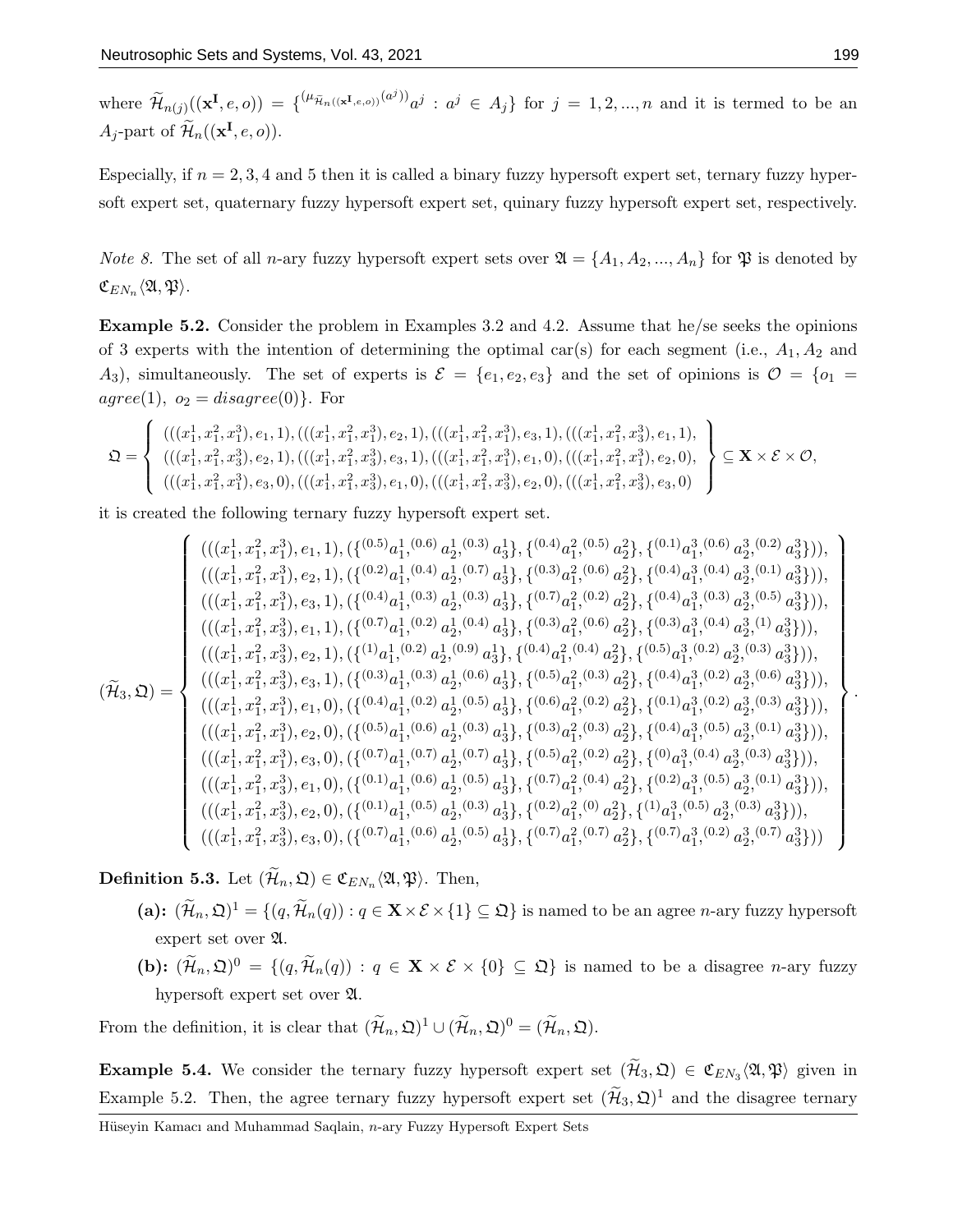fuzzy hypersoft expert set  $(\tilde{\mathcal{H}}_3, \mathfrak{Q})^0$  are respectively

$$
(\widetilde{\mathcal{H}}_3,\mathfrak{Q})^1 = \begin{cases} \left(((x_1^1,x_1^2,x_1^3),e_1,1),(\{(^{0.5})a_1^1,(^{0.6})\ a_2^1,^{(0.3)}\ a_3^1\},\{(^{0.4})a_1^2,(^{0.5})\ a_2^2\},\{(^{0.1})a_1^3,(^{0.6})\ a_2^3,(^{0.2)}\ a_3^3\})\right),\\ \left(((x_1^1,x_1^2,x_1^3),e_2,1),(\{(^{0.2})a_1^1,(^{0.4})\ a_2^1,(^{0.7)}\ a_3^1\},\{(^{0.3})a_1^2,(^{0.6})\ a_2^2\},\{(^{0.4})a_1^3,(^{0.4})\ a_3^3,(^{0.1)}\ a_3^3\})\right),\\ \left(((x_1^1,x_1^2,x_1^3),e_3,1),(\{(^{0.4})a_1^1,(^{0.3)}\ a_2^1,(^{0.3})\ a_3^1\},\{(^{0.7})a_1^2,(^{0.2)}\ a_2^2\},\{(^{0.4})a_1^3,(^{0.3)}\ a_2^3,(^{0.5)}\ a_3^3\})\right),\\ \left(((x_1^1,x_1^2,x_3^3),e_2,1),(\{(^{1)}a_1^1,(^{0.2)}\ a_2^1,(^{0.9)}\ a_3^1\},\{(^{0.4})a_1^2,(^{0.4)}\ a_2^2\},\{(^{0.5})a_1^3,(^{0.4)}\ a_2^3,(^{0.3)}\ a_3^3\})\right),\\ \left(((x_1^1,x_1^2,x_3^3),e_2,1),(\{(^{0.3})a_1^1,(^{0.3)}\ a_2^1,(^{0.6)}\ a_3^1\},\{(^{0.4})a_1^2,(^{0.4)}\ a_2^2\},\{(^{0.5})a_1^3,(^{0.2)}\ a_2^3,(^{0.3)}\ a_3^3\})\right),\\ \left(((x_1^1,x_1^2,x_3^3),e_3,1),(\{(^{0.3})a_1^1,(^{0.3)}\ a_2^1,(^{0.6)}\ a_3^1\},\{(^{0.5})a_1^2,(^{0
$$

and

$$
(\widetilde{\mathcal{H}}_3,\mathfrak{Q})^0=\left\{\begin{array}{l}(((x_1^1,x_1^2,x_1^3),e_1,0),(\{(^{0.4})a_1^1,(^{0.2})\;a_2^1,(^{0.5})\;a_3^1\},\{(^{0.6})a_1^2,(^{0.2})\;a_2^2\},\{(^{0.1})a_1^3,(^{0.2})\;a_2^3,(^{0.3})\;a_3^3\})),\\ (((x_1^1,x_1^2,x_1^3),e_2,0),(\{(^{0.5})a_1^1,(^{0.6})\;a_2^1,(^{0.3})\;a_3^1\},\{(^{0.3})a_1^2,(^{0.3})\;a_2^2\},\{(^{0.4})a_1^3,(^{0.5})\;a_2^3,(^{0.1})\;a_3^3\})),\\ (((x_1^1,x_1^2,x_1^3),e_3,0),(\{(^{0.7})a_1^1,(^{0.7})\;a_2^1,(^{0.7})\;a_3^1\},\{(^{0.5})a_1^2,(^{0.2})\;a_2^2\},\{(^{0.4})a_1^3,(^{0.4})\;a_2^3,(^{0.3})\;a_3^3\})),\\ (((x_1^1,x_1^2,x_3^3),e_1,0),(\{(^{0.1})a_1^1,(^{0.5})\;a_2^1,(^{0.3})\;a_3^1\},\{(^{0.2})a_1^2,(^{0.4})\;a_2^2\},\{(^{0.2})a_1^3,(^{0.5})\;a_2^3,(^{0.3})\;a_3^3\})),\\ (((x_1^1,x_1^2,x_3^3),e_2,0),(\{(^{0.1})a_1^1,(^{0.5})\;a_2^1,(^{0.3})\;a_3^1\},\{(^{0.2})a_1^2,(^{0.7})\;a_2^2\},\{(^{1)}a_1^3,(^{0.5})\;a_2^3,(^{0.3})\;a_3^3\})),\\ (((x_1^1,x_1^2,x_3^3),e_3,0),(\{(^{0.7})a_1^1,(^{0.6})\;a_2^1,(^{0.5})\;a_3^1\},\{(^{0.7})
$$

**Definition 5.5.** Let  $(\mathcal{H}_n, \mathfrak{Q}) \in \mathfrak{C}_{EN_n}\langle\mathfrak{A}, \mathfrak{P}\rangle.$ 

- (a): If  $\widetilde{\mathcal{H}}_n((\mathbf{x}^\mathbf{I}, e, o)) = (\emptyset, \emptyset, ..., \emptyset)$  (i.e.,  $\widetilde{\mathcal{H}}_{n(j)}((\mathbf{x}^\mathbf{I}, e, o)) = \emptyset \quad \forall j \in J$ ) for each  $(\mathbf{x}^\mathbf{I}, e, o) \in \mathfrak{Q}$  then it is termed a relative null n-ary fuzzy hypersoft expert set (with respect to  $\mathfrak{Q}$ ), denoted by  $\widehat{\theta}_{\mathfrak{Q}}^{EN_n}$ . If  $\mathfrak{Q} = \mathfrak{P}$  then it is called a null *n*-ary fuzzy hypersoft expert set and denoted by  $\widehat{\theta}_{\mathfrak{P}}^{EN_n}$ . (b): If  $\widetilde{\mathcal{H}}_n^1((\mathbf{x}^\mathbf{I},e,1)) = (\widehat{\emptyset}, \widehat{\emptyset},...,\widehat{\emptyset})$  (i.e.,  $\widetilde{\mathcal{H}}_{n(j)}^1((\mathbf{x}^\mathbf{I},e,1)) = \widehat{\emptyset}$   $\forall j \in J$ ) for each  $(\mathbf{x}^\mathbf{I},e,1) \in \mathfrak{Q}$  then it is termed to be a relative null agree *n*-ary fuzzy hypersoft expert set (with respect to  $\mathfrak{Q}$ ), denoted by  $\widehat{\emptyset}_{\mathfrak{Q}}^{EN_n^1}$ . If  $\mathfrak{Q} = \mathfrak{P}$  then it is called a null agree *n*-ary fuzzy hypersoft expert set and denoted by  $\widehat{\theta}_{\mathfrak{P}}^{E_n^1}$ .
- (c): If  $\widetilde{\mathcal{H}}_n^0((\mathbf{x}^\mathbf{I}, e, 0)) = (\emptyset, \emptyset, ..., \emptyset)$  (i.e.,  $\widetilde{\mathcal{H}}_{n(j)}^1((\mathbf{x}^\mathbf{I}, e, 0)) = \emptyset \quad \forall j \in J$ ) for each  $(\mathbf{x}^\mathbf{I}, e, 0) \in \mathfrak{Q}$  then it is named to be a relative null disagree *n*-ary fuzzy hypersoft expert set (with respect to  $\mathfrak{Q}$ ), denoted by  $\widehat{\emptyset}_{\mathfrak{Q}}^{EN_n^0}$ . If  $\mathfrak{Q} = \mathfrak{P}$  then it is termed to be a null disagree *n*-ary fuzzy hypersoft expert set and denoted by  $\widehat{\theta}_{\mathfrak{P}}^{EN_n^0}$ .
- (d): If  $\widetilde{\mathcal{H}}_n((\mathbf{x}^\mathbf{I}, e, o)) = (\widehat{A}_1, \widehat{A}_2, ..., \widehat{A}_n)$  (i.e.,  $\widetilde{\mathcal{H}}_{n(j)}((\mathbf{x}^\mathbf{I}, e, o)) = \widehat{A}_j \quad \forall j \in J$ ) for each  $(\mathbf{x}^\mathbf{I}, e, o) \in \mathfrak{Q}$ then it is termed to be a relative whole *n*-ary fuzzy hypersoft expert set (with respect to  $\mathfrak{Q}$ ), denoted by  $\widehat{A}_{\mathfrak{Q}}^{EN_n}$ . If  $\mathfrak{Q} = \mathfrak{P}$  then it is called an absolute *n*-ary fuzzy hypersoft expert set and denoted by  $\widehat{A}_{\mathfrak{P}}^{EN_n}$ .
- (e): If  $\widetilde{\mathcal{H}}_n^1((\mathbf{x}^\mathbf{I}, e, 1)) = (\widehat{A}_1, \widehat{A}_2, ..., \widehat{A}_n)$  (i.e.,  $\widetilde{\mathcal{H}}_{n(j)}^1((\mathbf{x}^\mathbf{I}, e, 1)) = \widehat{A}_j \quad \forall j \in J$ ) for each  $(\mathbf{x}^\mathbf{I}, e, 1) \in \mathfrak{Q}$ then it is called a relative whole agree *n*-ary fuzzy hypersoft expert set (with respect to  $\mathfrak{Q}$ ), denoted by  $\widehat{A}_{\mathfrak{Q}}^{EN_n^1}$ . If  $\mathfrak{Q} = \mathfrak{P}$  then it is called an absolute agree *n*-ary fuzzy hypersoft expert set and denoted by  $\widehat{A}_{\mathfrak{P}}^{EN_n^1}$ .
- (f): If  $\widetilde{\mathcal{H}}_n^0((\mathbf{x}^\mathbf{I}, e, 0)) = (\widehat{A}_1, \widehat{A}_2, ..., \widehat{A}_n)$  (i.e.,  $\widetilde{\mathcal{H}}_{n(j)}^0((\mathbf{x}^\mathbf{I}, e, 0)) = \widehat{A}_j \quad \forall j \in J$ ) for each  $(\mathbf{x}^\mathbf{I}, e, 0) \in \mathfrak{Q}$ then it is named a relative whole disagree *n*-ary fuzzy hypersoft expert set (with respect to  $\mathfrak{Q}$ ),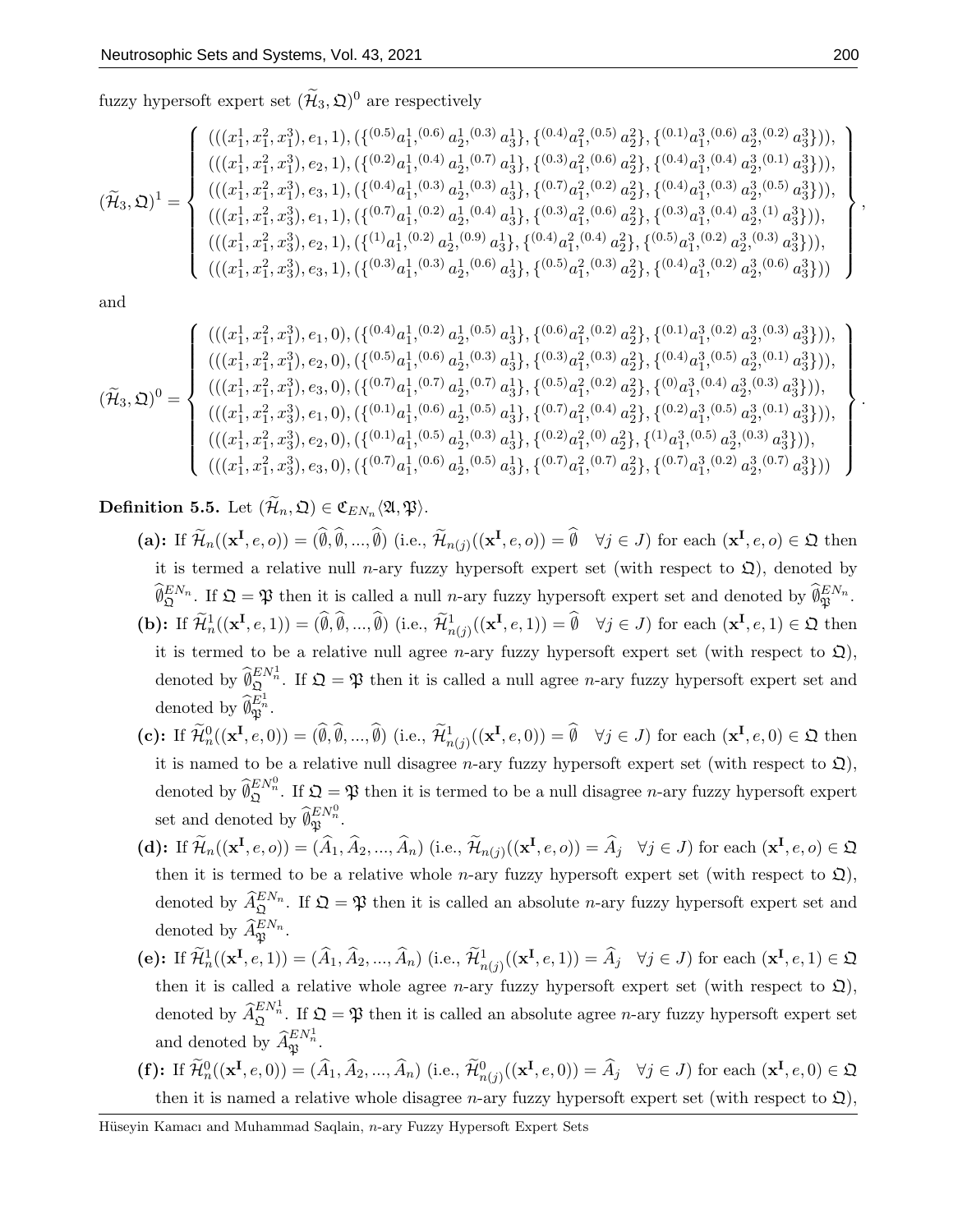denoted by  $\widehat{A}_{\mathfrak{Q}}^{EN_n^0}$ . If  $\mathfrak{Q} = \mathfrak{P}$  then it is called an absolute disagree *n*-ary fuzzy hypersoft expert set and denoted by  $\widehat{A}_{\mathfrak{P}}^{EN_n^0}$ .

Example 5.6. The following ternary fuzzy hypersoft expert sets are given as examples of relative null disagree ternary fuzzy hypersoft expert set (with respect to  $\mathfrak{Q}$ ) and relative whole agree ternary fuzzy hypersoft expert set (with respect to  $\mathfrak{Q}$ ) over  $\mathfrak{A}$ .

$$
\widehat{\varnothing}^{EN_9}_\mathfrak{Q} = \left\{\begin{array}{l}(((x^1_1,x^2_1,x^3_1),e_1,0),(\{(^{(0)}a^1_1,^{(0)}a^1_2,^{(0)}a^1_3\},\{(^{0)}a^2_1,^{(0)}a^2_2\},\{(^{0)}a^3_1,^{(0)}a^3_3\})),\\ (((x^1_1,x^2_1,x^3_1),e_2,0),(\{(^{0)}a^1_1,^{(0)}a^1_2,^{(0)}a^1_3\},\{(^{0)}a^2_1,^{(0)}a^2_2\},\{(^{0)}a^3_1,^{(0)}a^3_2,^{(0)}a^3_3\})),\\ (((x^1_1,x^2_1,x^3_1),e_3,0),(\{(^{0)}a^1_1,^{(0)}a^1_2,^{(0)}a^1_3\},\{(^{0)}a^2_1,^{(0)}a^2_2\},\{(^{0)}a^3_1,^{(0)}a^3_2,^{(0)}a^3_3\})),\\ (((x^1_1,x^2_1,x^3_3),e_1,0),(\{(^{0)}a^1_1,^{(0)}a^1_2,^{(0)}a^1_3\},\{(^{0)}a^2_1,^{(0)}a^2_2\},\{(^{0)}a^3_1,^{(0)}a^3_2,^{(0)}a^3_3\})),\\ (((x^1_1,x^2_1,x^3_3),e_2,0),(\{(^{0)}a^1_1,^{(0)}a^1_2,^{(0)}a^1_3\},\{(^{0)}a^2_1,^{(0)}a^2_2\},\{(^{0)}a^3_1,^{(0)}a^3_2,^{(0)}a^3_3\})),\\ (((x^1_1,x^2_1,x^3_3),e_3,0),(\{(^{0)}a^1_1,^{(0)}a^1_2,^{(0)}a^1_3\},\{(^{0)}a^2_1,^{(0)}a^2_2\},\{(^{0)}a^3_1,^{(0)}a^3_2,^{(0)}a^3_3\})) )\end{array}\right\}
$$

and

$$
\widehat{A}^{EN_3^1}_{\mathfrak{Q}} = \left\{ \begin{array}{l} (((x^1_1,x^2_1,x^3_1),e_1,1),(\{{^{(1)}a^1_1},^{(1)}a^1_2},^{(1)}a^1_3\},\{{^{(1)}a^2_1},^{(1)}a^2_2\},\{{^{(1)}a^3_1},^{(1)}a^3_2},^{(1)}a^3_3\}), \\ (((x^1_1,x^2_1,x^3_1),e_2,1),(\{{^{(1)}a^1_1},^{(1)}a^1_2},^{(1)}a^1_3\},\{{^{(1)}a^2_1},^{(1)}a^2_2\},\{{^{(1)}a^3_1},^{(1)}a^3_2},^{(1)}a^3_3\}), \\ (((x^1_1,x^2_1,x^3_1),e_3,1),(\{{^{(1)}a^1_1},^{(1)}a^1_2},^{(1)}a^1_3\},\{{^{(1)}a^2_1},^{(1)}a^2_2\},\{{^{(1)}a^3_1},^{(1)}a^3_2},^{(1)}a^3_3\}), \\ (((x^1_1,x^2_1,x^3_3),e_1,1),(\{{^{(1)}a^1_1},^{(1)}a^1_2},^{(1)}a^1_3\},\{{^{(1)}a^2_1},^{(1)}a^2_2\},\{{^{(1)}a^3_1},^{(1)}a^3_2},^{(1)}a^3_3\}), \\ (((x^1_1,x^2_1,x^3_3),e_2,1),(\{{^{(1)}a^1_1},^{(1)}a^1_2},^{(1)}a^1_3\},\{{^{(1)}a^2_1},^{(1)}a^2_2\},\{{^{(1)}a^3_1},^{(1)}a^3_2},^{(1)}a^3_3\}), \\ (((x^1_1,x^2_1,x^3_3),e_3,1),(\{{^{(1)}a^1_1},^{(1)}a^1_2},^{(1)}a^1_3\},\{{^{(1)}a^2_1},^{(1)}a^2_2\},\{{^{(1)}a^3_1},^{(1)}a^3_2},^{(1)}a^3_3\}))\end{array} \right\}
$$

**Definition 5.7.** Let  $(\mathcal{H}_n, \mathfrak{Q}), (\mathcal{K}_n, \mathfrak{R}) \in \mathfrak{C}_{EN_n}\langle \mathfrak{A}, \mathfrak{P} \rangle$ .

(a):  $(\widetilde{\mathcal{H}}_n, \mathfrak{Q})$  is called an *n*-ary fuzzy hypersoft expert subset of  $(\widetilde{\mathcal{K}}_n, \mathfrak{R})$ , denoted by  $(\widetilde{\mathcal{H}}_n, \mathfrak{Q}) \sqsubseteq_{EN_n}$  $(\widetilde{\mathcal{K}}_n, \mathfrak{R}),$  if  $\mathfrak{Q} \subseteq \mathfrak{R}$  and

$$
\widetilde{\mathcal{H}}_{n(j)}((\mathbf{x}^{\mathbf{I}},e,o)) \subseteq_{f} \widetilde{\mathcal{K}}_{n(j)}((\mathbf{x}^{\mathbf{I}},e,o)) \quad \forall j \in J
$$
\n(24)

for each  $(\mathbf{x}^{\mathbf{I}}, e, o) \in \mathfrak{Q}$ .

(b): The *n*-ary fuzzy hypersoft expert sets  $(\widetilde{\mathcal{H}}_n, \mathfrak{Q})$  and  $(\widetilde{\mathcal{K}}_n, \mathfrak{R})$  are called equal, denoted by  $(\mathcal{H}_n, \mathfrak{Q}) =_{EN_n} (\mathcal{K}_n, \mathfrak{R}),$  if  $(\mathcal{H}_n, \mathfrak{Q}) \sqsubseteq_{EN_n} (\mathcal{K}_n, \mathfrak{R})$  and  $(\mathcal{K}_n, \mathfrak{R}) \sqsubseteq_{EN_n} (\mathcal{H}_n, \mathfrak{Q}).$ 

**Example 5.8.** Consider  $(\tilde{\mathcal{H}}_3, \mathcal{Q})$  in Example 5.2 and the  $(\tilde{\mathcal{H}}_3, \mathcal{Q})^1$  and  $(\tilde{\mathcal{H}}_3, \mathcal{Q})^0$  Example 5.4. It is clear that  $(\widetilde{\mathcal{H}}_3, \mathfrak{Q})^1$  and  $(\widetilde{\mathcal{H}}_3, \mathfrak{Q})^0$  are ternary fuzzy hypersoft expert subsets of  $(\widetilde{\mathcal{H}}_3, \mathfrak{Q})$ . Furthermore,  $\widehat{\emptyset}_{\mathfrak{Q}}^{EN_3^0}$  is ternary fuzzy hypersoft expert subset of  $(\widetilde{\mathcal{H}}_3, \mathfrak{Q})$ .

**Definition 5.9.** Let  $(\mathcal{H}_n, \mathfrak{Q}) \in \mathfrak{C}_{EN_n}\langle \mathfrak{A}, \mathfrak{P} \rangle$ . Then, the relative complement of *n*-ary fuzzy hypersoft expert set  $(\widetilde{\mathcal{H}}_n, \mathfrak{Q})$ , denoted by  $(\widetilde{\mathcal{H}}_n, \mathfrak{Q})^{r_{EN_n}}$ , is defined as

$$
(\widetilde{\mathcal{H}}_n, \mathfrak{Q})^{TEN_n} = (\widetilde{\mathcal{H}}_n^r, \mathfrak{Q}),\tag{25}
$$

where  $\widetilde{\mathcal{H}}_{n(j)}^{r}((\mathbf{x}^{\mathbf{I}}, e, o))$  is the fuzzy complement of  $\widetilde{\mathcal{H}}_{n(j)}((\mathbf{x}^{\mathbf{I}}, e, o))$  ( $\forall j \in J$ ) for each  $(\mathbf{x}^{\mathbf{I}}, e, o) \in \mathfrak{Q}$ .

Hüseyin Kamacı and Muhammad Saqlain, n-ary Fuzzy Hypersoft Expert Sets

.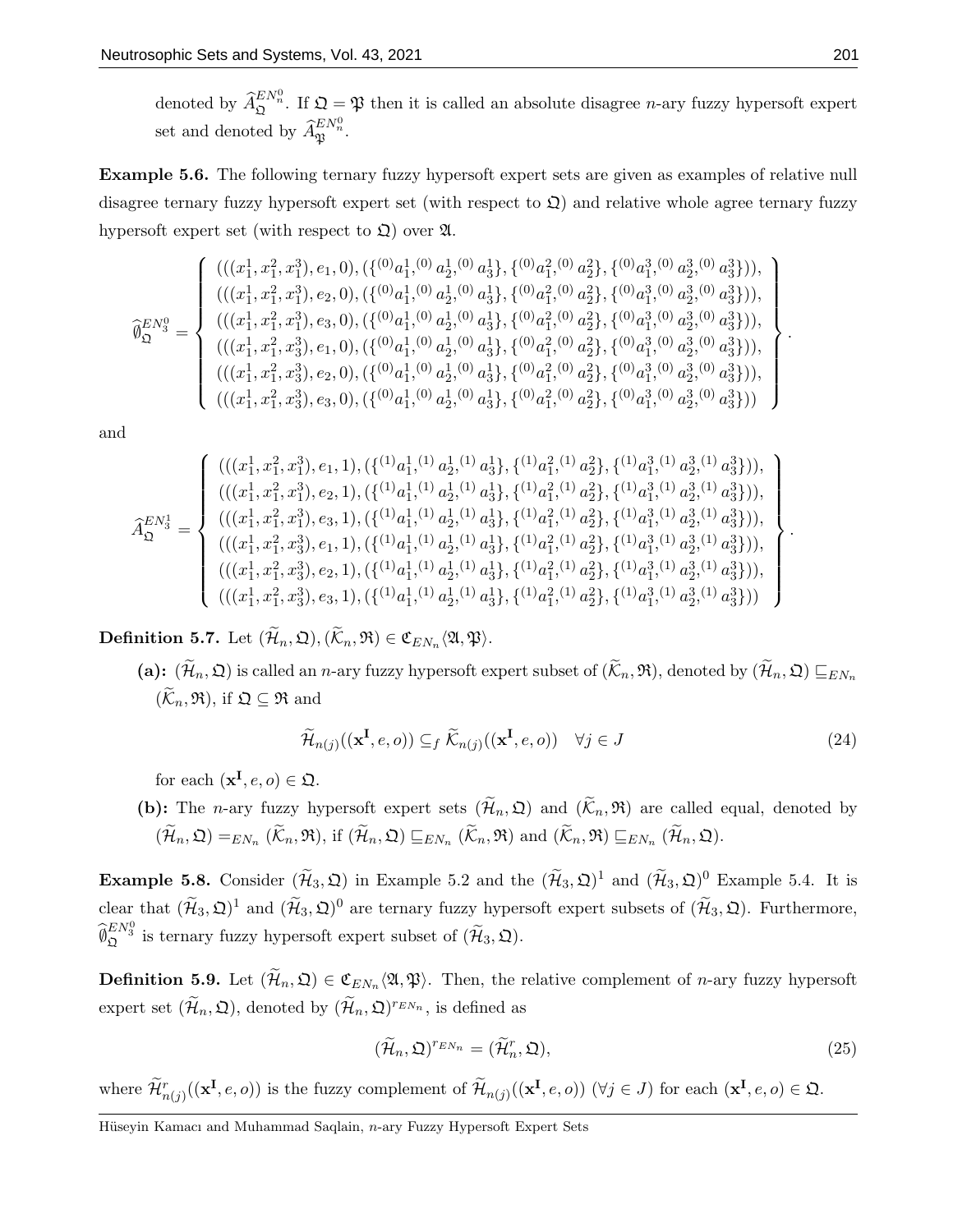**Example 5.10.** Consider the ternary fuzzy hypersoft expert set  $(\mathcal{H}_3, \mathfrak{Q})$  in Example 5.2. Then, the relative complement of ternary fuzzy hypersoft expert set  $(\widetilde{\mathcal{H}}_3, \mathfrak{Q})$  is

$$
(\widetilde{\mathcal{H}}_{3},\mathfrak{Q})^{r_{EN_{3}}}=\left\{ \begin{array}{l}(((x_{1}^{1},x_{1}^{2},x_{1}^{3}),e_{1},1),(\{(^{0.5})a_{1}^{1},{}^{(0.4)}a_{2}^{1},{}^{(0.5)}a_{3}^{1}\},\{(^{0.6})a_{1}^{2},{}^{(0.5)}a_{2}^{2}\},\{(^{0.6})a_{1}^{3},{}^{(0.6)}a_{2}^{3},{}^{(0.8)}a_{3}^{3}\})),\\ (((x_{1}^{1},x_{1}^{2},x_{1}^{3}),e_{2},1),(\{(^{0.6})a_{1}^{1},{}^{(0.7)}a_{2}^{1},{}^{(0.7)}a_{3}^{1}\},\{(^{0.3})a_{1}^{2},{}^{(0.8)}a_{2}^{2}\},\{(^{0.6})a_{1}^{3},{}^{(0.7)}a_{2}^{3},{}^{(0.5)}a_{3}^{3}\})),\\ (((x_{1}^{1},x_{1}^{2},x_{3}^{3}),e_{1},1),(\{(^{0.3})a_{1}^{1},{}^{(0.8)}a_{2}^{1},{}^{(0.6)}a_{3}^{1}\},\{(^{0.7})a_{1}^{2},{}^{(0.4)}a_{2}^{2}\},\{(^{0.6})a_{1}^{3},{}^{(0.6)}a_{2}^{3},{}^{(0.5)}a_{3}^{3}\})),\\ (((x_{1}^{1},x_{1}^{2},x_{3}^{3}),e_{2},1),(\{(^{11}a_{1}^{1},{}^{(0.8)}a_{2}^{1},{}^{(0.1)}a_{3}^{1}\},\{(^{0.6})a_{1}^{2},{}^{(0.4)}a_{2}^{2}\},\{(^{0.6})a_{1}^{3},{}^{(0.8)}a_{2}^{3},{}^{(0.7)}a_{3}^{3}\})),\\ (((x_{1}^{1},x_{1}^{2},x_{3}^{3}),e_{3},1),(\{(^{0.7})a_{1}^{1},{}^{(0.7)}a_{2}^{1},{}^{(0.1)}a_{3}^{1}\},\{(^{0.6})a_{1}^{2},{}^{(0.7)}a_{2}^{2}\},\{(^{0.6})a_{1}^{3},{}^{(0.8)}a_{2}^{3},{}^{(0.7)}a_{3}^{3}\
$$

**Proposition 5.11.** Let  $(\mathcal{H}_n, \mathfrak{Q}) \in \mathfrak{C}_{EN_n}\langle \mathfrak{A}, \mathfrak{P} \rangle$ . Then, we have the following.

(i): 
$$
((\widetilde{\mathcal{H}}_n, \mathfrak{Q})^{r_{EN_n}})^{r_{EN_n}} =_{EN_n} (\widetilde{\mathcal{H}}_n, \mathfrak{Q}).
$$
  
\n(ii):  $(\widehat{A}_{\mathfrak{Q}}^{EN_n})^{r_{EN}} =_{EN_n} (\widehat{\emptyset}_{\mathfrak{Q}}^{EN_n}).$   
\n(iii):  $(\widehat{\emptyset}_{\mathfrak{Q}}^{EN_n})^{r_{EN_n}} =_{EN_n} (\widehat{A}_{\mathfrak{Q}}^{EN_n}).$ 

*Proof.* The proofs are straightforward.  $\Box$ 

**Definition 5.12.** Let  $(\mathcal{H}_n, \mathfrak{Q}), (\mathcal{K}_n, \mathfrak{R}) \in \mathfrak{C}_{EN_n}\langle \mathfrak{A}, \mathfrak{P} \rangle$ . Then, the restricted intersection of *n*-ary fuzzy hypersoft expert sets  $(\widetilde{\mathcal{H}}_n, \mathfrak{Q})$  and  $(\widetilde{\mathcal{K}}_n, \mathfrak{R})$  is denoted and defined by  $(\widetilde{\mathcal{L}}_n, \mathfrak{S}) = (\widetilde{\mathcal{H}}_n, \mathfrak{Q}) \otimes_{EN_n} (\widetilde{\mathcal{K}}_n, \mathfrak{R})$ where  $\mathfrak{S} = \mathfrak{Q} \cap \mathfrak{R}$  and

$$
\widetilde{\mathcal{L}}_{n(j)}((\mathbf{x}^{\mathbf{I}},e,o)) = \widetilde{\mathcal{H}}_{n(j)}((\mathbf{x}^{\mathbf{I}},e,o)) \cap_f \widetilde{\mathcal{K}}_{n(j)}((\mathbf{x}^{\mathbf{I}},e,o)) \quad \forall j \in J
$$
\n(26)

for each  $(\mathbf{x}^{\mathbf{I}}, e, o) \in \mathfrak{S}$ .

**Definition 5.13.** Let  $(\mathcal{H}_n, \mathfrak{Q}), (\mathcal{K}_n, \mathfrak{R}) \in \mathfrak{C}_{EN_n}\langle \mathfrak{A}, \mathfrak{P} \rangle$ . Then, the extended intersection of *n*-ary fuzzy hypersoft expert sets  $(\mathcal{H}_n, \mathfrak{Q})$  and  $(\mathcal{K}_n, \mathfrak{R})$  is denoted and defined by  $(\mathcal{L}_n, \mathfrak{S}) = (\mathcal{H}_n, \mathfrak{Q}) \sqcap_{EN_n} (\mathcal{K}_n, \mathfrak{R})$ where  $\mathfrak{S} = \mathfrak{Q} \cup \mathfrak{R}$  and

$$
\widetilde{\mathcal{L}}_n((\mathbf{x}^\mathbf{I}, e, o)) = \begin{cases}\n\widetilde{\mathcal{H}}_n((\mathbf{x}^\mathbf{I}, e, o)), & \text{if } (\mathbf{x}^\mathbf{I}, e, o) \in \mathfrak{Q}, \\
\widetilde{\mathcal{K}}_n((\mathbf{x}^\mathbf{I}, e, o)), & \text{if } (\mathbf{x}^\mathbf{I}, e, o) \in \mathfrak{R}, \\
\widetilde{\mathcal{H}}_n((\mathbf{x}^\mathbf{I}, e, o)) \cap_f \widetilde{\mathcal{K}}_n((\mathbf{x}^\mathbf{I}, e, o)), & \text{if } (\mathbf{x}^\mathbf{I}, e, o) \in \mathfrak{Q} \cap \mathfrak{R},\n\end{cases}
$$
\n(27)

for each  $(\mathbf{x}^{\mathbf{I}}, e, o) \in \mathfrak{S}$ , where Eq. (26) is applied to obtain  $\widetilde{\mathcal{H}}_n((\mathbf{x}^{\mathbf{I}}, e, o)) \cap_f \widetilde{\mathcal{K}}_n(\mathbf{x}^{\mathbf{I}})$ .

**Example 5.14.** Consider the ternary fuzzy hypersoft expert set  $(\widetilde{\mathcal{H}}_3, \mathfrak{Q})$  in Example 5.2. Also, we suppose that

$$
\mathfrak{R} = \left\{ \begin{array}{l} (((x_1^1, x_1^2, x_2^3), e_1, 1), (((x_1^1, x_1^2, x_2^3), e_3, 1), (((x_1^1, x_1^2, x_3^3), e_1, 1), (((x_1^1, x_1^2, x_3^3), e_2, 1), \\ (((x_1^1, x_1^2, x_2^3), e_1, 0), (((x_1^1, x_1^2, x_2^3), e_3, 0), (((x_1^1, x_1^2, x_3^3), e_1, 0), (((x_1^1, x_1^2, x_3^3), e_2, 0)) \end{array} \right\} \subseteq \mathbf{X} \times \mathcal{E} \times \mathcal{O},
$$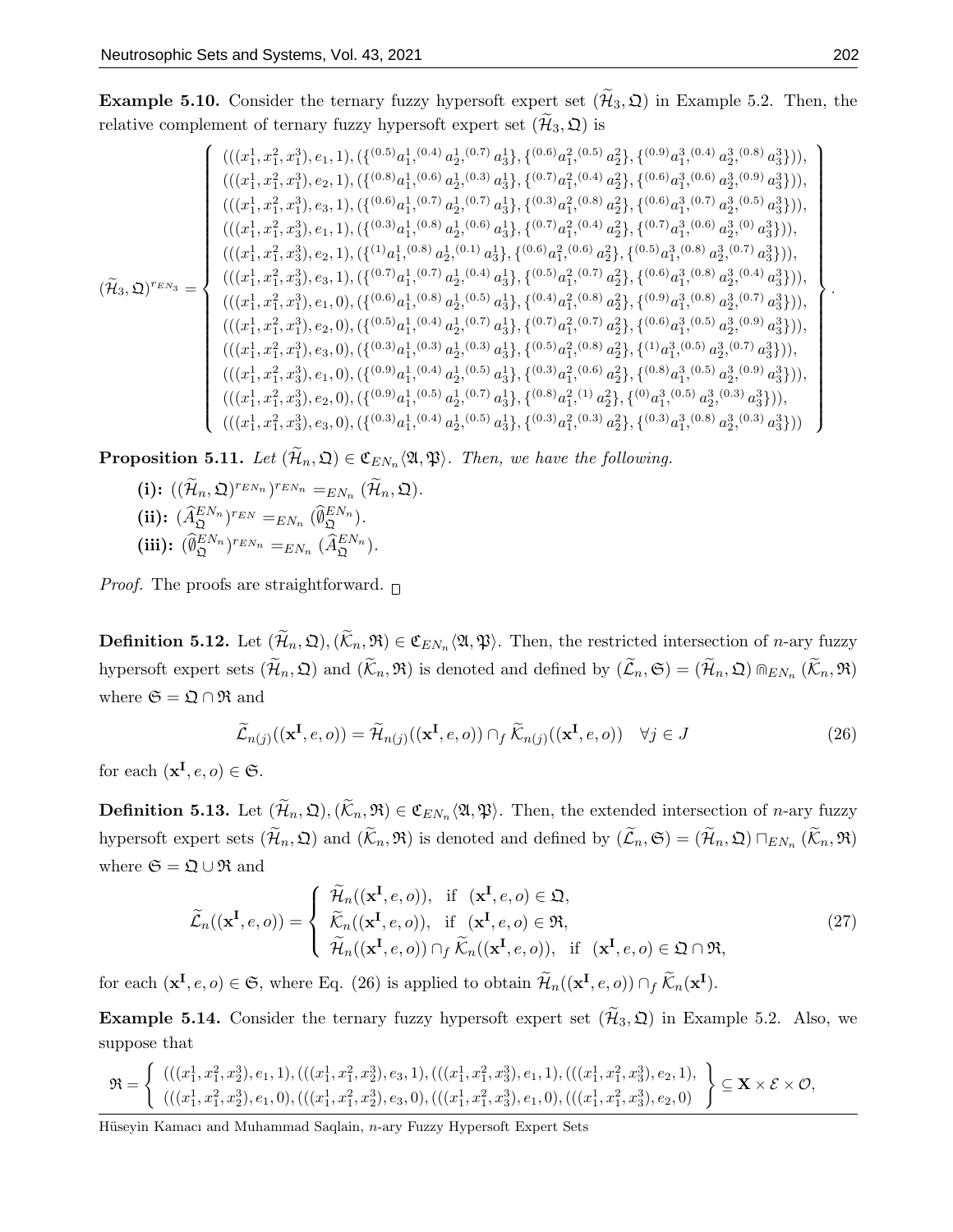and

$$
(\widetilde{\mathcal{K}}_3,\mathfrak{R})=\left\{\begin{array}{l}(((x_1^1,x_1^2,x_2^3),e_1,1),(\{(^{0.4})a_1^1,^{(0)}a_2^1,^{(0.7)}a_3^1\},\{(^{0.3)}a_1^2,^{(0.1)}a_2^2\},\{(^{0.6)}a_1^3,^{(0.4)}a_2^3,^{(0.3)}a_3^3\})),\\ (((x_1^1,x_1^2,x_2^3),e_3,1),(\{(^{0.2)}a_1^1,^{(0.6)}a_2^1,^{(0.3)}a_3^1\},\{(^{0.4)}a_1^2,^{(0.2)}a_2^2\},\{(^{0)}a_1^3,^{(0.4)}a_2^3,^{(0.7)}a_3^3\})),\\ (((x_1^1,x_1^2,x_3^3),e_1,1),(\{(^{0.7)}a_1^1,^{(0.4)}a_2^1,^{(0.4)}a_3^1\},\{(^{0.5)}a_1^2,^{(0.3)}a_2^2\},\{(^{0.3)}a_1^3,^{(0.2)}a_2^3,^{(0.2)}a_3^3\})),\\ (((x_1^1,x_1^2,x_2^3),e_2,1),(\{(^{0.1)}a_1^1,^{(0.1)}a_2^1,^{(0.5)}a_3^1\},\{(^{0.2)}a_1^2,^{(0.4)}a_2^2\},\{(^{0.5)}a_1^3,^{(0.2)}a_2^3,^{(0.2)}a_3^3\})),\\ (((x_1^1,x_1^2,x_2^3),e_1,0),(\{(^{0.5)}a_1^1,^{(0.3)}a_2^1,^{(0.3)}a_3^1\},\{(^{0.7)}a_1^2,^{(0.4)}a_2^2\},\{(^{0.4)}a_1^3,^{(0.1)}a_2^3,^{(0.1)}a_3^3\})),\\ (((x_1^1,x_1^2,x_2^3),e_1,0),(\{(^{0.3)}a_1^1,^{(0)}a_2^1,^{(0.4)}a_3^1\},\{(^{0.4)}a_1^2,^{(0.4)}a_2^2\},\{(^{0.4)}a_1^3,^{
$$

Then, the restricted intersection and extended intersection of ternary fuzzy hypersoft expert sets  $(\widetilde{\mathcal{H}}_3, \mathfrak{Q})$ and  $(\widetilde{\mathcal{K}}_3,\mathfrak{R})$  are respectively

$$
\begin{aligned} &(\widetilde{\mathcal{H}}_{3},\mathfrak{Q})\;\mathbb{G}_{EN_{3}}\left(\widetilde{\mathcal{K}}_{3},\mathfrak{R}\right)\\ =&\left\{\begin{array}{l}(((x_{1}^{1},x_{1}^{2},x_{3}^{3}),e_{1},1),(\{(0.7)a_{1}^{1},(0.2)\;a_{2}^{1},(0.4)\;a_{3}^{1}\},\{(0.3)a_{1}^{2},(0.3)\;a_{2}^{2}\},\{(0.3)a_{1}^{3},(0.2)\;a_{2}^{3},(0.2)\;a_{3}^{3}\})),\\ &\quad\left(((x_{1}^{1},x_{1}^{2},x_{3}^{3}),e_{2},1),(\{(0.1)a_{1}^{1},(0.1)\;a_{2}^{1},(0.5)\;a_{3}^{1}\},\{(0.a_{1}^{2},(0.4)\;a_{2}^{2}\},\{(0.5)a_{1}^{3},(0.2)\;a_{2}^{3},(0.2)\;a_{3}^{3}\})),\\ &\quad\left(((x_{1}^{1},x_{1}^{2},x_{3}^{3}),e_{1},0),(\{(0.1)a_{1}^{1},(0)\;a_{2}^{1},(0.4)\;a_{3}^{1}\},\{(0.4)a_{1}^{2},(0.4)\;a_{2}^{2}\},\{(0.2)a_{1}^{3},(0.5)\;a_{2}^{3},(0.1)\;a_{3}^{3}\})),\\ &\quad\left(((x_{1}^{1},x_{1}^{2},x_{3}^{3}),e_{2},0),(\{(0.1)a_{1}^{1},(0.3)\;a_{2}^{1},(0.3)\;a_{3}^{1}\},\{(0.2)a_{1}^{2},(0)\;a_{2}^{2}\},\{(0.2)a_{1}^{3},(0.4)\;a_{2}^{3},(0.3)\;a_{3}^{3}\}))\end{array}\right\},\end{aligned}
$$

and

$$
(\widetilde{\mathcal{H}}_{3},\mathfrak{Q})\sqcap_{EN_{3}}(\widetilde{\mathcal{H}}_{3},\mathfrak{R})
$$
\n
$$
\begin{pmatrix}\n((x_{1}^{1},x_{1}^{2},x_{1}^{3}),e_{1},1),(\{(^{0.5)}a_{1}^{1},{}^{(0.6)}a_{2}^{1},{}^{(0.3)}a_{3}^{1}\},\{(^{0.3)}a_{1}^{2},{}^{(0.6)}a_{2}^{2}\},\{(^{0.1)}a_{1}^{3},{}^{(0.6)}a_{2}^{3},{}^{(0.2)}a_{3}^{3}\}), \\
(((x_{1}^{1},x_{1}^{2},x_{1}^{3}),e_{3},1),(\{(^{0.4)}a_{1}^{1},{}^{(0.3)}a_{2}^{1},{}^{(0.3)}a_{3}^{1}\},\{(^{0.7)}a_{1}^{2},{}^{(0.2)}a_{2}^{2}\},\{(^{0.4)}a_{1}^{3},{}^{(0.4)}a_{2}^{3},{}^{(0.1)}a_{3}^{3}\}), \\
(((x_{1}^{1},x_{1}^{2},x_{2}^{3}),e_{1},1),(\{(^{0.4)}a_{1}^{1},{}^{(0.3)}a_{2}^{1},{}^{(0.3)}a_{3}^{1}\},\{(^{0.4)}a_{1}^{2},{}^{(0.2)}a_{2}^{2}\},\{(^{0.6)}a_{1}^{3},{}^{(0.4)}a_{2}^{3},{}^{(0.5)}a_{3}^{3}\}), \\
(((x_{1}^{1},x_{1}^{2},x_{2}^{3}),e_{1},1),(\{(^{0.7)}a_{1}^{1},{}^{(0.5)}a_{2}^{1},{}^{(0.3)}a_{3}^{1}\},\{(^{0.4)}a_{1}^{2},{}^{(0.2)}a_{2}^{2}\},\{(^{0.6)}a_{1}^{3},{}^{(0.4)}a_{2}^{3},{}^{(0.2)}a_{3}^{3}\}), \\
(((x_{1}^{1},x_{1}^{2},x_{3}^{3}),e_{1},1),(\{(^{0.7)}a_{1}^{1},{}^{(0.2)}a_{2}^{1},{}^{(0.5)}a_{3}^{1}\},\{(^{0.3)}a_{1}^{2},{}^{(0.3)}a_{2}^{2}\},\{(^{0.5)}a_{1}^{3},{}^{(0.
$$

.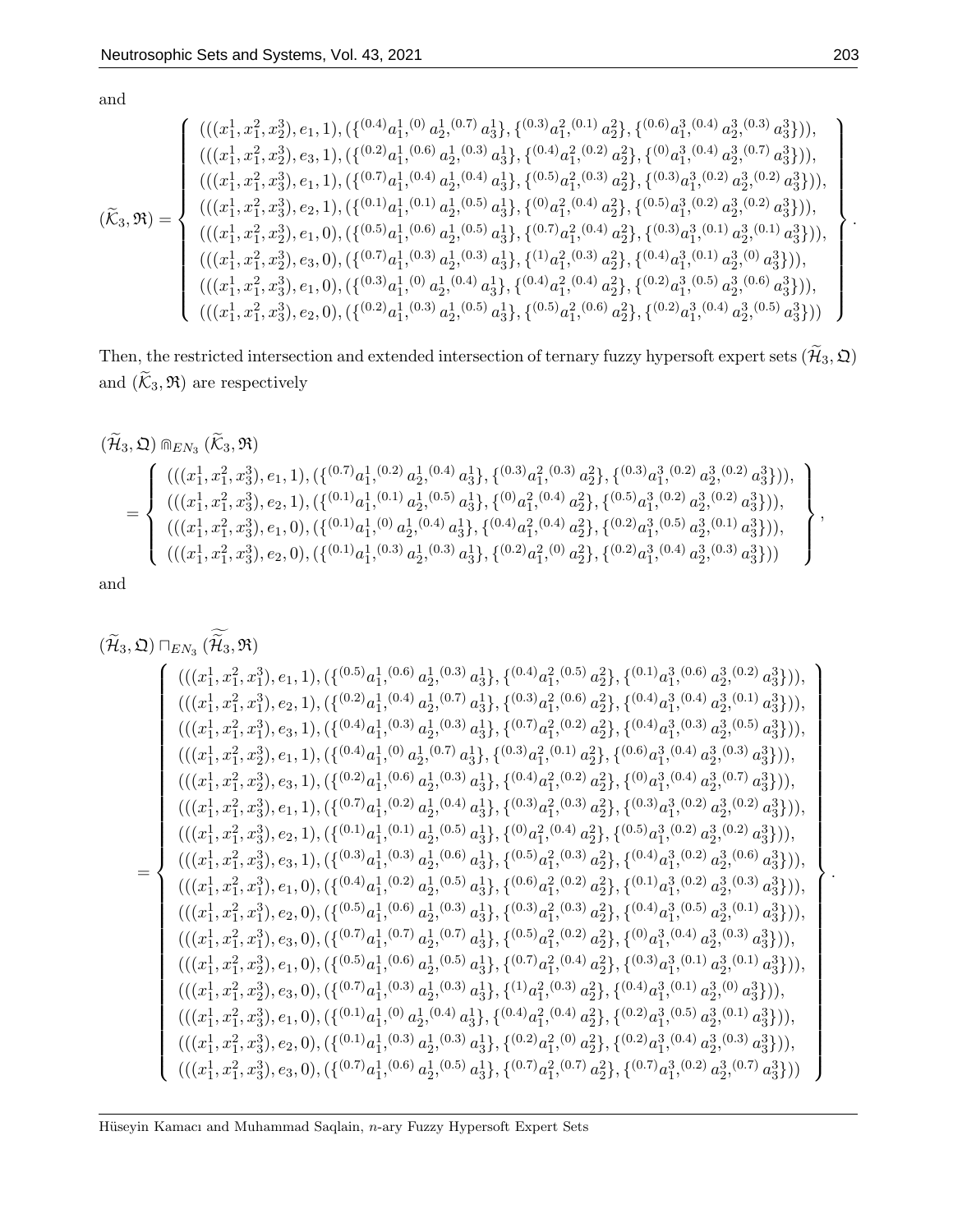**Definition 5.15.** Let  $(\mathcal{H}_n, \mathfrak{Q}), (\mathcal{K}_n, \mathfrak{R}) \in \mathfrak{C}_{EN_n}\langle \mathfrak{A}, \mathfrak{P} \rangle$ . Then, the restricted union of *n*-ary fuzzy hypersoft expert sets  $(\widetilde{\mathcal{H}}_n, \mathfrak{Q})$  and  $(\widetilde{\mathcal{K}}_n, \mathfrak{R})$  is denoted and defined by  $(\widetilde{\mathcal{L}}_n, \mathfrak{S}) = (\widetilde{\mathcal{H}}_n, \mathfrak{Q}) \cup_{EN_n} (\widetilde{\mathcal{K}}_n, \mathfrak{R})$ where  $\mathfrak{S}=\mathfrak{Q}\cap\mathfrak{R}$  and

$$
\widetilde{\mathcal{L}}_{n(j)}((\mathbf{x}^{\mathbf{I}},e,o)) = \widetilde{\mathcal{H}}_{n(j)}((\mathbf{x}^{\mathbf{I}},e,o)) \cup_f \widetilde{\mathcal{K}}_{n(j)}((\mathbf{x}^{\mathbf{I}},e,o)) \quad \forall j \in J
$$
\n(28)

for each  $(\mathbf{x}^{\mathbf{I}}, e, o) \in \mathfrak{S}$ .

**Definition 5.16.** Let  $(\mathcal{H}_n, \mathfrak{Q}), (\mathcal{K}_n, \mathfrak{R}) \in \mathfrak{C}_{EN_n}\langle \mathfrak{A}, \mathfrak{P} \rangle$ . Then, the extended union of *n*-ary fuzzy hypersoft expert sets  $(\mathcal{H}_n, \mathfrak{Q})$  and  $(\mathcal{K}_n, \mathfrak{R})$  is denoted and defined by  $(\mathcal{L}_n, \mathfrak{S}) = (\mathcal{H}_n, \mathfrak{Q}) \sqcup_{EN_n} (\mathcal{K}_n, \mathfrak{R})$  where  $\mathfrak{S} = \mathfrak{Q} \cup \mathfrak{R}$  and

$$
\widetilde{\mathcal{L}}_n((\mathbf{x}^\mathbf{I}, e, o)) = \begin{cases}\n\widetilde{\mathcal{H}}_n((\mathbf{x}^\mathbf{I}, e, o)), & \text{if } (\mathbf{x}^\mathbf{I}, e, o) \in \mathfrak{Q}, \\
\widetilde{\mathcal{K}}_n((\mathbf{x}^\mathbf{I}, e, o)), & \text{if } (\mathbf{x}^\mathbf{I}, e, o) \in \mathfrak{R}, \\
\widetilde{\mathcal{H}}_n((\mathbf{x}^\mathbf{I}, e, o)) \cup_f \widetilde{\mathcal{K}}_n((\mathbf{x}^\mathbf{I}, e, o)), & \text{if } (\mathbf{x}^\mathbf{I}, e, o) \in \mathfrak{Q} \cap \mathfrak{R},\n\end{cases}
$$
\n(29)

for each  $(\mathbf{x}^{\mathbf{I}}, e, o) \in \mathfrak{S}$ , where Eq. (28) is applied to obtain  $\widetilde{\mathcal{H}}_n((\mathbf{x}^{\mathbf{I}}, e, o)) \cup_f \widetilde{\mathcal{K}}_n(\mathbf{x}^{\mathbf{I}})$ .

**Example 5.17.** We consider the ternary fuzzy hypersoft expert sets  $(\widetilde{\mathcal{H}}_3, \mathfrak{Q})$  and  $(\widetilde{\mathcal{K}}_3, \mathfrak{R})$  in Examples 5.2 and 5.14, respectively. Then, the restricted union and extended union of ternary fuzzy hypersoft expert sets  $(\widetilde{\mathcal{H}}_3, \mathfrak{Q})$  and  $(\widetilde{\mathcal{K}}_3, \mathfrak{R})$  are respectively

$$
\begin{split} &(\widetilde{\mathcal{H}}_{3},\mathfrak{Q})\Cup_{EN_{3}}(\widetilde{\mathcal{K}}_{3},\mathfrak{R})\\ & \qquad =\left\lbrace \begin{array}{l}(((x_{1}^{1},x_{1}^{2},x_{3}^{3}),e_{1},1),(\{(0.7)_{a}^{1},(0.4)\;a_{2}^{1},(0.4)\;a_{3}^{1}\},\{(0.5)_{a}^{2},(0.6)\;a_{2}^{2}\},\{(0.3)_{a}^{3},(0.4)\;a_{2}^{3},(1)\;a_{3}^{3}\})),\\ & \qquad \left((x_{1}^{1},x_{1}^{2},x_{3}^{3}),e_{2},1),(\{(1)_{a}^{1},(0.2)\;a_{2}^{1},(0.9)\;a_{3}^{1}\},\{(0.4)_{a}^{2},(0.4)\;a_{2}^{2}\},\{(0.5)_{a}^{3},(0.2)\;a_{2}^{3},(0.3)\;a_{3}^{3}\})),\\ & \qquad \left((x_{1}^{1},x_{1}^{2},x_{3}^{3}),e_{1},0),(\{(0.3)_{a}^{1},(0.6)\;a_{2}^{1},(0.5)\;a_{3}^{1}\},\{(0.7)_{a}^{2},(0.4)\;a_{2}^{2}\},\{(0.2)_{a}^{3},(0.5)\;a_{2}^{3},(0.6)\;a_{3}^{3}\})),\\ & \qquad \left((x_{1}^{1},x_{1}^{2},x_{3}^{3}),e_{2},0),(\{(0.2)_{a}^{1},(0.5)\;a_{2}^{1},(0.5)\;a_{3}^{1}\},\{(0.5)_{a}^{2},(0.6)\;a_{2}^{2}\},\{(1)_{a}^{3},(0.5)\;a_{2}^{3},(0.5)\;a_{3}^{3}\} )\right) \end{array} \right\rbrace,\\ \end{split}
$$

and

Hüseyin Kamacı and Muhammad Saqlain, n-ary Fuzzy Hypersoft Expert Sets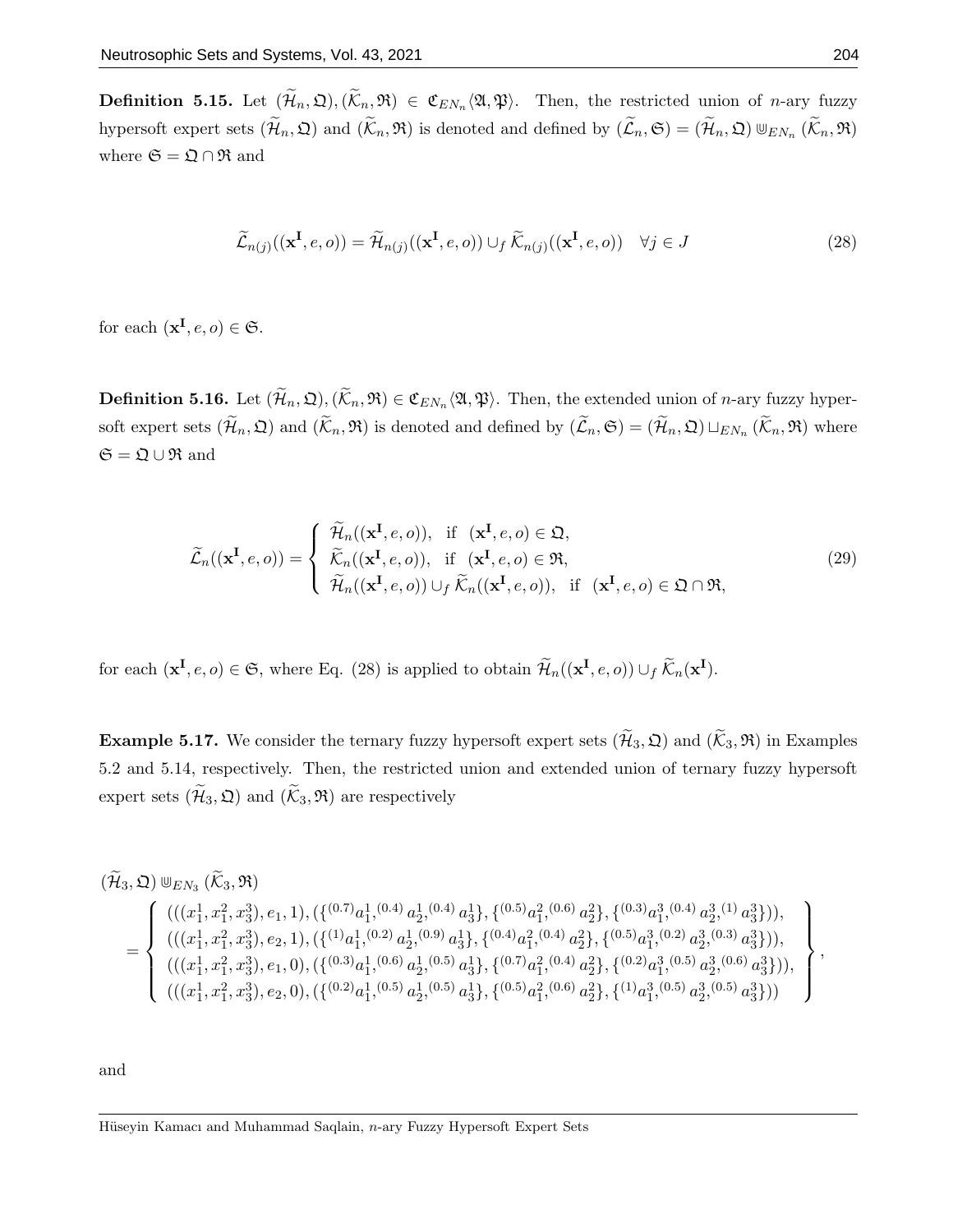# $(\mathcal{H}_3, \mathfrak{Q})\sqcup_{EN_3} (\mathcal{K}_3, \mathfrak{R})$

$$
\begin{equation*} &\left\{ \begin{matrix} ((x^1_1,x^2_1,x^3_1),e_1,1),(\{(^{0.5})a^1_1,(^{0.6})a^1_2,(^{0.3})a^1_3\},\{(^{0.4})a^2_1,(^{0.5})a^2_2\},\{(^{0.1})a^3_1,(^{0.4})a^3_2,(^{0.2})a^3_3\} \right) \right\}\\ &\left\{ \begin{matrix} ((x^1_1,x^2_1,x^3_1),e_2,1),(\{(^{0.2})a^1_1,(^{0.4})a^1_2,(^{0.7})a^1_3\},\{(^{0.3})a^2_1,(^{0.6})a^2_2\},\{(^{0.4})a^3_1,(^{0.4})a^3_2,(^{0.1})a^3_3\} \right) \right\}\\ &\left\{ \begin{matrix} ((x^1_1,x^2_1,x^3_2),e_1,1),(\{(^{0.4})a^1_1,(^{0.3})a^1_2,(^{0.3})a^1_3\},\{(^{0.3})a^2_1,(^{0.1})a^2_2\},\{(^{0.4})a^3_1,(^{0.3})a^3_2,(^{0.5})a^3_3\} \right) \right\}\\ &\left\{ \begin{matrix} ((x^1_1,x^2_1,x^3_2),e_1,1),(\{(^{0.2})a^1_1,(^{0.6})a^1_2,(^{0.3})a^1_3\},\{(^{0.3})a^2_1,(^{0.1})a^2_2\},\{(^{0.6})a^3_1,(^{0.4})a^3_2,(^{0.5})a^3_3\} \right) \right\}\\ &\left\{ \begin{matrix} ((x^1_1,x^2_1,x^3_3),e_1,1),(\{(^{0.2})a^1_1,(^{0.4})a^1_2,(^{0.4})a^1_3\},\{(^{0.4})a^2_1,(^{0.6})a^2_2\},\{(^{0.3})a^3_1,(^{0.4})a^3_2,(^{0.7})a^3_3\} \right) \right\}\\ &\left\{ \begin{matrix} ((x^1_1,x^2_1,x^3_3),e_2,1),(\{(^{10.4})a^1_1,(^{0.2})a^1_2,(^{0.9})a^1_3
$$

**Proposition 5.18.** Let  $(\mathcal{H}_n, \mathfrak{Q}), (\mathcal{K}_n, \mathfrak{R}),(\mathcal{L}_n, \mathfrak{S}) \in \mathfrak{C}_{EN_n}\langle\mathfrak{A}, \mathfrak{P}\rangle$ . Then, the following properties are satisfied.

\n- (i): 
$$
(\widetilde{\mathcal{H}}_n, \mathfrak{Q}) \diamond (\widetilde{\mathcal{K}}_n, \mathfrak{R}) =_{EN_n} (\widetilde{\mathcal{K}}_n, \mathfrak{R}) \diamond (\widetilde{\mathcal{H}}_n, \mathfrak{Q}) \text{ for each } \diamond \in \{\mathbb{R}_{EN_n}, \mathbb{W}_{EN_n}\}.
$$
\n- (ii):  $(\widetilde{\mathcal{H}}_n, \mathfrak{Q}) \diamond ((\widetilde{\mathcal{K}}_n, \mathfrak{R}) \diamond (\widetilde{\mathcal{L}}_n, \mathfrak{S})) =_{EN_n} ((\widetilde{\mathcal{H}}_n, \mathfrak{Q}) \diamond (\widetilde{\mathcal{K}}_n, \mathfrak{R})) \diamond (\widetilde{\mathcal{L}}_n, \mathfrak{S}) \text{ for each } \diamond \in \{\mathbb{R}_{EN_n}, \mathbb{W}_{EN_n}\}.$
\n- (iii):  $(\widetilde{\mathcal{H}}_n, \mathfrak{Q}) \diamond ((\widetilde{\mathcal{H}}_n, \mathfrak{R}) \circ (\widetilde{\mathcal{L}}_n, \mathfrak{S})) =_{EN_n} ((\widetilde{\mathcal{H}}_n, \mathfrak{Q}) \diamond (\widetilde{\mathcal{K}}_n, \mathfrak{R})) \circ ((\widetilde{\mathcal{H}}_n, \mathfrak{Q}) \diamond (\widetilde{\mathcal{L}}_n, \mathfrak{S})) \text{ for each } \diamond, \diamond \in \{\mathbb{R}_{EN_n}, \mathbb{W}_{EN_n}\}.$
\n- (iv):  $((\widetilde{\mathcal{H}}_n, \mathfrak{Q}) \diamond (\widetilde{\mathcal{K}}_n, \mathfrak{R}))^{r_{EN_n}} =_{EN_n} (\widetilde{\mathcal{H}}_n, \mathfrak{Q})^{r_{EN_n}} \circ (\widetilde{\mathcal{K}}_n, \mathfrak{R})^{r_{EN_n}} \text{ for each } \diamond, \diamond \in \{\mathbb{R}_{EN_n}, \mathbb{W}_{EN_n}\} \text{ and } \diamond \neq \circ.$
\n

*Proof.* The proofs are straightforward.  $\Box$ 

**Proposition 5.19.** Let  $(\mathcal{H}_n, \mathfrak{Q}), (\mathcal{K}_n, \mathfrak{R}),(\mathcal{L}_n, \mathfrak{S}) \in \mathfrak{C}_{EN_n}\langle\mathfrak{A}, \mathfrak{P}\rangle$ . Then, the following properties are satisfied.

(i): 
$$
(\widetilde{\mathcal{H}}_n, \mathfrak{Q}) \diamond (\widetilde{\mathcal{K}}_n, \mathfrak{R}) =_{EN_n} (\widetilde{\mathcal{K}}_n, \mathfrak{R}) \diamond (\widetilde{\mathcal{H}}_n, \mathfrak{Q}) \text{ for each } \diamond \in \{\Box_{EN_n}, \Box_{EN_n}\}.
$$
  
\n(ii):  $(\widetilde{\mathcal{H}}_n, \mathfrak{Q}) \diamond ((\widetilde{\mathcal{K}}_n, \mathfrak{R}) \diamond (\widetilde{\mathcal{L}}_n, \mathfrak{S})) =_{EN_n} ((\widetilde{\mathcal{H}}_n, \mathfrak{Q}) \diamond (\widetilde{\mathcal{K}}_n, \mathfrak{R})) \diamond (\widetilde{\mathcal{L}}_n, \mathfrak{S}) \text{ for each } \diamond \in \{\Box_{EN_n}, \Box_{EN_n}\}.$   
\n(iii):  $(\widetilde{\mathcal{H}}_n, \mathfrak{Q}) \diamond ((\widetilde{\mathcal{H}}_n, \mathfrak{R}) \circ (\widetilde{\mathcal{L}}_n, \mathfrak{S})) =_{EN_n} ((\widetilde{\mathcal{H}}_n, \mathfrak{Q}) \diamond (\widetilde{\mathcal{K}}_n, \mathfrak{R})) \circ ((\widetilde{\mathcal{H}}_n, \mathfrak{Q}) \diamond (\widetilde{\mathcal{L}}_n, \mathfrak{S})) \text{ for each } \diamond, \diamond \in \{\Box_{EN_n}, \Box_{EN_n}\}.$   
\n(iv):  $((\widetilde{\mathcal{H}}_n, \mathfrak{Q}) \diamond (\widetilde{\mathcal{K}}_n, \mathfrak{R}))^{r_{EN_n}} =_{EN_n} (\widetilde{\mathcal{H}}_n, \mathfrak{Q})^{r_{EN_n}} \circ (\widetilde{\mathcal{K}}_n, \mathfrak{R})^{r_{EN_n}} \text{ for each } \diamond, \diamond \in \{\Box_{EN_n}, \Box_{EN_n}\} \text{ and } \diamond \neq \circ.$ 

Hüseyin Kamacı and Muhammad Saqlain,  $n$ -ary Fuzzy Hypersoft Expert Sets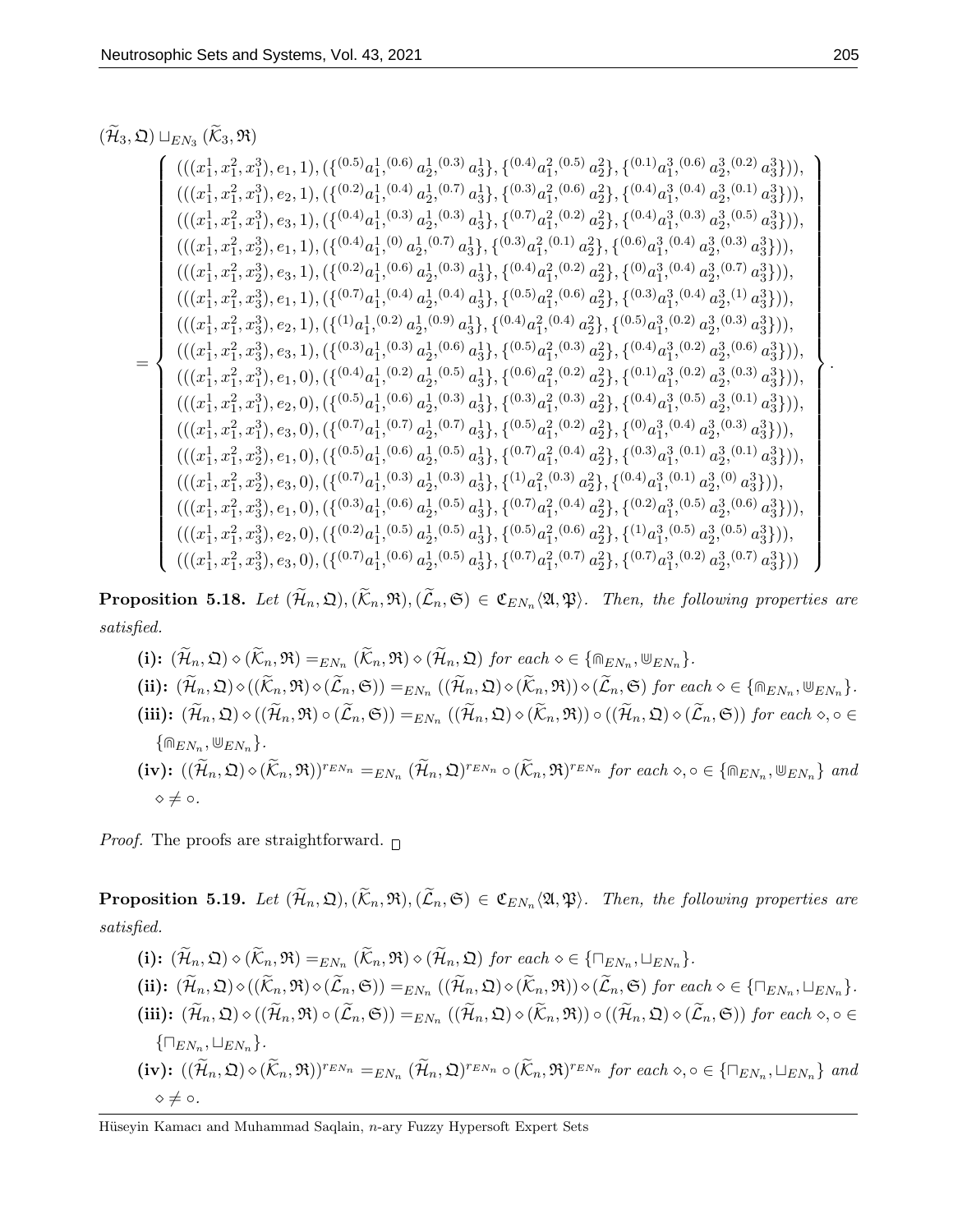*Proof.* The proofs are straightforward.  $\Box$ 

#### 6. An Application of  $n$ -ary Fuzzy Hypersoft Expert Sets

In this section, we present a possible application of  $n$ -ary fuzzy hypersoft expert set theory in real-life problem.

We construct the following algorithm to determine the optimal choice in each universal set in the n-ary fuzzy hypersoft expert set setting.

#### Algorithm 1.

- (1) Input the *n*-ary fuzzy hypersoft expert set.
- (2) Construct (in the tabular form) the agree *n*-ary fuzzy hypersoft expert set and the disagree n-ary fuzzy hypersoft expert set.

l

l

- (3) For the agree *n*-ary fuzzy hypersoft expert set, calculate  $c_k^j = \sum_i$  $(a_k^j$  $\binom{J}{k}$  for each  $j \in J$ .
- (4) For the disagree *n*-ary fuzzy hypersoft expert set, calculate  $d_k^j = \sum$  $(a_k^j$  $\binom{J}{k}$  for each  $j \in J$ .
- (5) Compute score value  $s_k^j = c_k^j d_k^j$  $\frac{j}{k}$  for each  $j \in J$ .
- (6) Find  $\gamma_j$  for each  $j \in J$  which  $s_{\gamma_j} = \max s_k^j$  $\frac{d}{dx}$  for each  $j \in J$ , and then determine the optimal choice  $a^j_\gamma$  in each universal set  $A_j$ .

In the tables of agree n-ary fuzzy hypersoft expert set and disagree n-ary fuzzy hypersoft expert set,  $(a_k^j$  $\mu_k^j$ ), corresponds the fuzzy value in the *l*-th row for  $a_k^j$  $\frac{j}{k}$ .

Now, we ready to give an application of  $n$ -ary fuzzy hypersoft expert set theory in handling real-life problem.

Example 6.1. Suppose that an association wants to determine the best films of the year in the fields of drama, comedy and documentary and to award these films at an award ceremony to be organized by the association. The sets of nominated films of drama, comedy and documentary are  $A_1 = \{a_1^1, a_2^1, a_3^1\}$ ,  $A_2 = \{a_1^2, a_2^2\}$  and  $A_3 = \{a_1^3, a_2^3, a_3^3\}$ , respectively. Also, the association hires the jury members (experts) to determine the best of the films in each category. Assume that  $\mathcal{E} = \{e_1, e_2\}$  is a set of jury. The jury should analyze the characteristics or attributes of these films. Therefore, they consider the disjoint parameter sets  $X_1$ ,  $X_2$  and  $X_3$  based on the story, message and narration of film, respectively. These sets are  $X_1 = \{x_1^1 = \text{originality}, x_2^1 = \text{fiction}\}, X_2 = \{x_1^2 = \text{case of}\text{ }perception, x_2^2 = \text{essence}\},$ and  $X_3 = \{x_1^3 = narrative \ style="color: red;">structure steple, \ x_2^3 = audiovisual \ quality\}, and thereby \ \mathbf{X} = X_1 \times X_2 \times X_3. \ \text{Fol-}$ lowing the serious discussion, the jury constructs the following ternary fuzzy hypersoft expert set for  $\mathfrak{P} = \mathbf{X} \times \mathcal{E} \times \mathcal{O}.$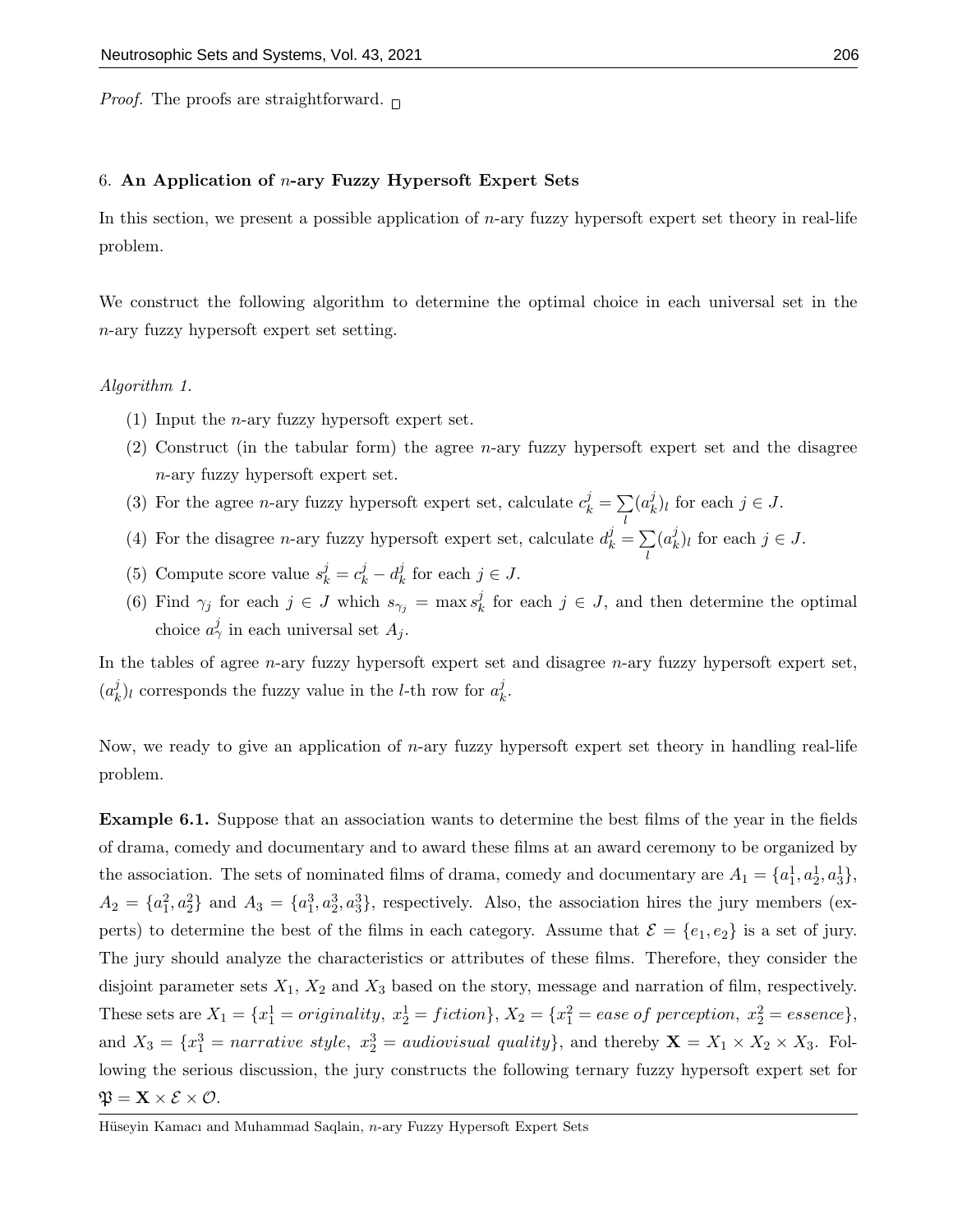$$
\begin{pmatrix} (((z_1^1, x_1^2, x_1^3), e_1, 1), ((\{0.40a_1^1, 0.9a_2^1, 0.9a_3^1\}, \{0.30a_1^2, 0.9a_2^2\}, \{0.30a_1^3, 0.9a_2^3, 0.9a_2^3\}) \\ ((|z_1^1, z_1^2, z_2^3), e_1, 1), ((\{0.40a_1^1, 0.9a_2^1, 0.9a_2^2, 0.9a_2^2\}, \{0.9a_1^3, 0.9a_2^3, 0.9a_2^3\}) \\ ((|z_1^1, z_2^2, x_2^3), e_1, 1), ((\{0.40a_1^1, 0.9a_2^1, 0.9a_2^1, 0.9a_2^2, 0.9a_2^2\}, \{0.20a_1^3, 0.9a_2^3, 0.9a_2^3\}) \\ ((|z_1^1, z_2^2, z_1^3), e_1, 1), ((\{0.40a_1^1, 0.9a_2^1, 0.9a_2^1, 0.9a_2^2, 0.9a_2^2\}, \{0.20a_1^3, 0.9a_2^3, 0.9a_2^3\}) \\ ((|z_1^1, z_2^2, z_1^3), e_1, 1), ((\{0.40a_1^1, 0.9a_2^1, 0.9a_2^1, 0.9a_2^2, 0.9a_2^2\}, \{0.20a_1^3, 0.9a_2^3, 0.9a_2^3\}) \\ ((|z_1^1, z_2^2, z_1^3), e_1, 1), ((\{0.40a_1^1, 0.9a_2^1, 0.9a_2^1, 0.9a_2^2, 0.9a_2^2\}, \{0.10a_1^3, 0.9a_2^3, 0.9a_2^3\}) \\ ((|z_1^1, z_2^2, z_2^3), e_1, 1), ((\{0.40a_1^1, 0.9a_2^1, 0.9a_2^1, 0.9a_2^2, 0.
$$

The steps of Algorithm 1 may be followed by the association to determine the best of the films in each category.

In Tables 1 and 2, we give the agree ternary fuzzy hypersoft expert set and the disagree ternary fuzzy hypersoft expert set, respectively.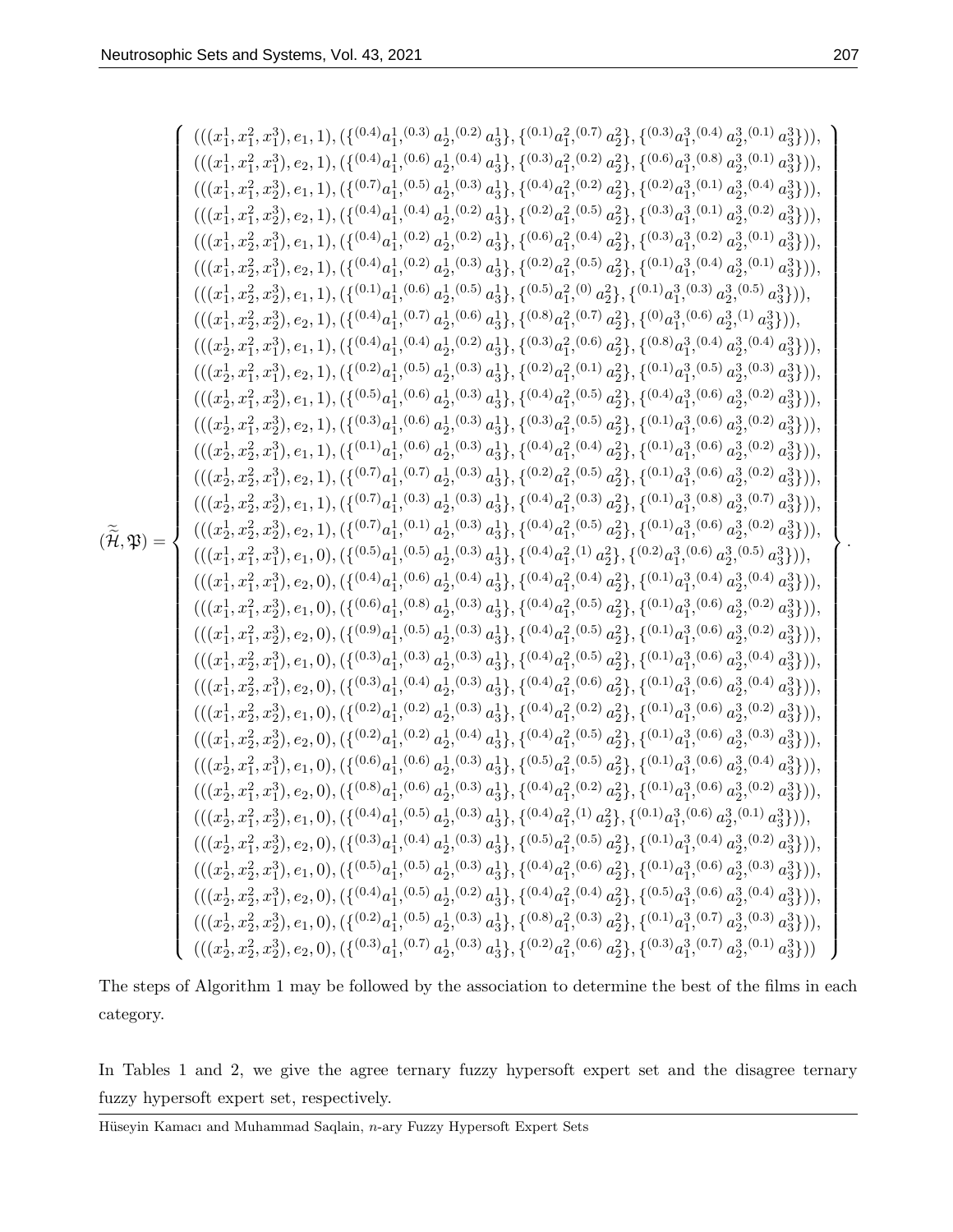|                                   | $a_1^1$ | $a_2^1$ | $a_3^1$ | $a_1^2$ | $a_2^2$        | $a_1^3$        | $a_2^3$ | $a_3^3$      |
|-----------------------------------|---------|---------|---------|---------|----------------|----------------|---------|--------------|
| $((x_1^1, x_1^2, x_1^3), e_1, 1)$ | 0.4     | 0.3     | 0.2     | 0.1     | $0.7\,$        | $\rm 0.3$      | 0.4     | 0.1          |
| $((x_1^1, x_1^2, x_1^3), e_2, 1)$ | 0.4     | $0.6\,$ | $0.4\,$ | 0.3     | $0.2\,$        | 0.6            | $0.8\,$ | 0.1          |
| $((x_1^1, x_1^2, x_2^3), e_1, 1)$ | 0.7     | 0.5     | 0.3     | 0.4     | 0.2            | 0.2            | 0.1     | 0.4          |
| $((x_1^1, x_1^2, x_2^3), e_2, 1)$ | 0.4     | 0.4     | 0.2     | 0.2     | 0.5            | 0.3            | 0.1     | 0.2          |
| $((x_1^1, x_2^2, x_1^3), e_1, 1)$ | 0.4     | 0.2     | 0.2     | 0.6     | 0.4            | 0.3            | 0.2     | 0.1          |
| $((x_1^1, x_2^2, x_1^3), e_2, 1)$ | 0.4     | 0.2     | 0.3     | 0.2     | 0.5            | 0.1            | 0.4     | 0.1          |
| $((x_1^1, x_2^2, x_2^3), e_1, 1)$ | 0.1     | 0.6     | 0.5     | 0.5     | $\overline{0}$ | 0.1            | 0.3     | 0.5          |
| $((x_1^1, x_2^2, x_2^3), e_2, 1)$ | 0.4     | 0.7     | 0.6     | 0.8     | 0.7            | $\overline{0}$ | 0.6     | $\mathbf{1}$ |
| $((x_2^1, x_1^2, x_1^3), e_1, 1)$ | 0.4     | 0.4     | 0.2     | 0.3     | 0.6            | $0.8\,$        | 0.4     | 0.4          |
| $((x_2^1, x_1^2, x_1^3), e_2, 1)$ | 0.2     | 0.5     | 0.3     | 0.2     | 0.1            | 0.1            | 0.5     | 0.3          |
| $((x_2^1, x_1^2, x_2^3), e_1, 1)$ | 0.5     | 0.6     | 0.3     | 0.4     | 0.5            | 0.4            | 0.6     | 0.2          |
| $((x_2^1, x_1^2, x_2^3), e_2, 1)$ | 0.3     | 0.6     | 0.3     | 0.3     | 0.5            | 0.1            | 0.6     | 0.2          |
| $((x_2^1, x_2^2, x_1^3), e_1, 1)$ | 0.1     | 0.6     | 0.3     | 0.4     | 0.4            | 0.1            | 0.6     | 0.2          |
| $((x_2^1, x_2^2, x_1^3), e_2, 1)$ | 0.7     | 0.7     | 0.3     | 0.2     | 0.5            | 0.1            | 0.6     | 0.2          |
| $((x_2^1, x_2^2, x_2^3), e_1, 1)$ | 0.7     | 0.3     | 0.3     | 0.4     | 0.3            | 0.1            | 0.8     | 0.7          |
| $((x_2^1, x_2^2, x_2^3), e_2, 1)$ | 0.7     | 0.1     | 0.3     | 0.4     | 0.5            | 0.1            | 0.6     | $0.2\,$      |

Table 1. Agree ternary fuzzy hypersoft expert set

Table 2. Disagree ternary fuzzy hypersoft expert set

|                                   | $a_1^1$ | $a_2^1$ | $a_3^1$ | $a_1^2$ | $a_2^2$      | $a_1^3$   | $a_2^3$ | $a_3^3$ |
|-----------------------------------|---------|---------|---------|---------|--------------|-----------|---------|---------|
| $((x_1^1, x_1^2, x_1^3), e_1, 0)$ | $0.5\,$ | 0.5     | 0.3     | 0.4     | $\mathbf{1}$ | $\rm 0.2$ | $0.6\,$ | 0.5     |
| $((x_1^1, x_1^2, x_1^3), e_2, 0)$ | $0.4\,$ | 0.6     | $0.4\,$ | 0.4     | 0.4          | 0.1       | 0.4     | 0.4     |
| $((x_1^1, x_1^2, x_2^3), e_1, 0)$ | 0.6     | 0.8     | 0.3     | 0.4     | $0.5\,$      | 0.1       | 0.6     | 0.2     |
| $((x_1^1, x_1^2, x_2^3), e_2, 0)$ | $0.9\,$ | $0.5\,$ | 0.3     | 0.4     | $0.5\,$      | 0.1       | 0.6     | 0.2     |
| $((x_1^1, x_2^2, x_1^3), e_1, 0)$ | 0.3     | 0.3     | 0.3     | 0.4     | $0.5\,$      | 0.1       | 0.6     | 0.4     |
| $((x_1^1, x_2^2, x_1^3), e_2, 0)$ | 0.3     | $0.4\,$ | 0.3     | 0.4     | 0.6          | 0.1       | 0.6     | 0.4     |
| $((x_1^1, x_2^2, x_2^3), e_1, 0)$ | $0.2\,$ | $0.2\,$ | 0.3     | 0.4     | 0.2          | 0.1       | 0.6     | 0.2     |
| $((x_1^1, x_2^2, x_2^3), e_2, 0)$ | $0.2\,$ | $0.2\,$ | $0.4\,$ | 0.4     | 0.5          | 0.1       | 0.6     | 0.3     |
| $((x_2^1, x_1^2, x_1^3), e_1, 0)$ | 0.6     | 0.6     | 0.3     | $0.5\,$ | 0.5          | 0.1       | 0.6     | 0.4     |
| $((x_2^1, x_1^2, x_1^3), e_2, 0)$ | $0.8\,$ | 0.6     | 0.3     | 0.4     | 0.2          | 0.1       | 0.6     | 0.2     |
| $((x_2^1, x_1^2, x_2^3), e_1, 0)$ | $0.4\,$ | 0.5     | 0.3     | 0.4     | $\mathbf{1}$ | 0.1       | 0.6     | 0.1     |
| $((x_2^1, x_1^2, x_2^3), e_2, 0)$ | 0.3     | $0.4\,$ | 0.3     | 0.5     | $0.5\,$      | 0.1       | 0.4     | 0.2     |
| $((x_2^1, x_2^2, x_1^3), e_1, 0)$ | 0.5     | 0.5     | 0.3     | 0.4     | 0.6          | 0.1       | 0.6     | 0.3     |
| $((x_2^1, x_2^2, x_1^3), e_2, 0)$ | 0.4     | 0.5     | 0.2     | 0.4     | 0.4          | 0.5       | 0.6     | 0.4     |
| $((x_2^1, x_2^2, x_2^3), e_1, 0)$ | 0.2     | 0.5     | 0.3     | 0.8     | 0.3          | 0.1       | 0.7     | 0.3     |
| $((x_2^1, x_2^2, x_2^3), e_2, 0)$ | 0.3     | 0.7     | 0.3     | 0.2     | 0.6          | 0.3       | 0.7     | 0.1     |

From Tables 1 and Table 2, we have the score values in Table 3.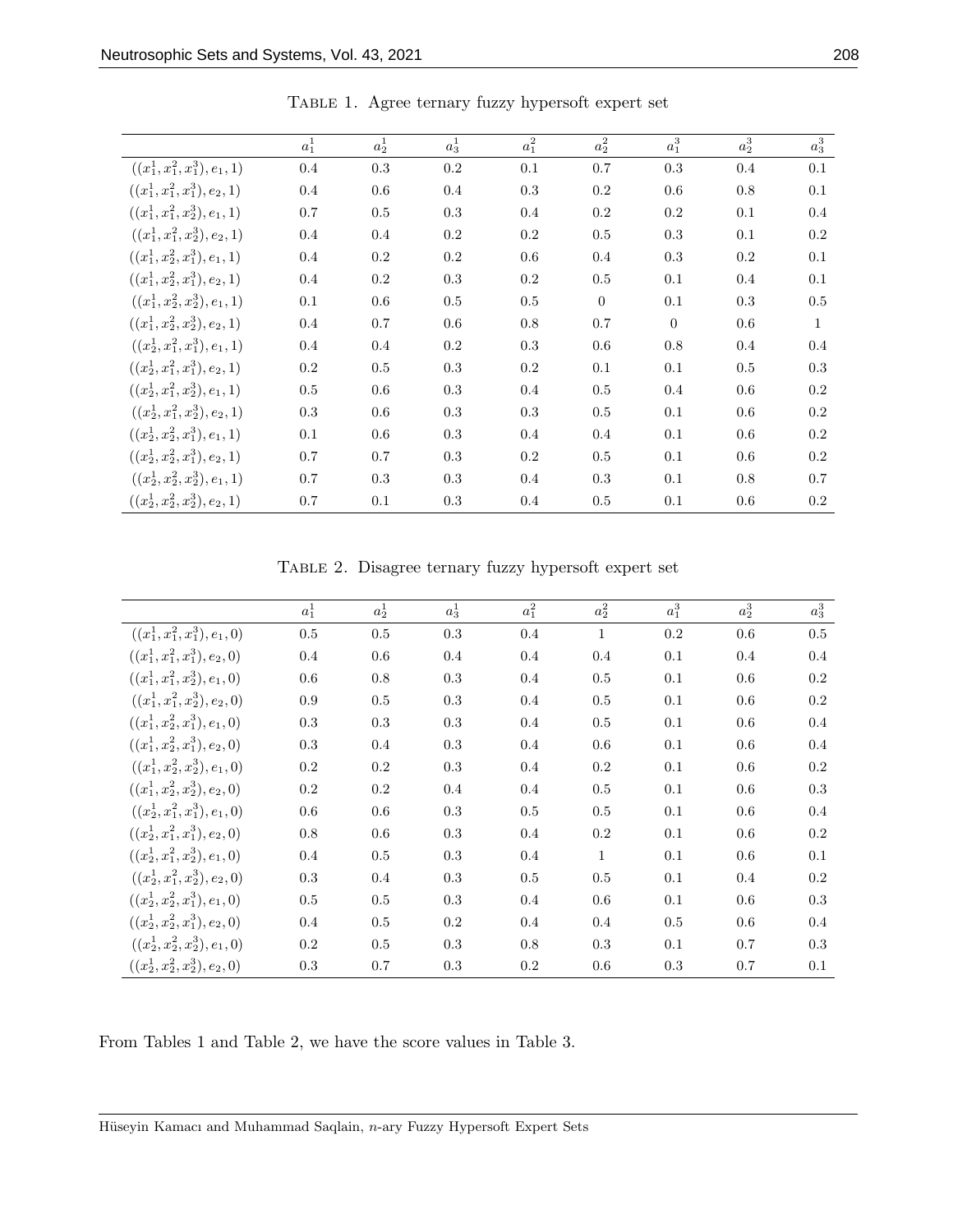|                                                                                                                                              |  | $a_1^1$ $a_2^1$ $a_3^1$ $a_1^2$ $a_2^2$ $a_1^3$ $a_2^3$ $a_3^3$ |  |  |
|----------------------------------------------------------------------------------------------------------------------------------------------|--|-----------------------------------------------------------------|--|--|
| $c_k^j = \sum_l (a_k^j)_l$ $c_1^1 = 6.8$ $c_2^1 = 7.3$ $c_3^1 = 5$ $c_1^2 = 5.7$ $c_2^2 = 6.6$ $c_1^3 = 3.7$ $c_2^3 = 7.6$ $c_3^3 = 5.1$     |  |                                                                 |  |  |
| $d_k^j = \sum_l (a_k^j)_l$ $d_1^1 = 6.9$ $d_2^1 = 7.8$ $d_3^1 = 4.9$ $d_1^2 = 6.8$ $d_2^2 = 8.3$ $c_1^3 = 2.3$ $d_2^3 = 9.4$ $d_3^3 = 4.6$   |  |                                                                 |  |  |
| $s_k^j = c_k^j - d_k^j$ $s_1^1 = -0.1$ $s_2^1 = -0.5$ $s_3^1 = 0.1$ $s_1^2 = -1.1$ $s_2^2 = -1.7$ $s_1^3 = 1.4$ $s_2^3 = -1.8$ $s_3^3 = 0.5$ |  |                                                                 |  |  |

TABLE 3. Score values  $s_k^j$ k

Since  $\max s_{\gamma_1}^1 = s_3^1$  and  $\max s_{\gamma_2}^2 = s_1^2$  and  $\max s_{\gamma_3}^3 = s_1^3$  from Table 3, the best films of the year in the fields of drama, comedy and documentary are determined as  $s_3^1$ ,  $s_1^2$  and  $s_1^3$ , respectively.

#### 7. Conclusions

In this chapter, the concepts of *n*-ary fuzzy hypersoft set, fuzzy hypersoft expert set and *n*-ary fuzzy hypersoft expert set, which are effective mathematical models for dealing with many kinds of uncertainties in the real world, were introduced. Also, the basic operations such as complement, intersection and union of these emerged types of fuzzy hypersoft sets were defined and some of their remarkable properties were discussed. An application was given to illustrate how the n-ary fuzzy hypersoft expert set sets can be useful in solving a problem in real-life. The topics of future research may be developing the n-ary fuzzy hypersoft sets, fuzzy hypersoft expert sets and n-ary fuzzy hypersoft expert sets in theoretical aspects such as describing new operations and characteristic properties in more general frameworks, and also investigating their practical applications in decision making, medical diagnosis and game theory.

**Funding:** This research received no external funding.

Conflicts of Interest: The authors declare no conflict of interest.

#### References

- 1. Abbas, M.; Murtaza, G.; Samarandache, F. Basic operations on hypersoft sets and hypersoft point. Neutrosophic Sets and Systems, (2020) 35, pp. 407-421.
- 2. Abdel-Basset, M.; Mohamed, M.; Elhoseny, M.; Son, L.H.; Chiclana, F.; Zaied, A.E.N.H. Cosine similarity measures of bipolar neutrosophic set for diagnosis of bipolar disorder diseases. Artificial Intelligence in Medicine, (2019) 101, 101735.
- 3. Açıkgöz, A.; Taş, N. Binary soft set theory. European Journal of Pure and Applied Mathematics, (2016), 9(4), pp. 452-463.
- 4. Ahmad, M.R.; Saeed, M.; Afzal, U.; Yang, M.S. A novel MCDM method based on plithogenic hypersoft sets under fuzzy neutrosophic environment. Symmetry, (2020), 12, 1855.
- 5. Ali, M.; Deli, I.; Smarandache, F. The theory of neutrosophic cubic sets and their applications in pattern recognition. Journal of Intelligent and Fuzzy Systems, (2016), 30, pp. 1957-1963.
- 6. Ali, M.I.; Feng, F.; Liu, X.; Min W.K.; Shabir, M. On some new operations in soft set theory, Computers and Mathematics with Applications, (2009), 57, pp. 1547-1553.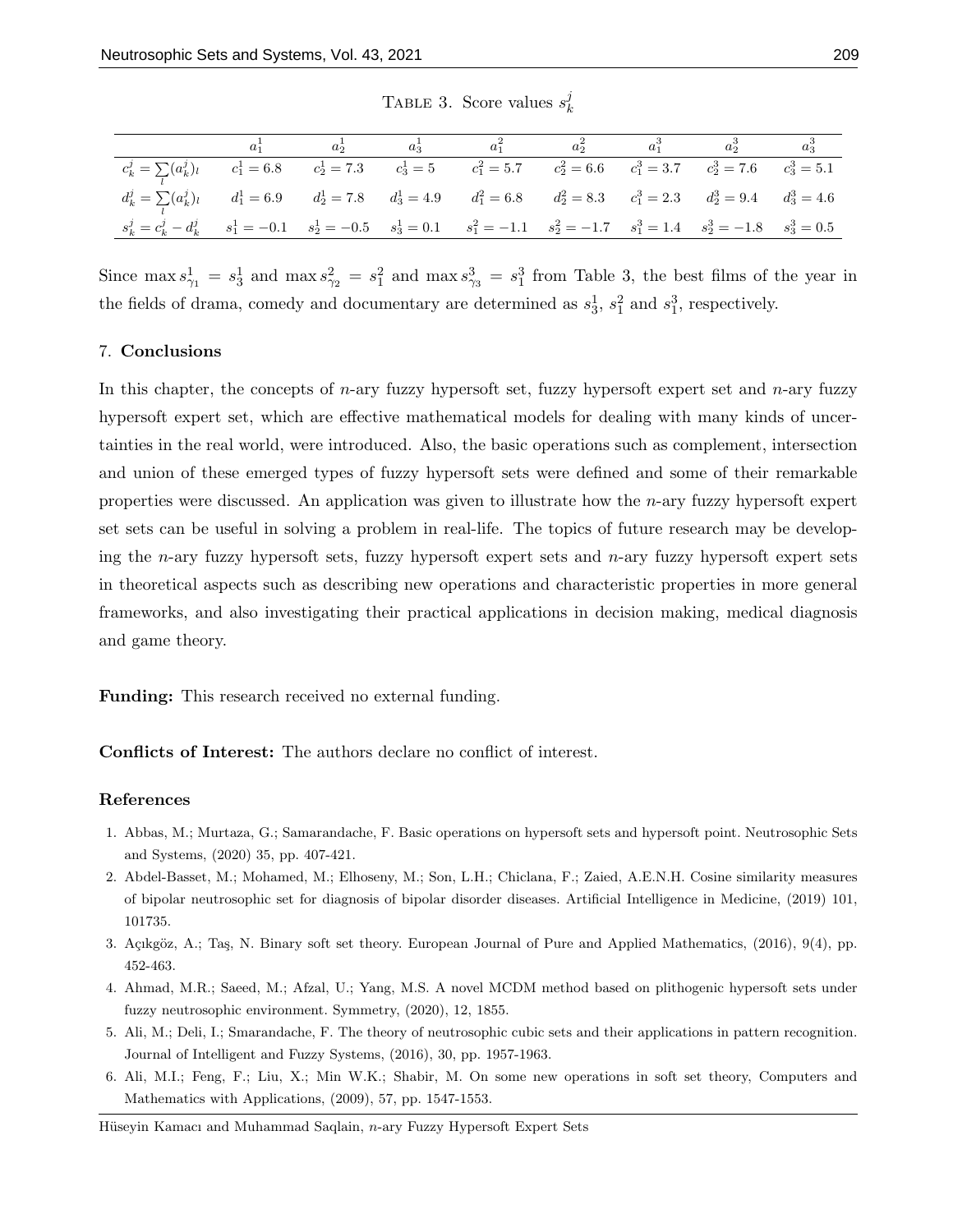- 7. Alkhazaleh, S.; Salleh, A.R. Soft expert sets. Advances in Decision Sciences, (2011), 2011, 12 pages.
- 8. Alkhazaleh, S.; Salleh, A.R. Fuzzy soft expert sets and its application. Applied Mathematics, 5, (2014), pp. 1349-1368.
- 9. Ashraf, S.; Abdullah, S.; Smarandache, F. Logarithmic hybrid aggregation operators based on single valued neutrosophic sets and their applications in decision support systems. Symmetry, (2019), 11, pp. 364.
- 10. Atanassov, K.T. Intuitionistic fuzzy sets. Fuzzy Sets and Systems (1986), 20,87-96.
- 11. Aygün, E.; Kamacı H. Some generalized operations in soft set theory and their role in similarity and decision making. Journal of Intelligent and Fuzzy Systems, (2019), 36(6), pp. 6537-6547.
- 12. Çağman, N.; Enginoğlu, S.; Çıtak, F. Fuzzy soft set theory and its applications. Iranian Journal of Fuzzy Systems, (2011), 8(3), pp. 137-147.
- 13. Çağman, N.; Karataş, S. Intuitionistic fuzzy soft set theory and its decision making. Journal of Intelligent and Fuzzy Systems, (2013), 24(4), 829-836.
- 14. Deli, I.; Long, H.V.; Son, L.H.; Kumar, R.; Dey, A. New expected impact functions and algorithms for modeling games under soft sets. Journal of Intelligent and Fuzzy Systems, (2020), 39(3), 4463-4472.
- 15. Fatimah, F.; Rosadi, D.; Hakim, R.B.F.; Alcantud, J.C.R. N-soft sets and their decision making algorithms. Soft Computing, (2018), 22, pp. 3829-3842.
- 16. Kamacı, H. A novel approach to similarity of soft sets. Adyaman University Journal of Science, (2019), 9(1), pp. 23-35.
- 17. Kamacı, H. Interval-valued fuzzy parameterized intuitionistic fuzzy soft sets and their applications. Cumhuriyet Science Journal, (2019), 40(22), pp. 317-331.
- 18. Kamacı, H. Linear diophantine fuzzy algebraic structures. Journal of Ambient Intelligence and Humanized Computing (2021), in press. https://doi.org/10.1007/s12652-020-02826-x.
- 19. Kamacı, H. Neutrosophic cubic Hamacher aggregation operators and their applications in decision making. Neutrosophic Sets and Systems, (2020), 33, pp. 234-255.
- 20. Kamacı, H. Selectivity analysis of parameters in soft set and its effect on decision making. International Journal of Machine Learning and Cybernetics, (2020), 11(2), pp. 313-324.
- 21. Kamacı, H. Introduction to N-soft algebraic structures. Turkish Journal of Mathematics, (2020), 44(6), pp. 2356-2379.
- 22. Kamacı, H.; Petchimuthu, S. Bipolar N-soft set theory with applications. Soft Computing, (2020), 24(22), pp. 16727- 16743.
- 23. Çağman, N.; Karataş, S.; Neutrosophic soft sets with applications in decision making. International Journal of Information Science and Intelligent System, (2015), 4(2), 1-20.
- 24. Maji, P.K. Neutrosophic soft set. Annals of Fuzzy Mathematics and Informatics, (2013), 5(1), pp. 157-168.
- 25. Maji, P.K.; Biswas, R.; Roy, A.R. Fuzzy soft sets. Journal of Fuzzy Mathematics, (2001), 9(3), 589-602.
- 26. Maji, P.K.; Biswas, R.; Roy, A.R. Soft set theory, Computers and Mathematics with Applications, (2003), 45, pp. 555-562.
- 27. Martin, N.; Smarandache, F. Introduction to combined plithogenic hypersoft sets. Neutrosophic Sets and Systems, (2020), 35, 503-510.
- 28. Molodtsov, D. Soft set theory-first results. Computers and Mathematics with Applications, (1999), 37, pp. 19-31.
- 29. Petchimuthu, S.; Garg, H.; Kamacı, H.; Atagün, A.O. The mean operators and generalized products of fuzzy soft matrices and their applications in MCGDM. Computational and Applied Mathematics, (2020), 39(2), 68.
- 30. Petchimuthu, S.; Kamacı, H. The adjustable approaches to multi-criteria group decision making based on inverse fuzzy soft matrices. Scientia Iranica, (2020), in press. doi: 10.24200/sci.2020.54294.3686
- 31. Petchimuthu, S.; Kamacı, H. The row-products of inverse soft matrices in multicriteria decision making. Journal of Intelligent and Fuzzy Systems (2019), 36(6), pp. 6425-6441.
- 32. Riaz, M.; Çağman, N.; Zareef, I.; Aslam, M. N-soft topology and its applications to multi-criteria group decision making. Journal of Intelligent and Fuzzy Systems, (2019), 36(6), pp. 6521-6536.
- 33. Riaz, M.; Hashmi, M.R. Linear diophantine fuzzy set and its applications towards multi-attribute decision making problems. Journal of Intelligent and Fuzzy Systems, (2019), 37(4), pp. 5417-5439.